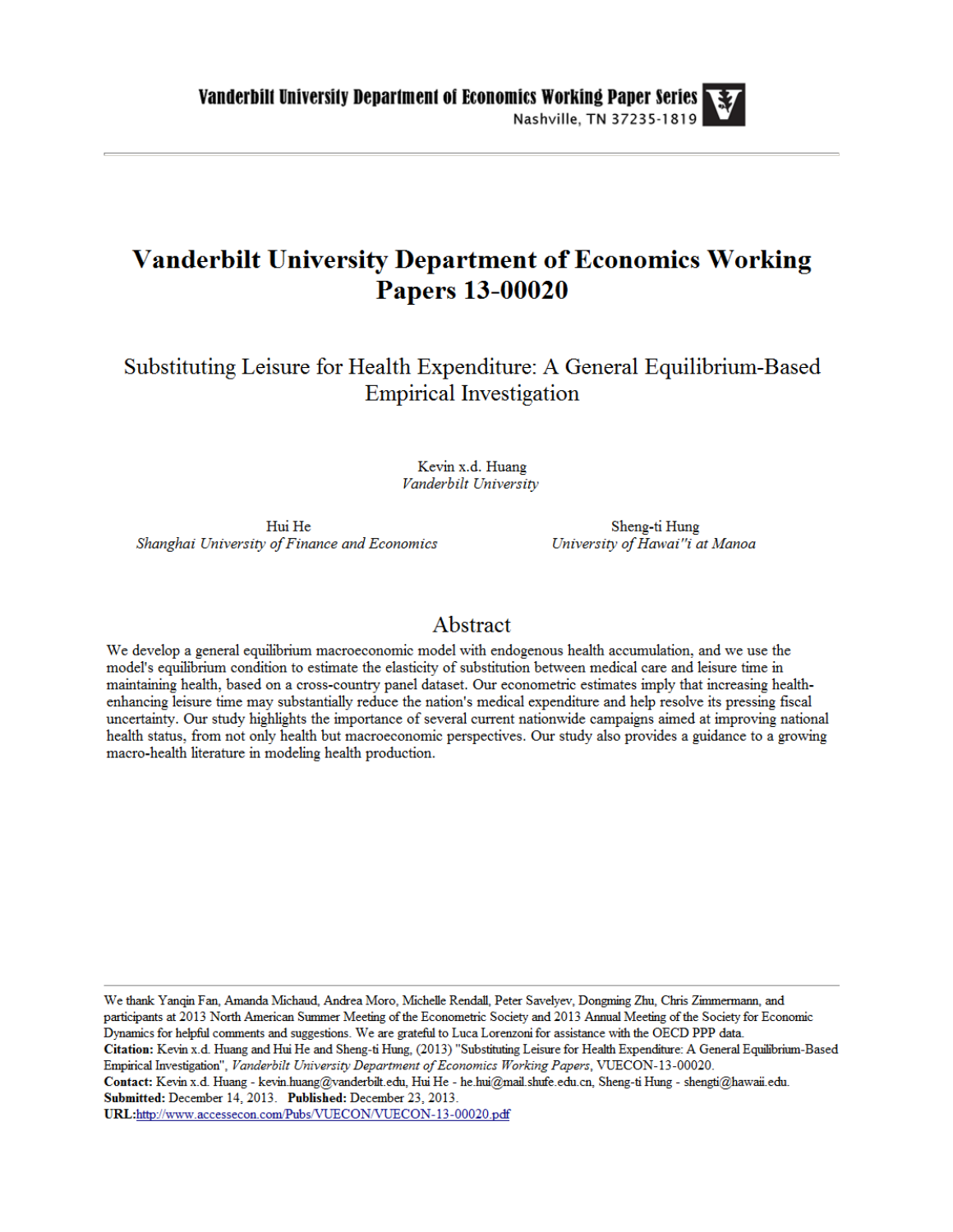# Substituting Leisure for Health Expenditure: A General Equilibrium-Based Empirical Investigation*<sup>∗</sup>*

Hui He*†* Kevin X.D. Huang*‡* Sheng-Ti Hung*§*

December 14, 2013

#### **Abstract**

We develop a general equilibrium macroeconomic model with endogenous health accumulation, and we use the model's equilibrium condition to estimate the elasticity of substitution between medical care and leisure time in maintaining health, based on a cross-country panel dataset. Our econometric estimates imply that increasing health-enhancing leisure time may substantially reduce the nation's medical expenditure and help resolve its pressing fiscal uncertainty. Our study highlights the importance of several current nationwide campaigns aimed at improving national health status, from not only health but macroeconomic perspectives. Our study also provides a guidance to a growing macro-health literature in modelling health production.

*JEL classifications:* E2, E6, I1

*Keywords:* general equilibrium, macro-health, health care, leisure time, elasticity of substitution, fiscal uncertainty

*<sup>∗</sup>*We thank Yanqin Fan, Amanda Michaud, Andrea Moro, Michelle Rendall, Peter Savelyev, Dongming Zhu, Chris Zimmermann, and participants at 2013 North American Summer Meeting of the Econometric Society and 2013 Annual Meeting of the Society for Economic Dynamics for helpful comments and suggestions. We are grateful to Luca Lorenzoni for assistance with the OECD PPP data.

*<sup>†</sup>*School of Economics, Shanghai University of Finance and Economics, 777 Guoding Road, Shanghai, China, 200433. E-mail: he.hui@mail.shufe.edu.cn.

*<sup>‡</sup>*Corresponding author. Department of Economics, Vanderbilt University, 2301 Vanderbilt Place, Nashville, TN 37235, U.S.A. Tel.: +1 615 936 7271; fax: +1 615 343 8495. E-mail: kevin.huang@vanderbilt.edu (K.X.D. Huang).

*<sup>§</sup>*Department of Economics, University of Hawai'i at Manoa, 2424 Maile Way, Saunders Hall Room 542, Honolulu, HI 96822, U.S.A. E-mail: shengti@hawaii.edu.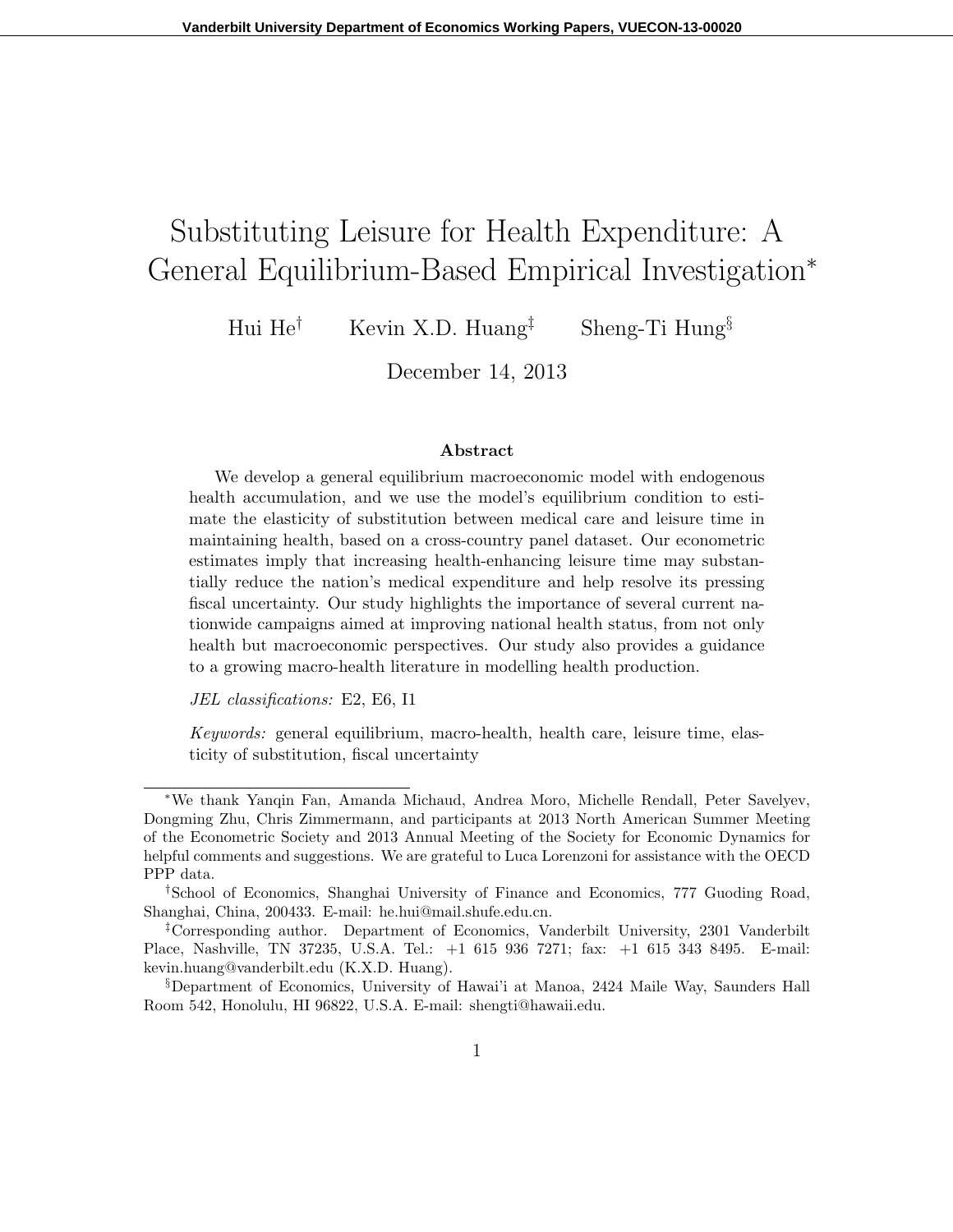## **1 Introduction**

The importance of health for social welfare has gained an increasing attention in the recent economics literature (e.g., Murphy and Topel 2006, Hall and Jones 2007, Jones and Klenow 2011). As important as it gets, life expectancy of total population at birth, a widely used measure for gauging national health status, is lower in the US than in most other OECD countries. For instance, in 2010, it was 78.7 years in the US, compared to 83.0 years in Japan, 82.2 years in Spain, 81.3 years in France, 80.6 years in the UK, 80.5 years in Germany, 80.3 years in Belgium, 79.5 years in Slovenia, and  $79.0$  years in Chile.<sup>1</sup> This has motivated several nationwide campaigns in the US, aimed at enhancing national health status.

The relatively low health status of Americans seems unsatisfactory given that health expenditure is much higher in the US than in those other countries. In 2010, for example, health expenditure-GDP ratio was 17.6% while health expenditure per capita (purchasing power parity (PPP), constant 2005 international \$) was \$8362 in the US, compared to 8.0% and \$1199 in Chile, 9.0% and \$2552 in Slovenia, 9.5% and \$3204 in Japan, 9.6% and \$3027 in Spain, 9.6% and \$3480 in UK, 10.5% and \$4025 in Belgium, 11.6% and \$4021 in France, and 11.6% and \$4332 in Germany.<sup>2</sup> National health expenditure in the US has actually been on an upward trajectory. This is illustrated in Figure 1.<sup>3</sup> Were this trend to continue, US health expenditure would take up about 26% of its GDP in 2037, as projected by Congressional Budget Office (CBO 2012). This seemingly nonstopping trend has raised serious concerns nationwide, which took a center stage in health policy debates during the last two

<sup>3</sup>Data in Figure 1 are extracted from OECD Statistical Databases–OECD.Stat. According to the OECD, total health care expenditure is defined as the sum of expenditures on activities that include personal health care services, medical goods dispensed to out-patients, services of prevention and public health, health administration and health insurance, and investment into medical facilities. Public health expenditure is health expenditure incurred by public funds which include state, regional and local government bodies and social security schemes. Government final consumption expenditure consists of expenditure, including imputed expenditure, incurred by general government on both individual consumption goods and services and collective consumption services. Central government debt (only available for the US from 1980 in OECD.Stat) is the entire stock of direct central government (exclude state and local government) fixed-term contractual obligations to others outstanding on a particular date, usually the last day of the fiscal year. See http://stats.oecd.org/index.aspx for more details.

<sup>&</sup>lt;sup>1</sup>Data of life expectancy are taken from OECD Health Data 2012. The data are downloadable at http://stats.oecd.org/Index.aspx?DataSetCode=SHA.

<sup>2</sup>Data of health expenditure-GDP ratio are taken from OECD Health Data 2012. The data for Japan is for 1999. URL: http://stats.oecd.org/Index.aspx?DataSetCode=SHA. Data of health expenditure per capita (PPP) are taken from World Bank World Development Indicators (WDI). URL: http://databank.worldbank.org/.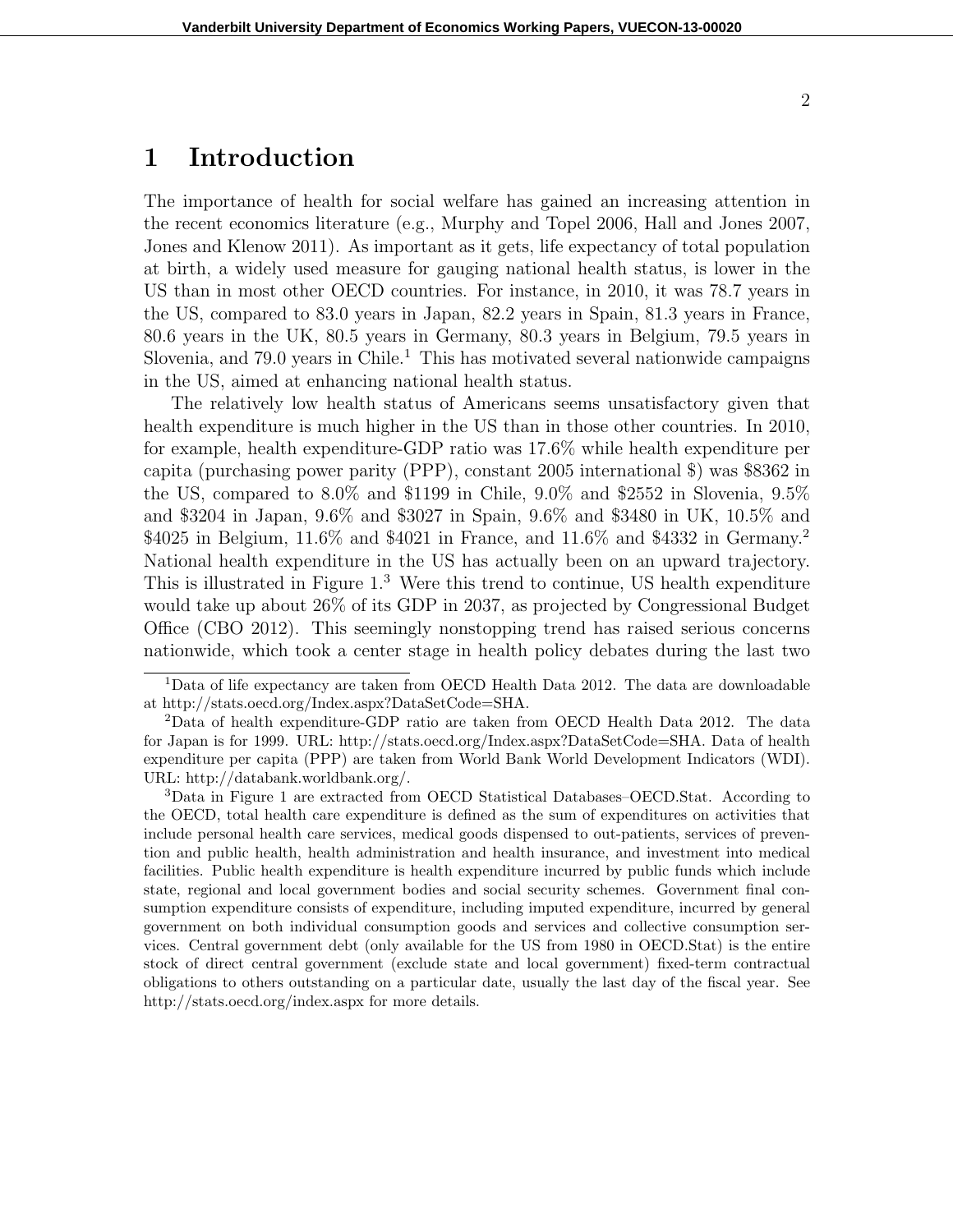presidential campaigns.

The high and rapidly rising health expenditure has in fact a critical implication for another pressing national issue. This has to do with the high and quickly rising public debt in the US. As can be seen from Figure 1, the US Federal government debt-GDP ratio was only 25.7% in 1980, but it has since risen dramatically, even with the temporary reversal in the 1990s, climbing up to 61.3% in 2010, and projected to reach 199% by 2037 (CBO 2012). This has stimulated a wide-spread concern among the public, policymakers and researchers about the sustainability of current fiscal system going forward (e.g., Davig, Leeper, and Walker 2010, Chen and Imrohoroglu 2012, Evans, Kotlikoff and Phillips 2012).

The crucial and relevant fact then is that, the major source of the looming fiscal uncertainty in the US lies in the exploding public expenditure on health care. As can be inferred from Figure 1, US public health expenditure has been growing at an even faster pace than private health expenditure, and its share in total health expenditure has increased significantly over the last forty years, from 36.1% in 1970, to 48.2% in 2010, and is still rising. As a result, public health expenditure as a share in government final consumption spending has risen at an even more dramatic pace, from 14% in 1970, to 47% in 2010. As Americans spend a greater share of their income on health care, a much greater share of US government spending is devoted to maintaining the nation's public health programs.<sup>4</sup> As a matter of fact, according to the projections by CBO, containing public health expenditure seems to be the only hope to reverse the accelerating path of US government spending, as can be seen from Figure 2.<sup>5</sup> As Alan Blinder puts it:

"*If we can somehow solve the health care cost problem, we will also solve the long-run deficit problem. But if we can't control health care costs, the long-run deficit*

<sup>4</sup>Nowadays, US government spends much more on health care than on any other single expenditure category, such as Social Security, education, and national defense.

<sup>&</sup>lt;sup>5</sup>Figure 2 is constructed according to the projections of "Extended Alternative Fiscal Scenario" from *The 2012 Long-Term Budget Outlook*, CBO. All the projections are at US Federal government level. Federal health care spending consists of projected spending on Medicare, Medicaid, the Children's Health Insurance Program (CHIP), and the insurance subsidies that will be provided through the health insurance exchanges that will be established starting in 2014. Total government noninterest spending includes health care spending, Social Security, and other noninterest spending. Total government spending consists of both noninterest and interest spending. The projected Federal government debt-GDP ratio will reach 247% in 2042 and will exceed 250% after that. CBO does not report debt of more than 250% of GDP or projections based on debt above that level, such as interest outlays. Therefore we do not have the projections for government debt and total government spending after 2042.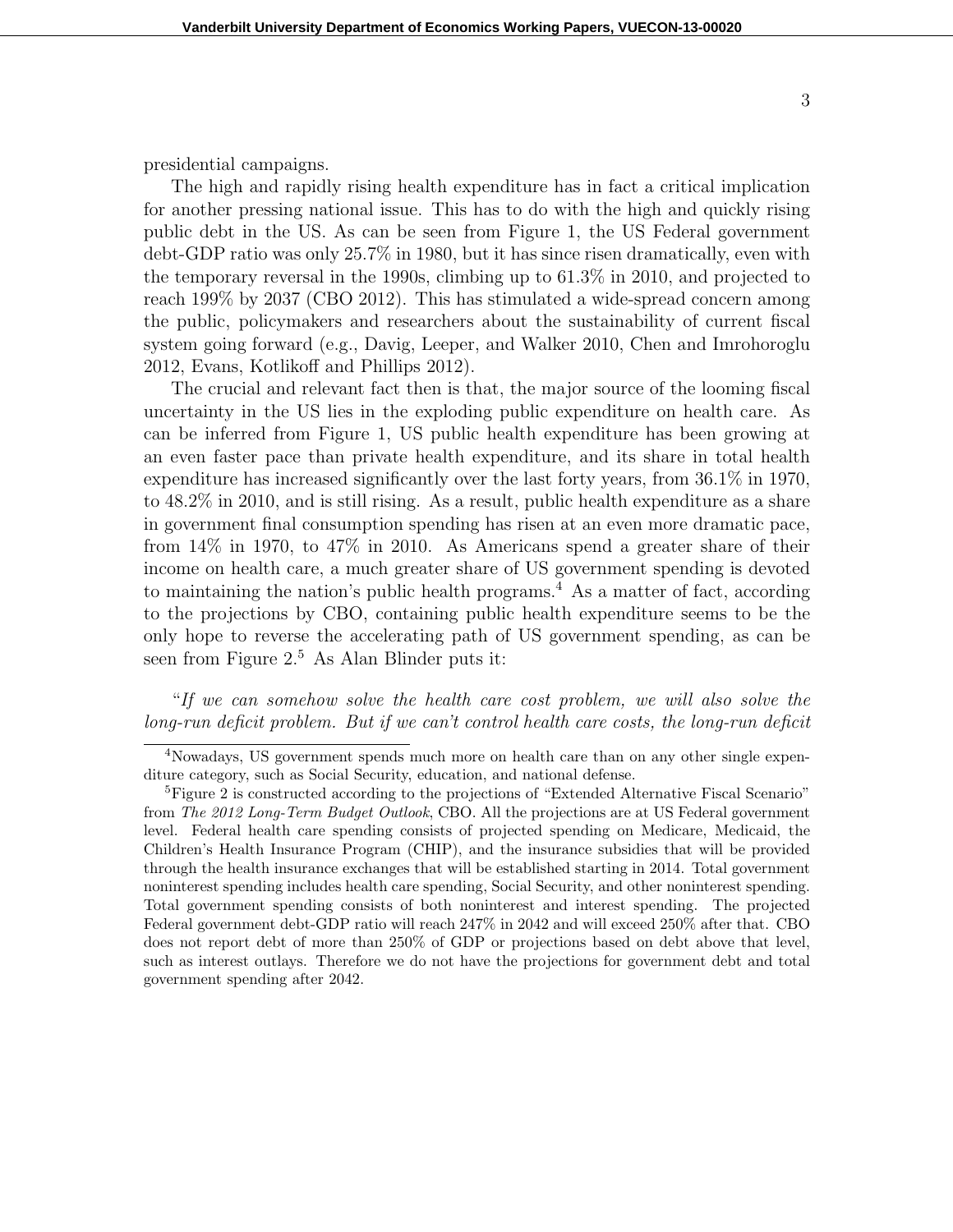### *problem is insoluble. Simple, right? Impossible? We'd better hope not.*" 6

In this paper, we point to a potential avenue that may help accomplish the two seemingly incompatible missions at the same time: one aimed at enhancing the nation's health status, while the other strived to reducing the nation's health expenditure, which, as illustrated above, seems to be key to resolving the nation's pressing fiscal uncertainty. We argue that the key is to promote health-enhancing leisure time, which, as we will show, may substantially reduce national health expenditure while maintaining national health status, and may thus provide a hopeful resolution to the long run deficit problem. The idea that health-enhancing leisure time is crucial for maintaining health was envisioned in the health economics literature (e.g., Grossman 1972, Ruhm 2000), while clinical, experimental, and empirical evidence in support of this idea can be found in the biomedical science, public health, psychobiology, and biosociology, and empirical health literature.<sup>7</sup> To this end, we develop a general equilibrium macroeconomic model that allows for a role of health-enhancing leisure time, in addition to medical care, in endogenous health accumulation. A key equilibrium condition arising from this structural model highlights a natural link between general macroeconomic conditions and optimal health investment portfolio. By fitting this condition to a cross-country panel data set, we can estimate the elasticity of substitution between the time and goods inputs in health production, which allows us to quantify the effect of increasing health-enhancing leisure time on reducing national health expenditure.<sup>8</sup>

<sup>8</sup>Some medical studies document the clinical and anecdotal evidence that increases in leisure time

<sup>6</sup>The quote is from Alan Blinder's 2013 book *After the Music Stopped: The Financial Crisis, the Response, and the Work Ahead*.

<sup>7</sup>Enormous biomedical, psychobiology, biosociology, and public health literature provide the independent evidence that health-enhancing leisure time, such as leisurely walking or cycling, exercising, vacationing, spending time in nature, engaging in social activities, having hobbies, proper sleep hygiene, and restorative activities, is a critical input for improving physical, mental, social, or cognitive health. See, among others, House, Landis, and Umberson (1988), Simon (1991), Ulrich et al. (1991), Haskell (1994), Benca and Quintas (1997), Staats, Gatersleben, and Hartig (1997), Szabo et al. (1998), Tominaga et al. (1998), Gump and Matthews (2000), Batty et al. (2003), Ryff, Singer, and Dienberg (2004), Sacker and Cable (2005), and Warburton, Nicol, and Bredin (2006). A comprehensive study by Pressman et al. (2009) find that a wide variety of leisure activities (e.g., having hobbies, exercising, socializing, visiting friends or family, and going on vacation, to name just a few) are associated with psychosocial and physical measures relevant for health and well-being such as level of stress and depression, blood pressure, total cortisol, waist circumference, and body mass index. Also see Caldwell and Smith (1988), Caldwell (2005), Russell (2009) and Payne et al. (2010) for an extensive review of the evidence. This fact has also been supported by empirical health literature. See Kenkel (1995), Sickles and Yazbeck (1998), Contoyannis and Jones (2004), and Insler (2011), among others.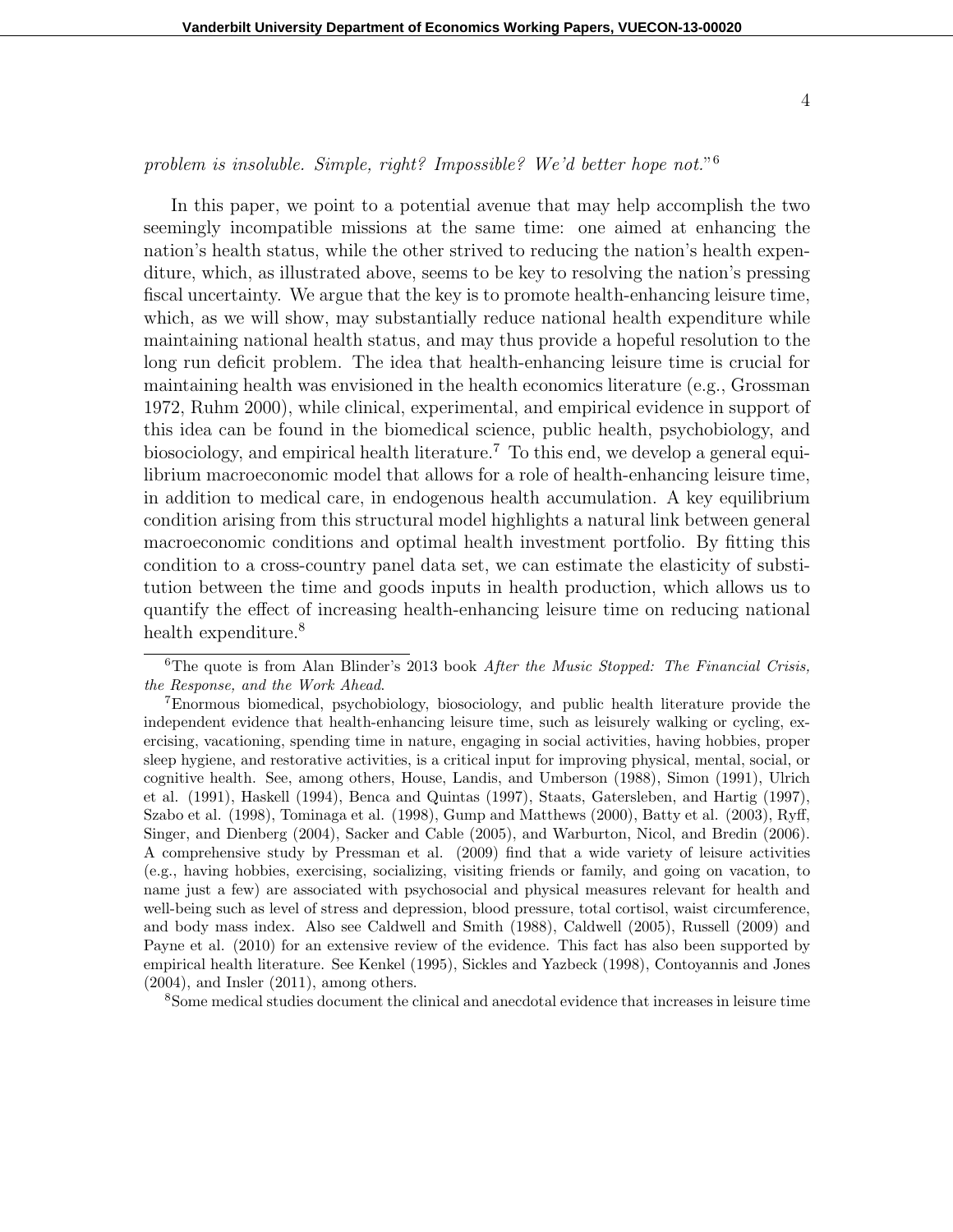The estimated elasticity is quantitatively significant, and this is so not only for our benchmark estimation based on the structural framework, but also for alternative econometric specifications, estimation methods, and data construction procedures. This implies that increasing health-enhancing leisure time can substantially reduce medical expenditure while maintaining health. Take year 2008 as an example: our benchmark estimation implies that, had Americans had one extra hour per day of health-enhancing leisure time, annual medical expenditure per working age person would have been \$1230 less (in constant 2005 international \$). This amounts to a \$251 billion (or 10.7%) reduction in national health expenditure. One way to increase health-enhancing leisure time is to decrease sedentary leisure activities such as "couch potato."<sup>9</sup> For example, had Americans devoted their 2.77 hours of daily TV watching time (American Time Use Survey 2008) to health-enhancing activities, national health expenditure would have been \$693 billion (or 29.5%) less than what it was. This saving in national health expenditure is sufficient to cover the US fiscal deficit in 2008! This illustrates how our proposed avenue can help slowing the seemingly inexorable growth of national health expenditure to "bend the cost curve." It does give us a hope to resolve the looming fiscal uncertainty.

Our study also contributes to a growing literature which employs a macroeconomic framework to study different aspects of health care system in the US (e.g., Suen 2006, Hall and Jones 2007, Feng 2009, Jung and Tran 2009, Zhao 2010, Halliday, He and Zhang 2012, Huang and Huffman 2013). Health production function is a key ingredient of these macro-health models with endogenous health accumulation. Our study sheds light on the importance of both leisure time and medical care for improving health and it provides the first empirical estimation of the elasticity of substitution between these two inputs in health production.

The paper is organized as follows. Section 2 describes the core ingredient of our general equilibrium framework, which lays out a groundwork for our empirical investigation of the relationship between leisure time and medical care in health production. Section 3 describes our construction of data. Section 4 presents our empirical estimations. Section 5 discusses some implications of our results. Section 6 concludes. Appendix A presents our full-fledged general equilibrium model and associated empirical results. Appendix B extends the general equilibrium model to further differentiate health-enhancing leisure time from health-neutral leisure time.

physical activities might help reduce medical expenditures among sedentary adults (e.g., Colditz 1999, Pratt, Macera, and Wang 2000, Wang and Brown 2004, Brown, Wang, and Safran 2005). However, none of these work have done a serious econometric analysis on estimating the elasticity of substitution between the two primary inputs in health production function.

<sup>9</sup>Several current national campaigns such as "Let's Move!" are pushing exactly into this direction.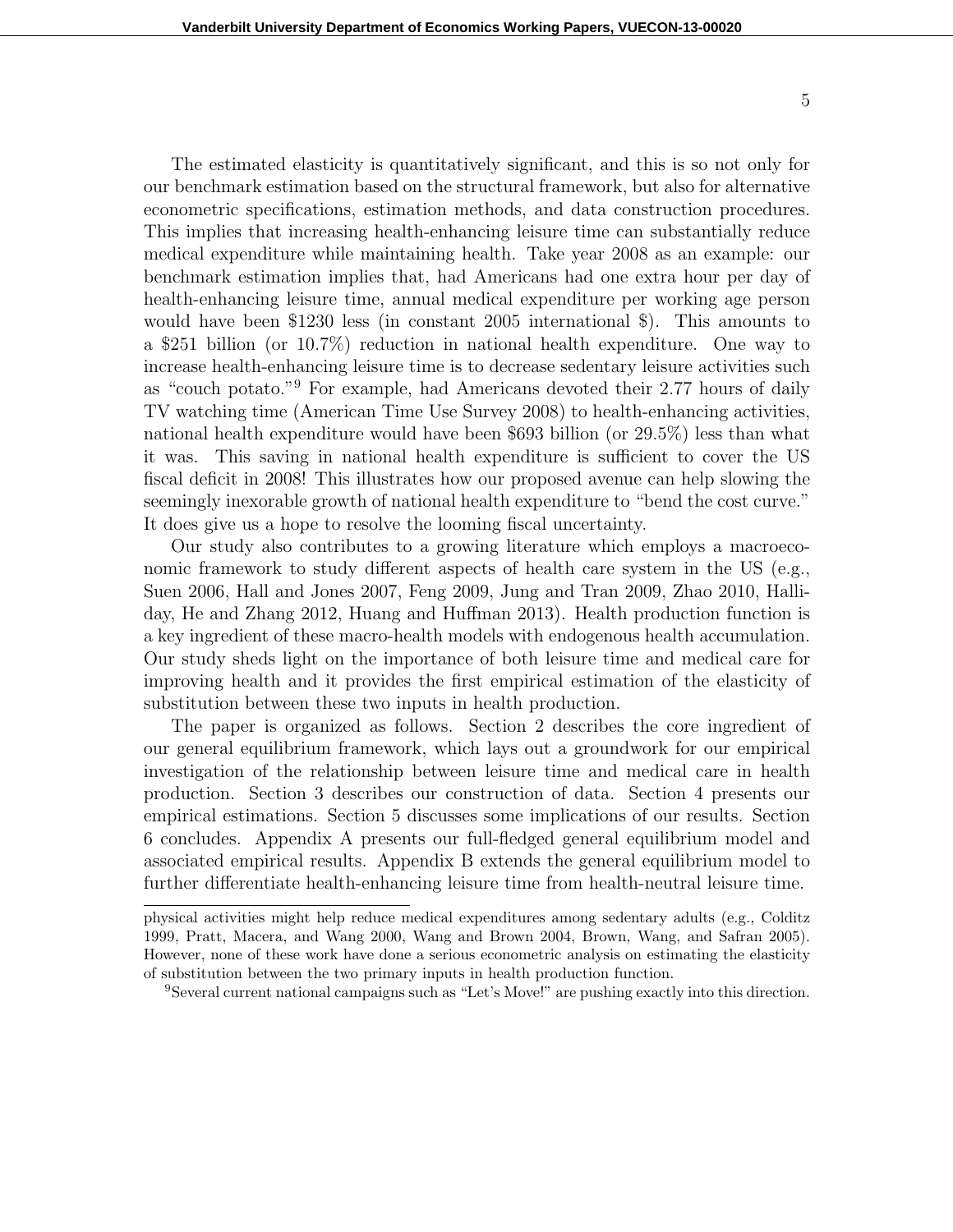## **2 Key Ingredient of Structural Model**

This paper develops a structural model to help empirically estimate the relationship between medical care and leisure time in health production, which, as argued above, serves as a key to bridging the two aforementioned national issues. At the heart of the model is an optimal health investment portfolio choice problem, which can be solved under given macroeconomic conditions specified by the other parts of the model. Since the key ingredient of the theoretical framework gives rise to the core estimation equation, for exposition purpose, we focus on the core ingredient and associated empirical estimates in this section, and relegate the description of the full-fledged general equilibrium model and associated estimation results to Appendix A.

Health investment in period *t* by a representative agent is created using the agent's health-related consumption  $(m_t)$  and leisure time  $(l_t)$  according to  $H(m_t, l_t)$ , which is a twice-differentiable, quasi-concave function increasing in both of its arguments. Taking as given the relative price of the health-related consumption goods  $(p_t)$  and the opportunity cost (shadow price) of leisure time  $(w_t)$ , the agent solves the following cost-minimization problem,

$$
\min_{m_t, l_t} p_t m_t + w_t l_t
$$
  
s.t.  $H(m_t, l_t) \geq \underline{h}$ 

As we will show in the full-blown model presented in the appendix, the shadow price of leisure time is determined in equilibrium by the marginal product of labor, which is equal to the wage rate for paid work time. The prices of the two inputs in health production are here measured in units of aggregate output in the economy. The first-order conditions for the cost-minimization problem give rise to

$$
\frac{\partial H/\partial m_t}{\partial H/\partial l_t} = \frac{p_t}{w_t}.\tag{1}
$$

This is to say that, optimal allocations of  $m_t$  and  $l_t$  must equate the marginal rate of technical substitution between the two inputs in health production with the ratio of their relative prices.

To allow flexibility of estimating the elasticity of substitution between leisure time and health-related consumption in maintaining health, we assume that the health production function is of the form of constant-elasticity-of-substitution (CES),

$$
H(m_t, l_t) = (\theta m_t^{\xi} + (1 - \theta) l_t^{\xi})^{\frac{1}{\xi}}
$$
\n(2)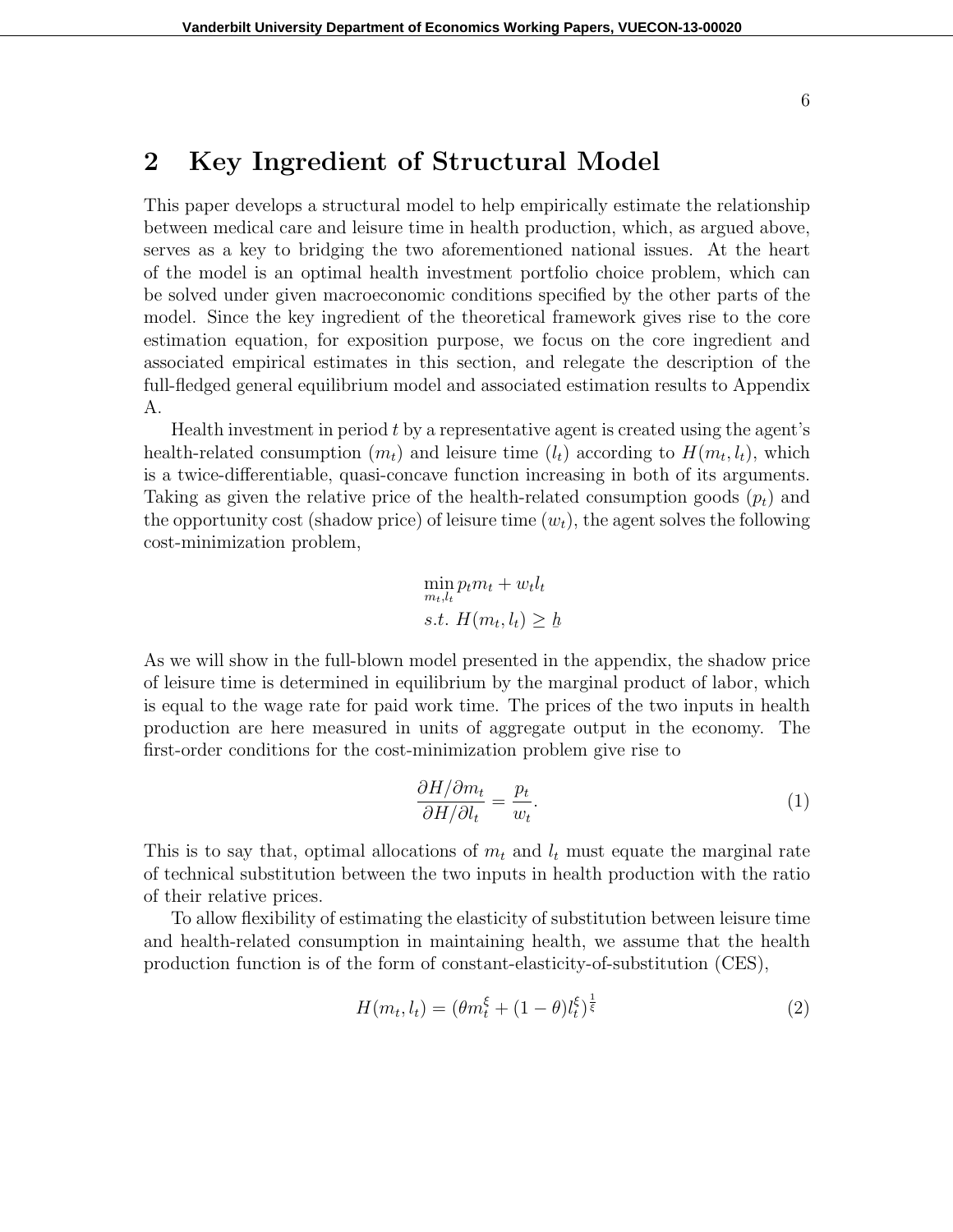with some  $\theta \in (0,1)$ , where we note that  $1/(1-\xi)$  corresponds to the elasticity of substitution between  $m$  and  $l$ . Given this specification of  $H$ , (1) is given by

$$
\left(\frac{m_t}{l_t}\right)^{\xi-1} = \frac{1-\theta}{\theta} \frac{p_t}{w_t}.
$$

Taking logarithm on both sides of the above equation, we have

$$
\ln \frac{m_t}{l_t} = \frac{1}{\xi - 1} \ln \frac{1 - \theta}{\theta} + \frac{1}{\xi - 1} \ln \frac{p_t}{w_t}.
$$

This suggests a baseline empirical model of the following form

$$
\ln y_t = \beta_0 + \beta_1 \ln x_t + v_t \tag{3}
$$

where  $y_t$  denotes the ratio of health-related consumption to leisure time,  $x_t$  denotes the ratio of the relative price of health-related consumption goods to the wage rate, and  $v_t$  is an error term. It is worth noting that, in equilibrium, the elasticity of technical substitution between the two inputs in health production coincides with the elasticity of their relative demand with respect to their relative price. This relative price elasticity of relative demand is given by  $-\beta_1$  in our estimation equation (3).

## **3 Data**

The construction of our data is guided by the general equilibrium model presented in Appendix A and its core ingredient laid out in Section 2. The sources of information that we use to construct the data are from OECD, World Bank, and Conference Board. The data constructed cover two years, 2005 and 2008. Our sample includes 35 countries for which a complete set of data can be constructed.<sup>10</sup>

## **3.1 Measurement of the Relative Price of Health Care**

The measurement of the relative price of health-related consumption  $(p_t)$  is based on OECD data. To facilitate cross-country comparisons of the relative price of health care, we rely on the PPP-adjusted price index reported in OECD 2005 and 2008

<sup>10</sup>These countries include Australia, Austria, Belgium, Canada, Cyprus, Czech Republic, Denmark, Estonia, Finland, France, Germany, Greece, Hungary, Iceland, Ireland, Israel, Italy, Japan, Luxembourg, Malta, Mexico, Netherlands, New Zealand, Norway, Poland, Portugal, Slovak Republic, Slovenia, South Korea, Spain, Sweden, Switzerland, Turkey, the UK, and the US.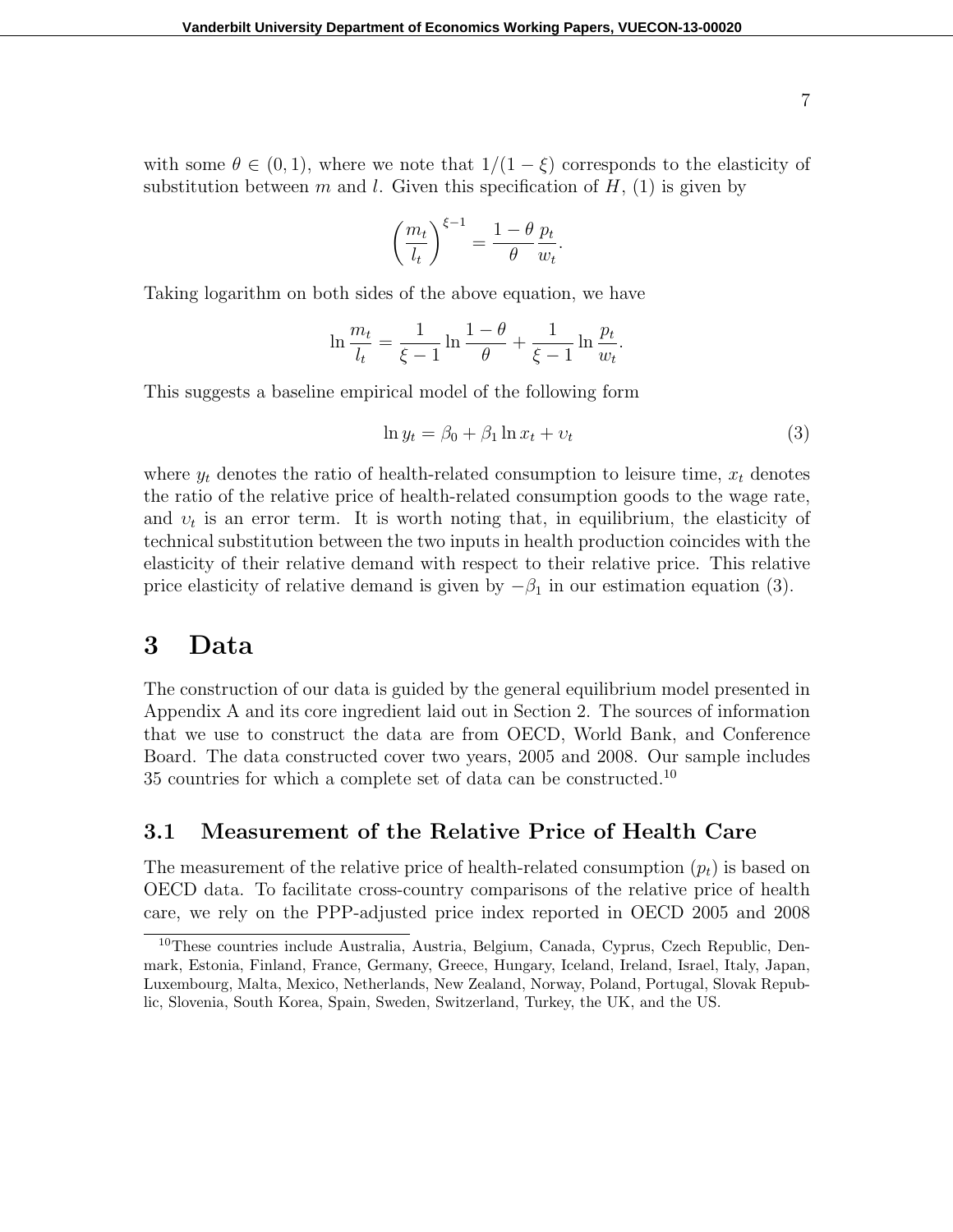PPP Benchmark Results.<sup>11</sup> We use Table A2 in the OECD PPP Benchmark Results, which employs GK method to calculate PPP-based price levels for real expenditure, to obtain  $p_t$  for  $t = 2005$  and  $2008$ .<sup>12</sup> Column 19 in Table A2 reports PPP-adjusted price level of health care and column 1 in the table reports PPP-adjusted price level of GDP, while the latter is normalized to 100 for each country. Therefore, data in column 19 directly correspond to the relative price of health care *p<sup>t</sup>* .

The second and third columns in Table 1 show the relative price of health-related consumption in the 35 countries for 2005 and 2008. According to the second column, for example, in 2005, the price of health care is 16% higher than that of GDP in the US, while in Germany the price of health care is only 95% of that of GDP. This implies that the relative price of health care is 21% higher in the US than in Germany in that year. In fact, as can be seen from the table, the US generally has a higher relative health care price than most of the countries in our sample.

## **3.2 Measurement of Health-Related Consumption**

The measurement of health-related consumption  $(m_t)$  is based on data from World Bank. By definition, real medical expenditure at date *t* is the product of the relative price of health-related consumption  $p_t$  and the quantity of health-related consumption  $m_t$ . In other words,  $m_t$  is equal to real medical expenditure divided by  $p_t$ . We thus construct the quantity of health-related consumption  $m_t$  in the following way. First, we construct the data of real medical expenditure.<sup>13</sup> We obtain the data of health expenditure per capita (PPP, constant 2005 international \$) from World De-

<sup>11</sup>OECD PPP Benchmark Results is a widely used data set for international comparison of relative prices for health care goods and services (e.g., Pearson 2009). The data are downloaded from http://stats.oecd.org/Index.aspx?DataSetCode=PPP2005.

 $12$ OECD uses two methods to calculate PPP-based price levels for real expenditure: EKS (Eltetö-Köves-Szulc) and GK (Geary-Khamis) methods. Table 1.11 in the 2005 and 2008 PPP Benchmark Results reports the price levels for expenditure at average OECD price based on EKS method. Table A2 reports the price levels of expenditure based on GK method. EKS method is considered to be better suited to comparisons across countries of the price and volume levels of individual aggregates. However, since the real final expenditures in EKS method are not additive, EKS method is not suitable for comparing relative price of individual expenditure categories across countries. In contrast, the real final expenditures in GK method are additive. Therefore, GK method is better suited to the analysis of price and volume structures across countries, such as the cross-country comparison of the relative price of health-related consumption to output. More details about the two methods can be found in the OECD Methodological Manual on Purchasing Power Parities.

<sup>&</sup>lt;sup>13</sup>Notice that, since the measurement of  $p_t$  is PPP-based, and the health-related consumption  $m<sub>t</sub>$  is a quantity measure, the data counterpart of real health expenditure has to be PPP-based as well.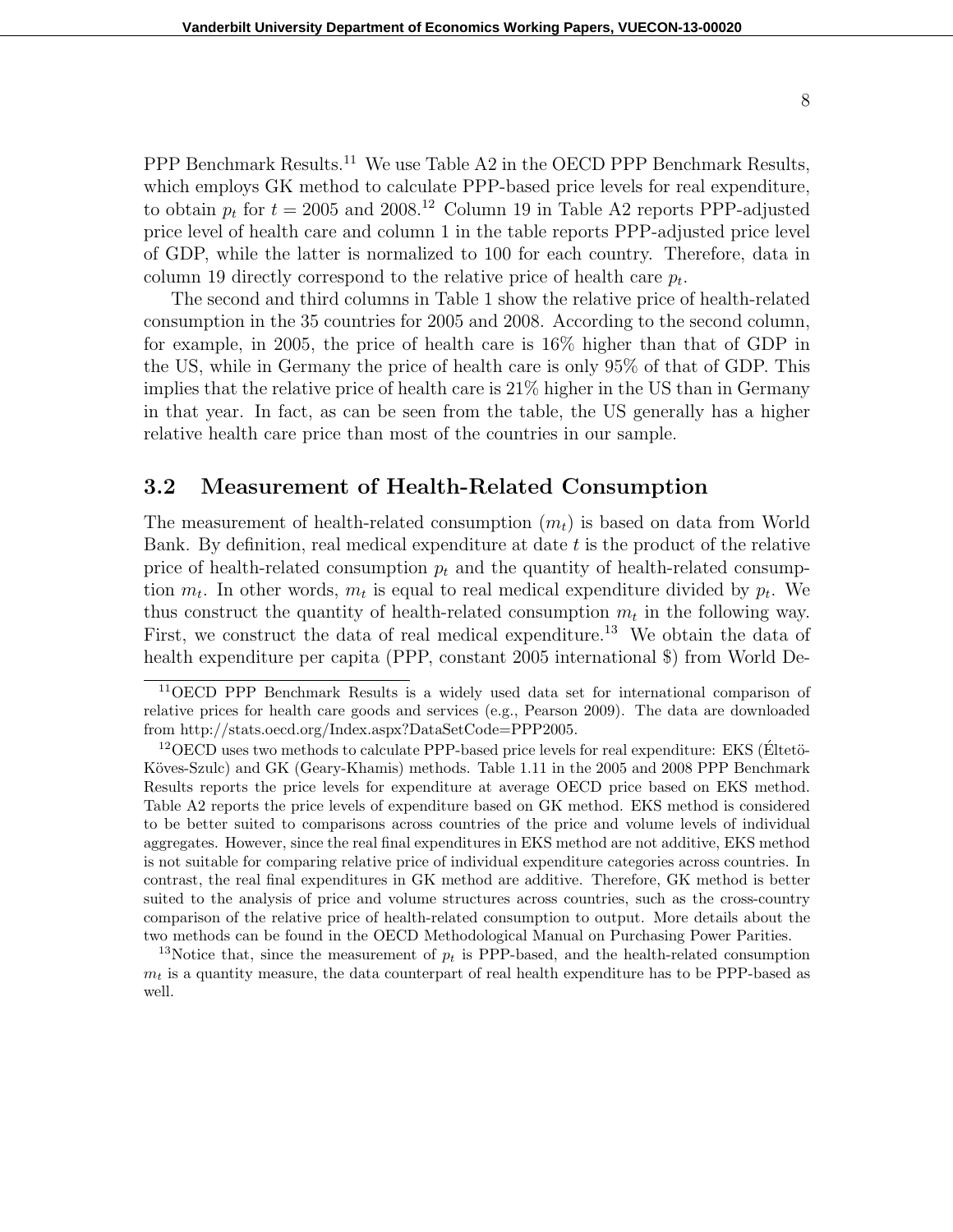velopment Indicators (WDI) of World Bank. It covers the provision of health services (preventive and curative), family planning activities, nutrition activities, and emergency aid designated for health. We divide this variable by the share of population aged 15-64 (working age population) in total population (data taken from World Bank WDI) to transform it into the measures of health expenditure per working age person, to be consistent with the representative agent's setting in our theoretical framework. We then divide the measures by the data of  $p_t$  that are constructed in Section 3.1, to obtain the quantity of annual health-related consumption per working age person  $m_t$ . The fourth and fifth columns in Table 1 report the data of  $m_t$  for 2005 and 2008, respectively. Notice that the US has the largest "quantity" of health care among all countries in our sample.

### **3.3 Measurement of the Opportunity Cost of Leisure Time**

In equilibrium, the opportunity cost of leisure time is determined by the marginal product of labor, or the wage rate for paid work time. Even though raw wage data are not directly available for all of the 35 countries in our sample, we can construct measures for marginal product of labor to proxy annualized wage, or, the shadow price of leisure, based on the general equilibrium theoretical framework presented in Appendix A. To begin, the first order condition for profit maximization under the Cobb-Douglas production function (equation (10) in Appendix A) implies the following familiar relation

$$
w_t = (1 - \alpha) \frac{g_t}{n_t} \tag{4}
$$

where  $w_t$  denotes wage rate,  $g_t$  denotes output (GDP) per working age person, and  $n_t$  denotes hours worked per working age person. We follow  $(4)$  to construct the data of  $w_t$  as follows. First, consistent with the construction of  $p_t$  and  $m_t$ , we obtain the data of aggregate GDP (PPP, constant 2005 international \$) from WDI. Second, we obtain the data on total annual hours worked from Conference Board Total Economy Database (TED). We also divide these measures by the working age population data obtained from World Bank to derive annual hours worked per working age person  $n_t$ <sup>14</sup> Third, we set labor income share  $(1-\alpha) = 0.64$ , which is a commonly used value in the literature. We then divide aggregate GDP by total annual hours worked and multiply the number by 0.64 to obtain hourly wage. Finally, we multiply the hourly wage by the annual hours worked per working age person obtained in the second step to construct annualized wage. The sixth and seventh columns in Table 1 report

<sup>&</sup>lt;sup>14</sup>The way we construct  $n_t$  aims to capture both intensive and extensive margins for cross-country comparison. See Rogerson (2006) and Ohanian, Raffo, and Rogerson (2008).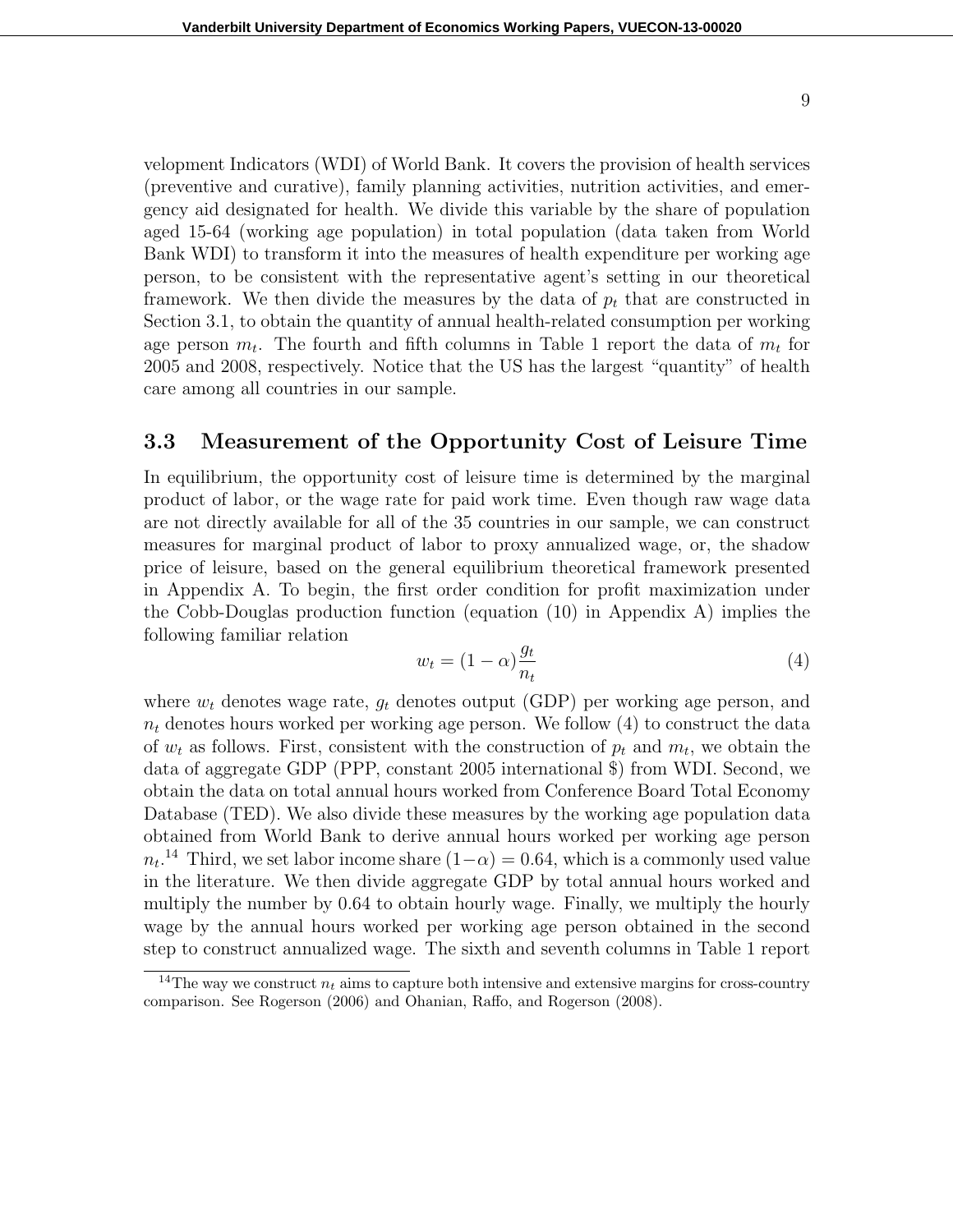the data of  $w_t$  so constructed. We see significant variations across the 35 countries, in both 2005 and 2008, on annualized wage per working age person. In 2005, for example, Turkey had the lowest annualized wage of \$11124 whereas Luxembourg had the highest annualized wage of \$65153.

### **3.4 Measurement of Leisure Time**

Leisure time is conventionally measured as the difference between time endowment and time spent on paid work (e.g., Rogerson 2006; Ohanian, Raffo, and Rogerson 2008; Jones and Klenow 2011). It is defined in the same spirit in our general equilibrium model presented in Appendix A, where time endowment of the representative agent is normalized to one in each period, which is devoted to either paid work  $(n_t)$ or leisure  $(l_t)$ , as is illustrated by equation  $(9)$ .

Notice that some leisure activities such as "couch potato" may not be healthenhancing. Hence, we could further divide total leisure time into health-enhancing leisure time (e.g., exercising, socializing, relaxing) and health-neutral leisure time, and consider a health production function that uses the health-enhancing leisure time and health-related consumption as inputs. Appendix B incorporates this feature to extend the general equilibrium model presented in Appendix A. The estimation equation (3) would then be modified by adding to the right hand side the log ratio of health-enhancing leisure time to total leisure time. The fraction of leisure time that is devoted to health-enhancing activity may be influenced by country-specific factors, such as culture, social norm, and life style, which arguably do not frequently change, at least not in such a short time as our sample. Indeed, according to American Time Use Survey, this fraction seems fairly stable during the time span in our sample.<sup>15</sup> As such, the estimation equation with the narrowly defined health-enhancing leisure time is just (3) augmented with a (time-invariant) country-specific factor – then  $\beta_1$ would also measure the elasticity of substitution between health-related consumption and the narrowly defined health-enhancing leisure time<sup>16</sup> – this is exactly how we specify our benchmark empirical model (7) and our extended empirical model (8) below. Thus, although we make use of the conventionally defined leisure time to help simplify exposition, both our econometric models and estimation results would remain the same under the more sophisticated model setting.

We construct the leisure time  $l_t$  in the 35 countries as follows. First, we construct

10

<sup>&</sup>lt;sup>15</sup>For example, according to ATUS, health-enhancing leisure activities such as "sports, exercise, and recreation" accounts for 0.32 hours daily time use in 2005. It is 0.33 hours in 2008. More broadly, "leisure and sports" accounts for 5.13 hours in 2005 and 5.18 hours in 2008.

<sup>16</sup>See Appendix B for a formal demonstration.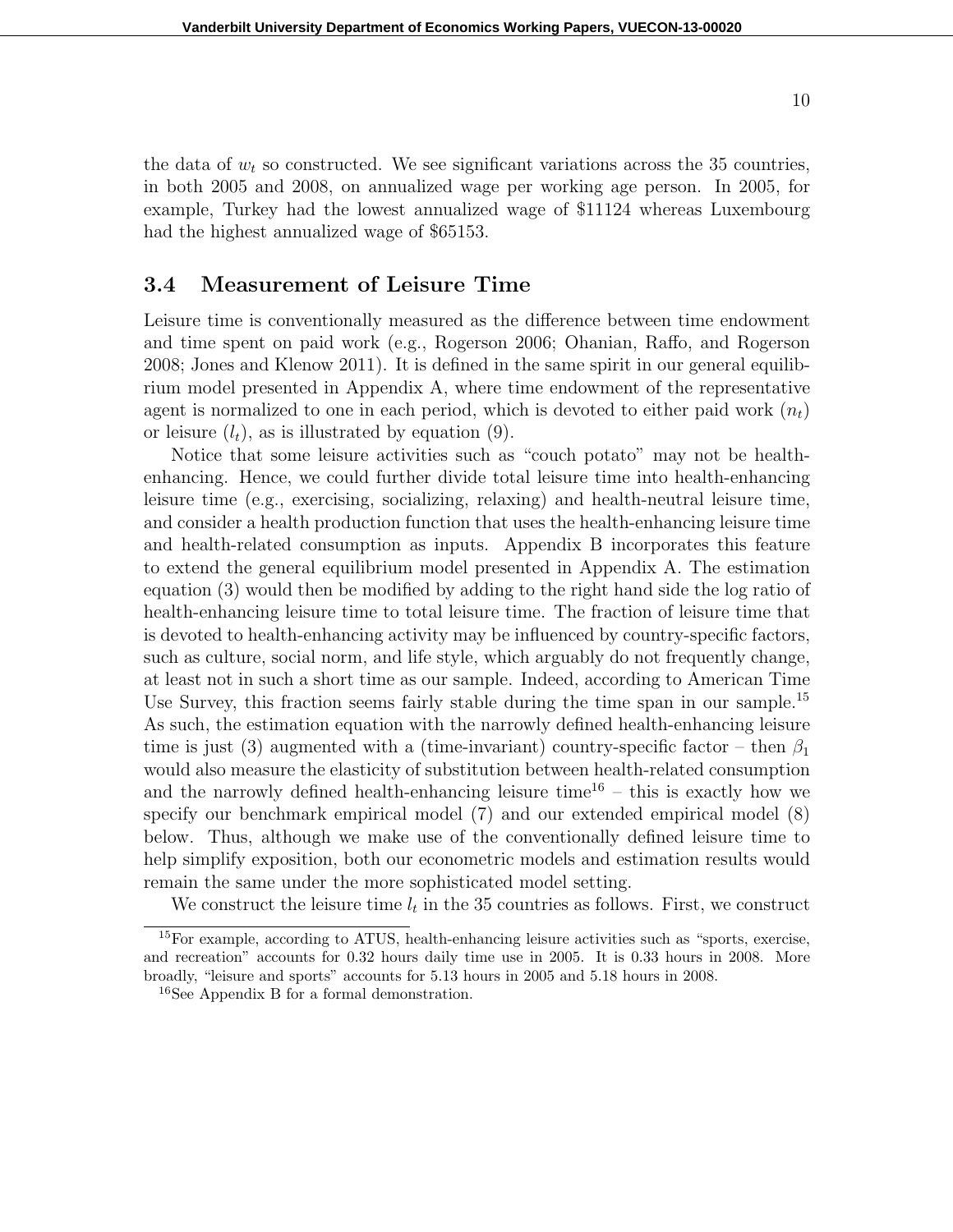annual hours worked per working age person as in Section 3.3. We then divide the data by  $365 \times 16$  to convert them into a fraction of total annual discretionary time. Leisure time *l<sup>t</sup>* is equal to 1*−* fraction of annual hours worked per working age person. The eighth and ninth columns in Table 1 report the data of  $l_t$ . Again, we observe a significant variation across countries on the share of leisure time, from the lowest level of 73.2% in South Korea to the highest level of 85.0% in Turkey in 2005.

Table 2 provides the descriptive statistics of the dependent variable *m/l* and the independent variable  $p/w$ , as well as four controls, i.e., the share of public health expenditure in total health expenditure (pub), share of individuals aged 65 and above in total population (age65), total population (pop), and life expectancy (life), that are used in the extended empirical models later (see Section 4.3).<sup>17</sup>

Table 3 reports the correlations between the variables. The variables are measured in terms of their logarithms as they appear in the estimation equation (8) below. The dependent variable  $\ln(m/l)$  is highly negatively correlated with the main explanatory variable  $\ln (p/w)$ . This reveals potential substitutability between health-related consumption and leisure time in health production.

## **4 Empirical Results**

In this section, we describe our empirical models and report the estimation results.

### **4.1 Benchmark Empirical Model**

In the context of the panel data constructed above, for country *i* and time *t*, the estimation equation (3) is given by

$$
\ln(m/l)_{it} = \beta_0 + \beta_1 \ln(p/w)_{it} + v_{it}.
$$
\n(5)

To capture country-specific factors that could have explanatory power on the dependent variable, we further define the disturbance term  $v_{it}$  as

$$
v_{it} = \delta_i + u_{it} \tag{6}
$$

where  $\delta_i$  is meant to capture unobserved country-specific effects or unobserved heterogeneity, which may reflect, for instance, historical, cultural, social, or institutional

<sup>&</sup>lt;sup>17</sup>The data for these control variables are taken from World Bank World Development Indicators (WDI).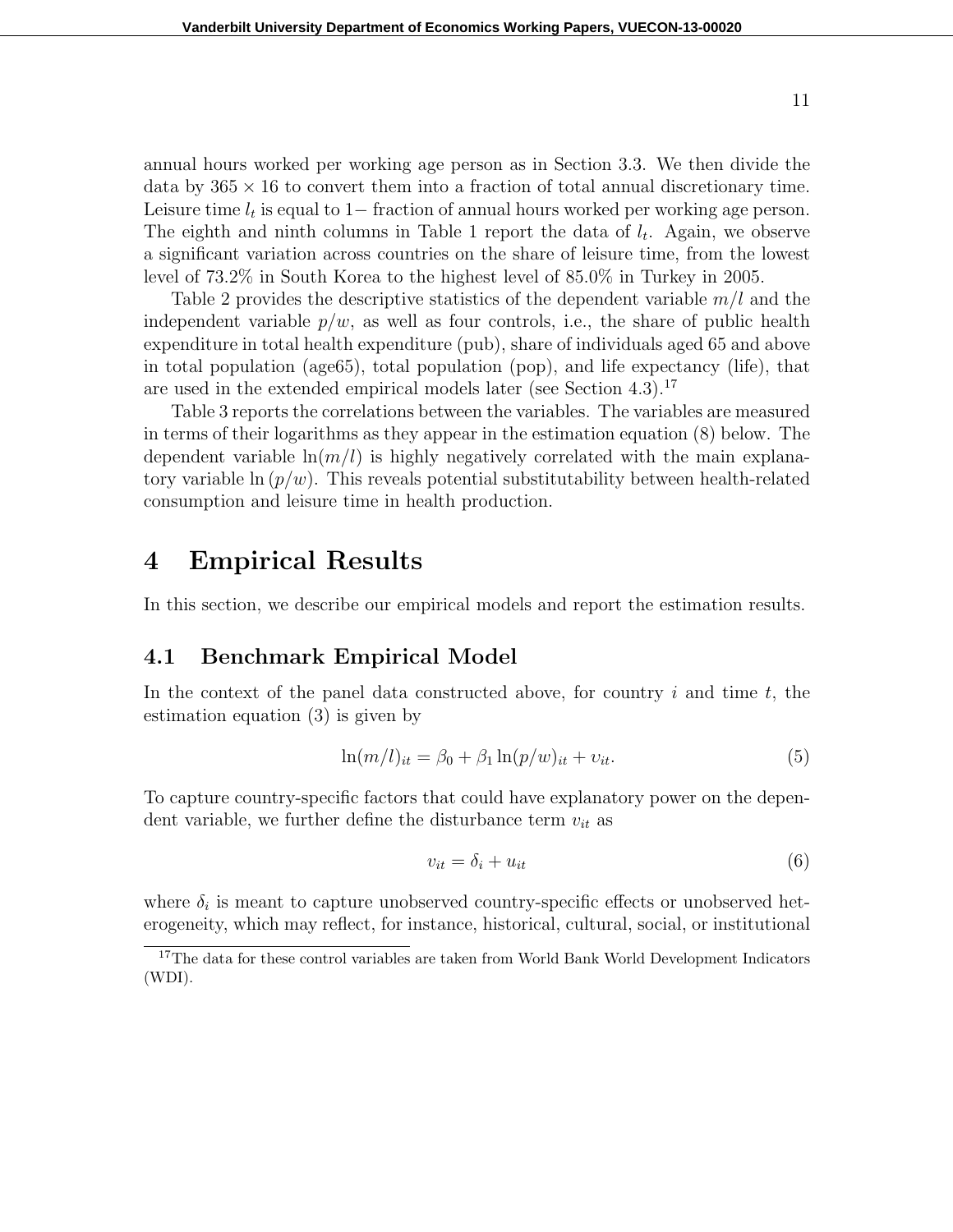differences across the 35 countries, while  $u_{it}$  is i.i.d. with respect to *i* and *t*. Substituting equation (6) into equation (5), we arrive at our optimization-based benchmark estimation equation:

$$
\ln(m/l)_{it} = \beta_0 + \beta_1 \ln(p/w)_{it} + \delta_i + u_{it}.\tag{7}
$$

Due to the lack of prior information regarding the correlation between the unobserved individual heterogeneity and independent variable  $\ln(p/w)$ , we consider both fixed effects (FE) and random effects (RE) for the estimation. F-test and Breusch-Pagan Lagrangian multiplier (LM) test are applied to fixed effects and random effects, respectively, and we apply Hausman test to help differentiate between the two models.<sup>18</sup> Given the potential caveat in using Hausman test to differentiate between FE and RE models, and the fact that our estimation results are virtually invariant and uniformly significant across FE and RE models, we in what follows will report both FE and RE results for each empirical specification.

### **4.2 Main Estimation Results**

First, we treat equation (7) as a FE model.<sup>19</sup> In other words, we view that the unobserved country-specific individual effect  $\delta_i$  is correlated with the regressor  $\ln(p/w)$ . The results of FE estimation of equation (7) are reported in the second column of Table 4.  $\beta_1$  is -1.3322 and it is significant at 1% level. It shows that for one percent increase in the ratio of relative price of health-related consumption to wage, the ratio of health-related consumption to leisure is expected to decrease by 1.3322 percent. That implies the elasticity of substitution between health-related consumption *m* and leisure time  $l$  in health production is  $1.3322.^{20}$ 

<sup>&</sup>lt;sup>18</sup>Following the convention in the literature, we use 5% as a criterion to evaluate the significance of Hausman test results. If  $Prob > \chi^2$  is less than 5%, we reject the null hypothesis of Hausman test and accept FE as the appropriate model. We are however aware that Hausman test might not be appropriate to test FE against RE. See Guggenberger (2010) for more details about the possible bias of Hausman test.

<sup>&</sup>lt;sup>19</sup>The F test of equation (7) shows the p-value of 0.001 ( $F(34, 34) = 2.922$ ,  $Prob > F = 0.001$ ) which suggests that the fixed effect presents.

<sup>&</sup>lt;sup>20</sup>In Table 4, we report the adjusted  $R^2$  from a pooled regression with countries dummies (LSDV model) by using .areg command in Stata as suggested by Park (2009). For the FE model, .xtreg in Stata estimates within-group variation by computing the differences between observed values and their means without creating dummy variables. The parameter estimates are correct. However, since it surpasses the intercept, due to the larger degrees of freedom for error, its standard errors and, consequently,  $R^2$  statistic are incorrect. In contrast, least squares dummy variable model (LSDV) uses dummy variables and hence overcomes the problem and provides correct  $R^2$ . See Park (2009) for more details.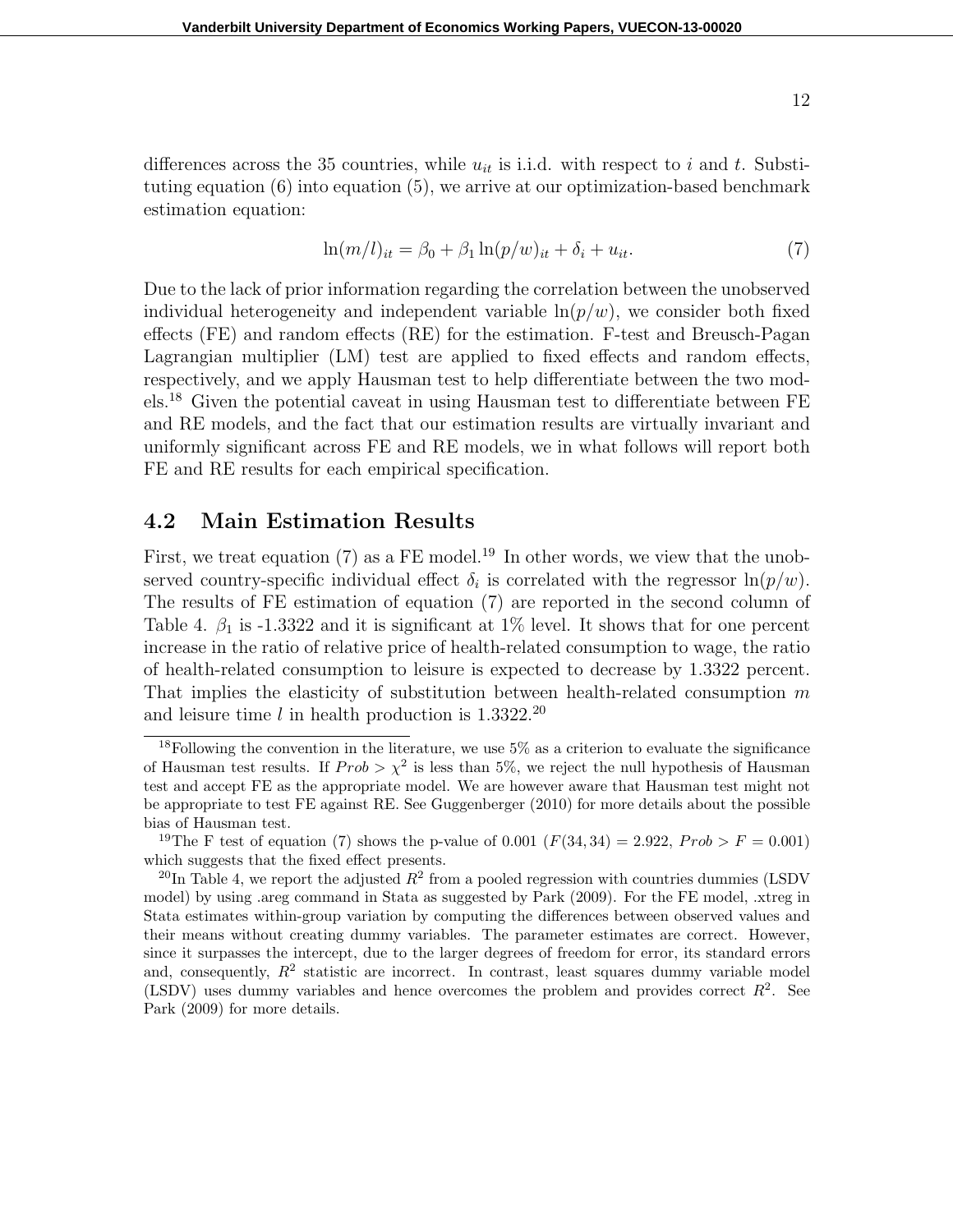Second, we run RE estimation of equation (7) assuming individual effect  $\delta_i$  is unobserved and uncorrelated with the independent variable  $\ln(p/w)$ .<sup>21</sup> The results are reported in the third column of Table 4. In this case,  $\beta_1$  is -1.3462 and it is again significant at 1% level. That implies the elasticity of substitution between *m* and *l* in health production is 1.3462.<sup>22</sup>

Since F-test and Breusch-Pagan Lagrangian multiplier (LM) test indicate the empirical significance of both FE and RE, to see whether FE or RE may be more appropriate for use in estimating equation (7), we run Hausman test. With  $\chi^2 =$ 0.00 and  $Prob > \chi^2 = 0.9988$ , Hausman test accepts the null hypothesis that the coefficients estimated by the efficient RE estimator are the same as the ones estimated by the consistent FE estimator. And since RE is more efficient, RE is a more appropriate estimator to use. However, as we notice, the estimated  $\beta_1$  is very close under RE and FE.

To further check the robustness of our results, we also obtain maximum likelihood random-effects estimation of equation (7), which is a MLE that fully maximizes the likelihood of the RE model. We report the results in the fourth column of Table 4. The estimated  $\beta_1$  is almost identical to that obtained in RE model.

Finally, we obtain the bootstrap estimation for the RE model of equation  $(7).^{23}$ We report the results in the fifth column of Table 4. The estimated  $\beta_1$  is identical to that obtained in RE model.

In summary, the estimation results of equation (7) are very robust and quite close to each other under different estimation approaches. The results suggest that the elasticity of substitution between health-related consumption *m* and leisure time *l* in health production is around 1.35.

### **4.3 Extended Empirical Models and Results**

The theoretical framework presented in Section 2 is a simple and highly stylized one, which is used to derive the core optimization-based estimation equation (7). It abstracts away from many factors that may affect health care and/or leisure time and hence our dependent variable in equation (7). To check whether or not our benchmark estimation results are sensitive to those abstractions and to further control

13

<sup>21</sup>We run Breusch and Pagan Lagrangian multiplier (LM) test for random effects to equation (7). With  $\chi^2 = 8.40$  and  $Prob > \chi^2 = 0.0019$ , the test suggests that the individual effect is random.

 $^{22}$ For both FE and RE estimations, the bootstrapped and robust standard errors have been checked for possible serial correlation in the error term of equation (7). In either case the estimated  $\beta_1$  is virtually the same as the benchmark FE and RE estimation results.

<sup>&</sup>lt;sup>23</sup>The number of bootstrap replications is set to be 400. Random-number seed is set to be 10101.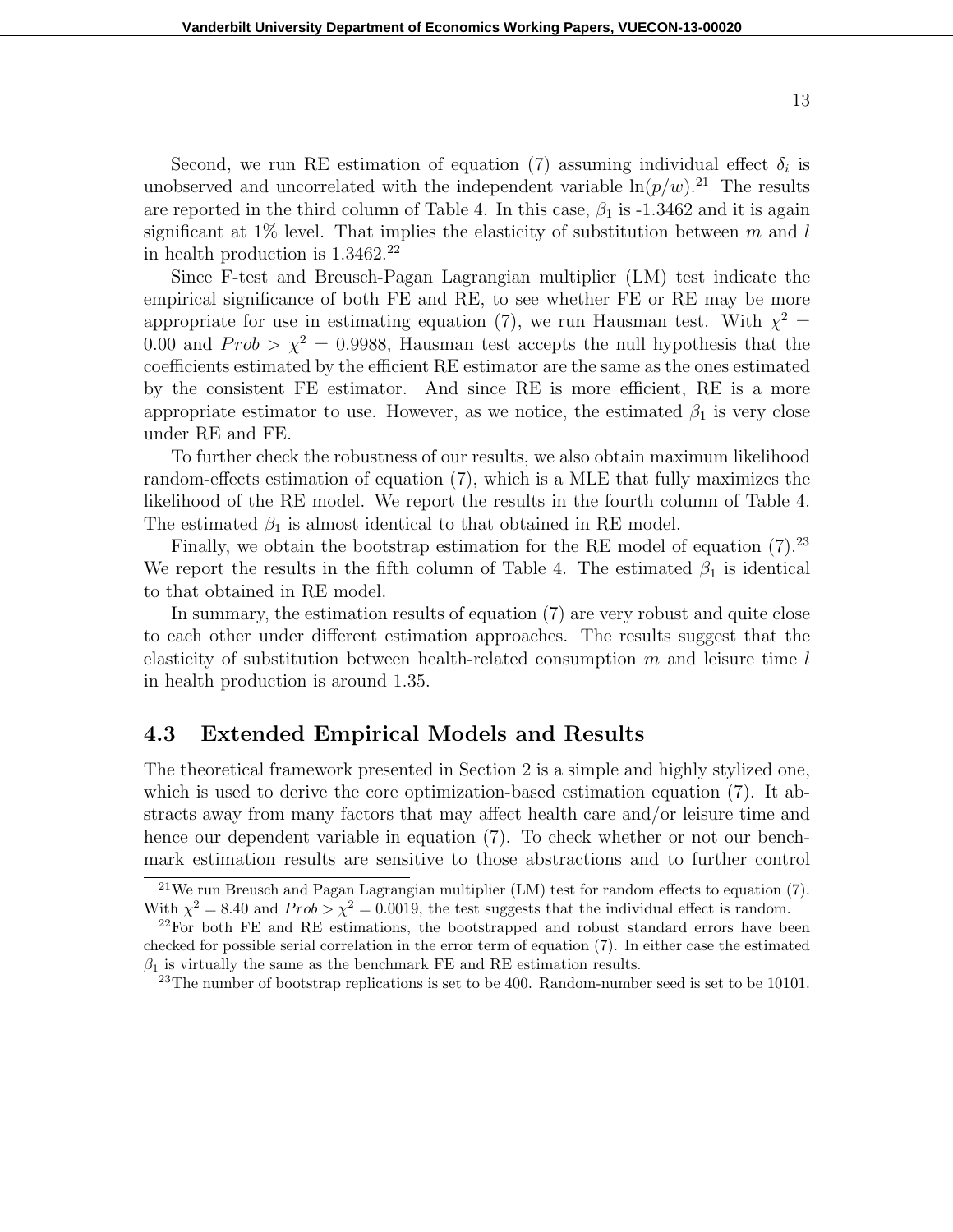the individual effects in the empirical model, we extend equation (7) by considering several alternative estimation equations in which we add, separately and jointly, four possible variables that might affect the dependent variable. As we summarize in Table 2, these four controls are the share of public health expenditure in total health expenditure (pub), share of individuals aged 65 and above in total population (age65), total population (pop), and life expectancy (life), to be measured in their logarithms. Therefore, our empirical model is now extended to

$$
\ln(m/l)_{it} = \alpha + X_{it}'\beta + \delta_i + u_{it} \tag{8}
$$

where  $\alpha$  is an intercept term,  $X$  is a vector of regressors, which include not only  $\ln(p/w)$  but also some of the controls,  $\delta_i$  represents an unobserved individual effect, and  $u_{it}$  is an error term. We are interested in the coefficient  $\beta_1$  for the dependent variable  $\ln(p/w)$ . Both FE and RE results for each extended empirical model are reported in Table 5.

#### **4.3.1 Share of public health expenditure (Model I)**

We first add the share of public health expenditure in total health expenditure, ln(pub), into the right-hand side of equation (7) to capture differences in health care system across the countries in our sample. This share is generally higher in countries that adopt a universal health care system (e.g., the UK) than in countries that do not adopt a universal health care system (e.g., the US). For example, in 2005, this share was 81.9% in the UK, compared to 45.5% in the US. Notice that, as a proxy for health care system, pub may affect the dependent variable  $\ln(m/l)$ . A higher degree of government intervention in the health care system may on one hand imply more severe moral hazard problems that could increase the usage of health care,  $24$ while on the other hand impose more restrictions and rationing on health care that could decrease the usage of health care.<sup>25</sup> As Table 3 shows, the correlation between  $ln(pub)$  and the dependent variable  $ln(m/l)$  is positive (0.21). This suggests that the moral hazard effect on the demand side probably dominates the rationing effect on the supply side. In addition, a public health care system usually brings with it some price control on health care. This may explain why the correlation between  $\ln(\text{pub})$ and  $\ln(p/w)$  is negative (-0.28), as reported in the table.

We obtain both FE and RE estimations to equation  $(8)$  with both  $\ln(p/w)$  and ln(pub) as regressors. With  $F = 5.26$  for F-test and  $\chi^2 = 7.28$  for LM test, we

 $^{24}$ See Card, Dobkin, and Maestas (2008) and Anderson, Dobkin and Gross (2012).

<sup>25</sup>Some anecdotal evidence on the rationing of health care in the UK can be found at http://www.nytimes.com/2008/12/03/health/03nice.html?pagewanted=1&\_r=2 and http://www.pri.org/stories/health/how-the-uk-rations-health-care.html.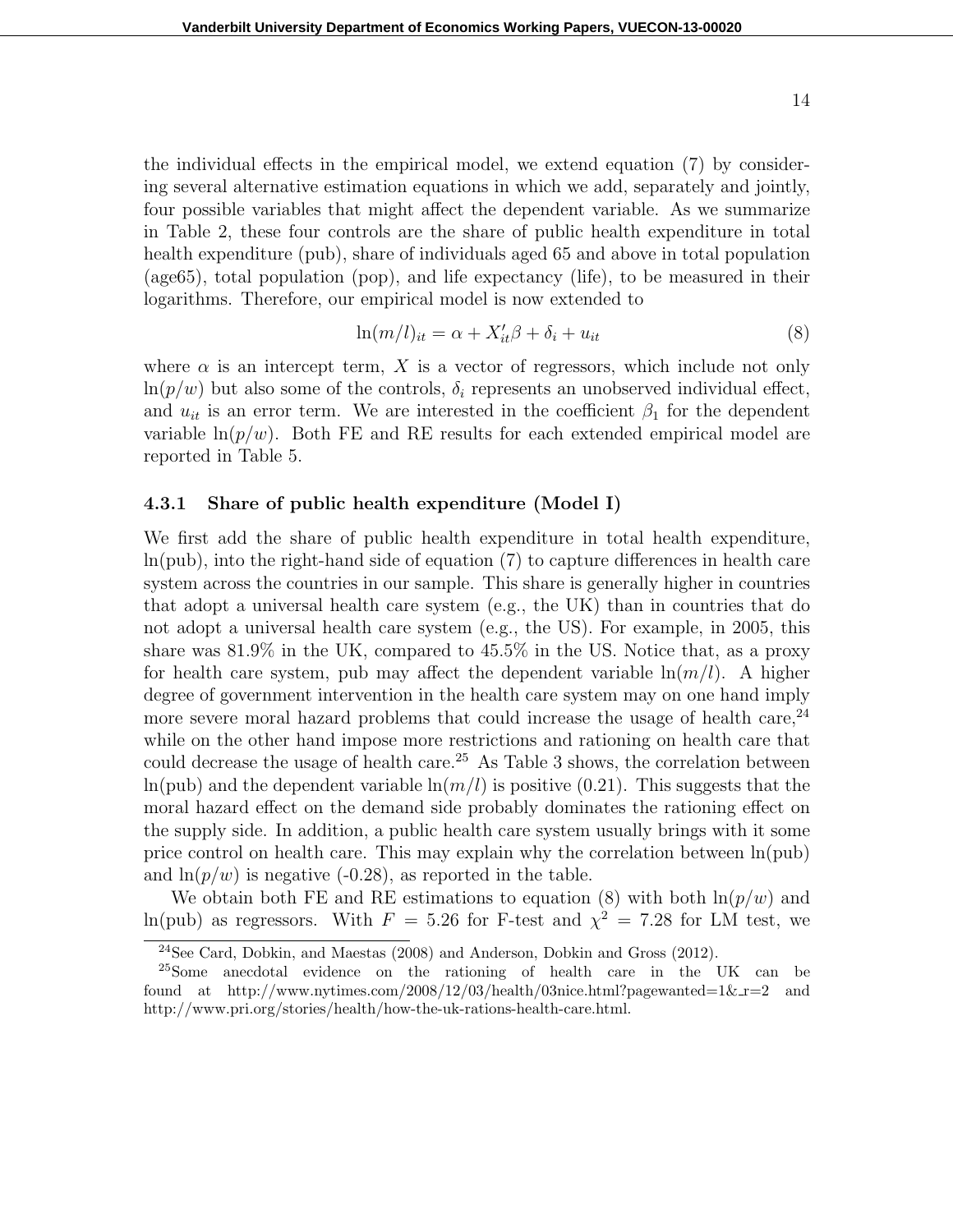reject  $H_0$  hypothesis for both cases at 1% significance level and find that both FE and RE are present. With  $Prob > \chi^2 = 0.0007$ , Hausman test suggests that FE is an appropriate model. FE results show that  $\beta_1$  is -1.1573, close to the one obtained in the benchmark estimation equation (7). And it is significant at  $1\%$  level. The coefficient of  $ln(pub)$  is 1.9729 and it is significant at 1% level. This suggests that an increase in the share of public health expenditure in total health expenditure by 1% will increase the ratio of health-related consumption good to leisure time by about 2%, holding all other variables constant.

#### **4.3.2 Share of age** *≥* 65 **(Model II)**

In Model II, we control the share of individuals aged 65 and above in total population, ln(age65), in equation (8). Given that medical expenditures rise dramatically over the life cycle and especially after retirement (see Hagist and Kotlikoff 2009, Jung and Tran 2010, Halliday, He and Zhang 2012), and that leisure time jumps up after retirement, this share could potentially affect the  $m/l$  ratio. With  $\ln(p/w)$  and ln(age65) as regressors, we obtain both FE and RE estimations to equation (8). With  $F = 3.51$  in F-test for FE and  $\chi^2 = 7.51$  in LM test for RE, we reject  $H_0$ hypothesis for both cases and find that both FE and RE are significant. With  $Prob > \chi^2 = 0.0806$ , Hausman test accepts the null hypothesis and suggests that RE is an appropriate model. The lower panel of the third column in Table 5 reports the RE estimation results.  $\beta_1$  is -1.2433 and it is significant at 1% level, quite close to the one obtained in the benchmark estimation equation (7). The coefficient of  $ln(age65)$  is 0.2473 and it is significant at 10\% level.

### **4.3.3 Total population (Model III)**

Population growth may affect the growth rate of medical care. In Model III, we add as an regressor the logarithm of total population,  $\ln(p \circ p)$ , on top of  $\ln(p/w)$ , in estimating equation (8), to control the potential effect of population growth rate on medical expenditure. Both F-test and LM test reject the null hypothesis and find FE and RE exist. Hausman test suggests that RE is an appropriate model for this specification (*Prob >*  $\chi^2 = 0.0555$ *).* The RE estimation results are reported in the lower panel of the fourth column in Table 5. As can be seen from Table 3, the correlation between  $\ln(pop)$  and the dependent variable  $\ln(m/l)$  is very low. Therefore, it is not surprising to see the estimated  $\beta_1$  is -1.3478 at 1\% significance level, very close to the estimate of  $\beta_1$  obtained in the benchmark model (-1.3462). The coefficient of ln(pop) is 0.0045 and it is not statistically significant.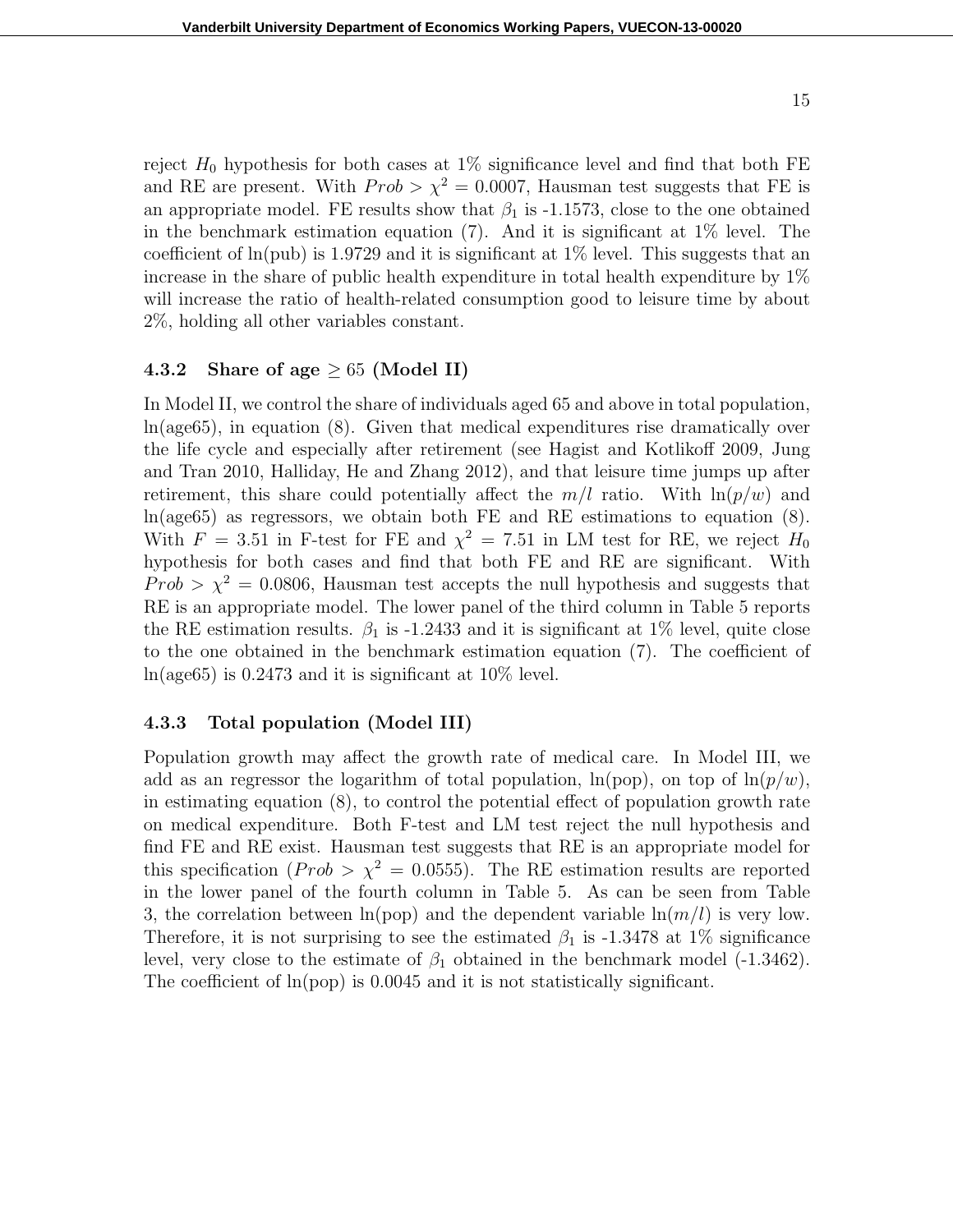#### **4.3.4 Life expectancy (Model IV)**

In Model 4, we include, together with  $\ln(p/w)$ , the logarithm of life expectancy, ln(life), as a regressor, in estimating equation (8). Life expectancy could be a useful control for at least the following two reasons. First, life expectancy is a commonly used measure for health status (e.g., Bloom, Canning and Sevilla 2004); therefore including it as an additional regressor could help control cross-country differences in health status. Second, a longer life expectancy implies a greater share of individuals aged 65 and above in total population (as Table 3 illustrates, the correlation between ln(life) and ln(age65) is 0.41), which may lead to a greater usage of health care. As a corroborating evidence, Table 3 shows that ln(life) is highly positively correlated with the dependent variable  $\ln(m/l)$ . However, introducing  $\ln(\text{life})$  as an additional regressor may bring with it some multicollinearity problem. As Table 3 reveals, the correlation between ln(life) and the main regressor  $\ln(p/w)$  is -0.65. Given the small sample size, this kind of correlation is likely to result in a multicollinearity problem. This may compromise the role of ln(life) as a control. Nevertheless, we obtain FE and RE estimations to equation (8) with both  $\ln(p/w)$  and  $\ln(\text{life})$  as regressors. With  $F = 3.51$  in F-test for FE and  $\chi^2 = 7.51$  in LM test for RE, we find that both FE and RE are present. The results are shown in the fifth column in Table 5. Hausman test accepts FE as a more appropriate model for the estimation at 1% significance level (*Prob >*  $\chi^2$  *=* 0.0010). In FE model,  $\beta_1$  is -0.6609 but only at 5% significance level. Compared to the other cases presented in Tables 4 and 5, the decrease in significance level of the estimated  $\beta_1$  is another sign of the potential multicollinearity problem introduced by adding ln(life) as a regressor. Lastly, since  $\ln(\text{life})$  and  $\ln(m/l)$  are highly positively correlated, it is not surprising to see the coefficient of ln(life) is 17.1427 at 1% significance level.

#### **4.3.5 Model with pub and age65 (Model V)**

The results presented above reveal that three out of the four controls, namely,  $ln(pub)$ ,  $ln(age65)$ , and  $ln(life)$ , have significant impacts on the dependent variable  $\ln(m/l)$ , though adding  $\ln(\text{life})$  introduces a potential multicollinearity problem; while the other control, namely,  $\ln(pop)$ , not only has a very low correlation with  $\ln(m/l)$  and the other regressors, but the estimation of its coefficient is insignificant.<sup>26</sup> It is thus sensible to consider an extended empirical model with only  $ln(pub)$ 

<sup>&</sup>lt;sup>26</sup>It is worth noting that three out of the four controls, namely,  $\ln(\text{age65})$ ,  $\ln(\text{pop})$ , and  $\ln(\text{life})$ , may be subject to potential endogeneity problems. One source of endogeneity may come from some uncontrolled confounding variable, such as variation in health care technology, which could affect all these three variables. Variation in health care technology, however, does not bias the estimates of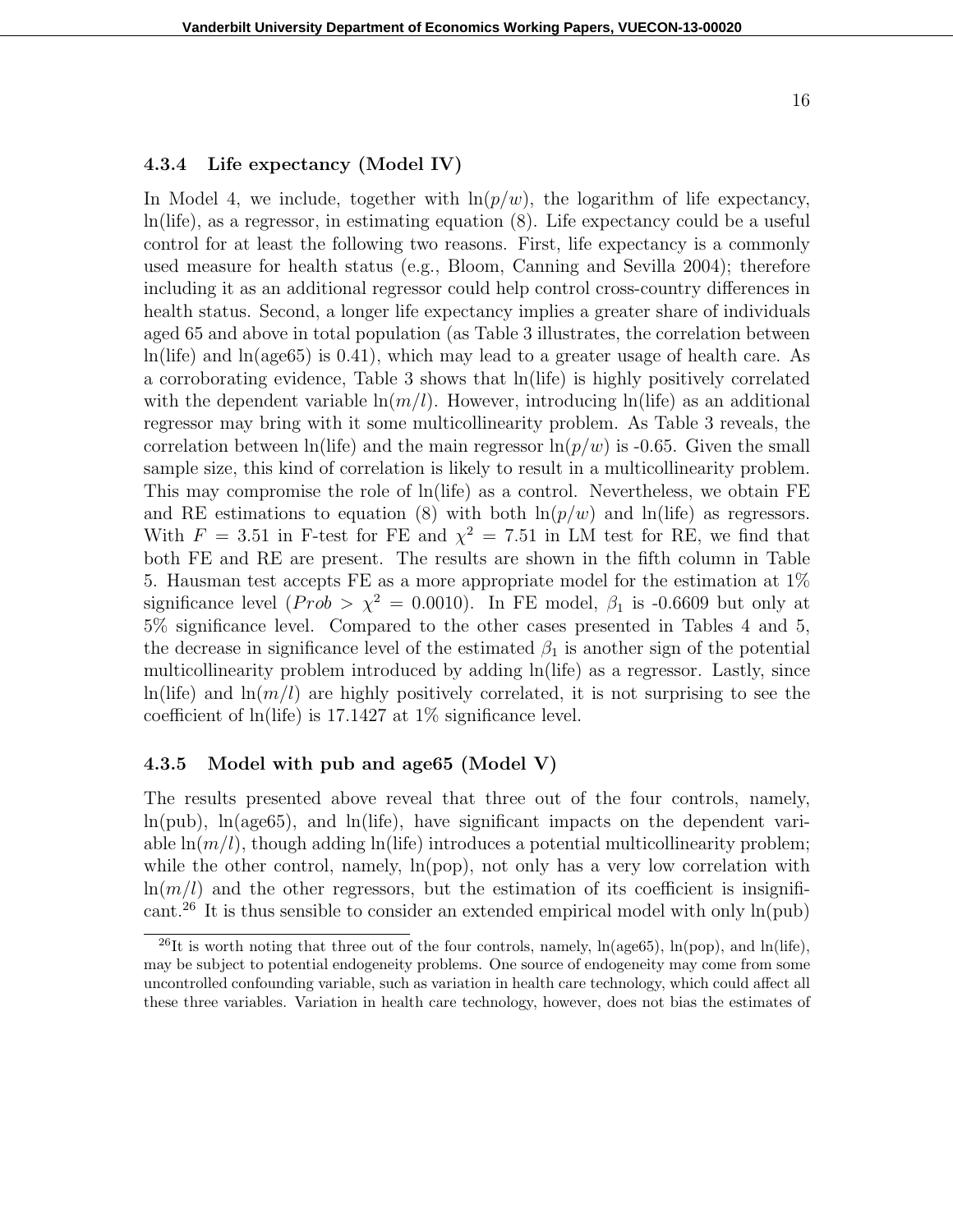and  $ln(age65)$  as controls. We therefore obtain estimations to equation  $(8)$  with three regressors, namely,  $\ln(p/w)$ ,  $\ln(pub)$ , and  $\ln(\text{age65})$ . F-test yields  $F = 4.97$ with a *p*-value of 0.000 and LM test generates  $\chi^2 = 4.91$  with  $p = 0.0134$ , indicating that both FE and RE exist. We report FE and RE estimation results in the sixth column in Table 5. Hausman test accepts FE as a more appropriate model at 1% significance level ( $Prob > \chi^2 = 0.0004$ ). The RE results show that  $\beta_1$  is -1.0377 and it is significant at  $1\%$  significance level. The coefficients of  $ln(pub)$  and  $ln(age65)$  are similar to those obtained in Model I and  $II^{27}$ .

As can be seen from Tables 4 and 5, the estimations from the benchmark and extended empirical models suggest that the elasticity of substitution between healthrelated consumption and leisure time in health production is generally around, or, moderately above unit (1.3463), except in one case where there is a multicollinearity problem and the elasticity is moderately below unit (-0.6609). We have also considered other possible controls, but find that incorporating them into the benchmark or extended empirical models do not change the estimation results significantly.<sup>28</sup> We therefore consider  $[0.66, 1.35]$  to be an empirically plausible range for the elasticity of substitution between the two primary inputs in health production.

17

the coefficient for  $\ln(p/w)$ , that is,  $\beta_1$ . To see this, we can extend the model in Section 2 to include a total factor productivity  $A_t$  in health production function, that is, we can change  $H(m_t, l_t)$  to  $A_t H(m_t, l_t)$ . It can be shown that the first-order condition (1) will remain unchanged, and so will the benchmark estimation equation (3).

<sup>&</sup>lt;sup>27</sup>We have also tried to include all the four controls together with  $\ln(p/w)$  to check the robustness of the extended empirical model. FE estimation gives  $\beta_1 = -0.7196$  while RE estimation shows  $\beta_1 = -0.9837$ , and both are significant at 1% significance level. Hausman test suggests to accept FE as a more appropriate model at  $1\%$  significance level.

 $^{28}$ For instance, we have considered education level (edu), measured by gross school enrollment rate for tertiary education (data source: World Bank WDI), as another possible control, following the idea of Hall and Jones (2007) who suggest education as possibly relevant for health. When we add ln(edu) to the benchmark and various extended empirical models, the estimates of the coefficient for  $\ln(p/w)$  are similar to those obtained in the models without  $\ln(\text{edu})$  included as an control. For example, when  $ln(edu)$  is incorporated into the benchmark model as a control, FE results show  $\beta_1 = -1.1541$  and RE results show  $\beta_1 = -1.3307$ ; when ln(edu) is added to Model V as an additional control, the estimate of *β*<sup>1</sup> is -0.9972 under FE and -1.2438 under RE; and, when  $ln($ edu) is added to the extended model with all the four basic controls already included, the estimate of  $\beta_1$  is -0.7087 under FE and -0.9811 under RE. In all these cases, Hausman test suggests RE as a more appropriate specification, and all these estimates of  $\beta_1$  are significant at 1% level, though in almost all of these cases the estimate of the coefficient for  $ln($ edu) is not statistically significantly.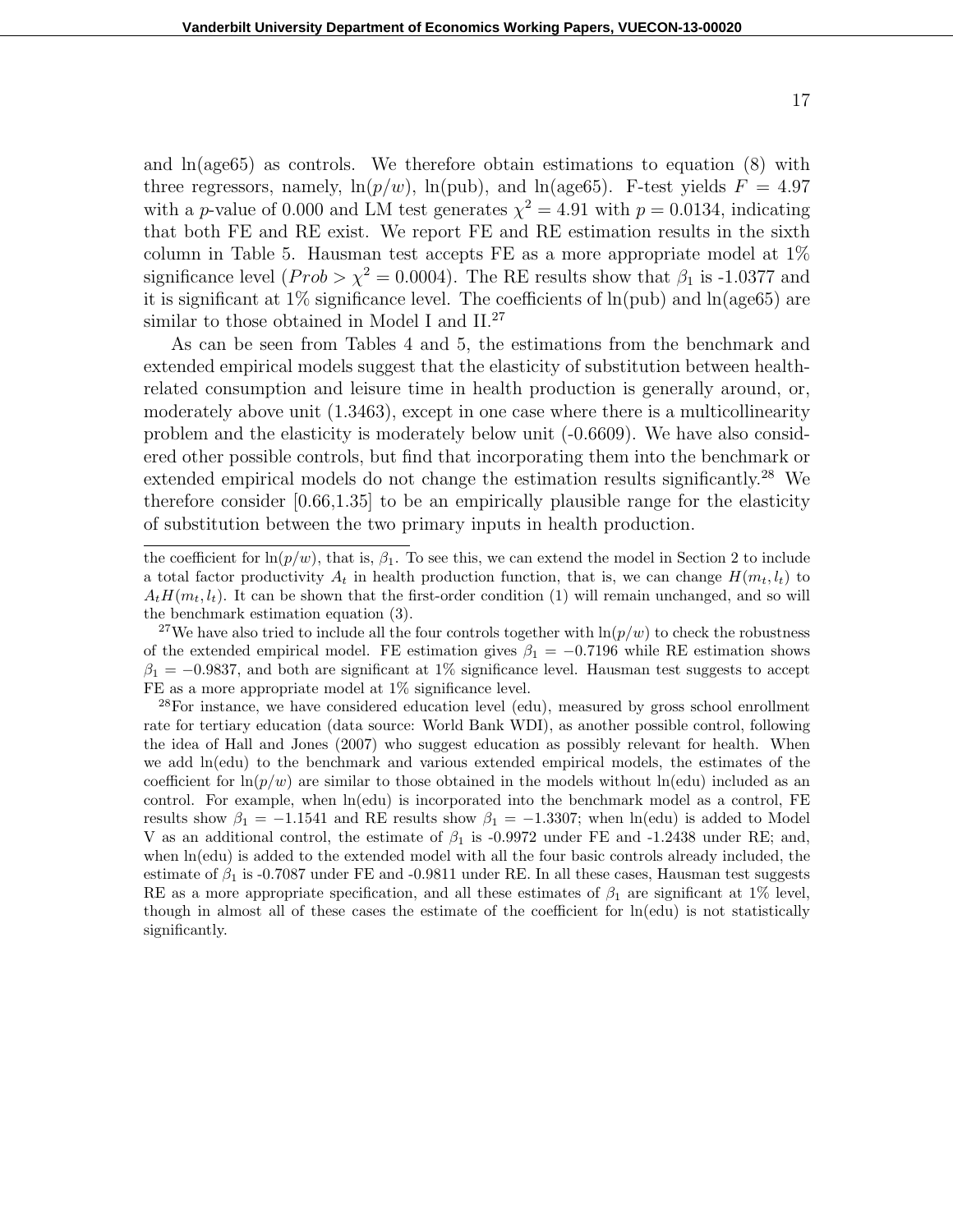## **4.4 Additional Robustness Checks**

In this section we conduct additional robustness checks on our estimation results.

#### **4.4.1 Controlling for income heterogeneity**

Causal observation reveals that richer people may spend more on preventive health care and engage more in health-enhancing leisure activities. Indeed, as Doorslaer et al. (1997) show, income inequality is correlated with inequality in health status. The empirical literature surveyed by Kawachi and Kennedy (1999) and Subramanian and Kawachi (2004) actually suggests that income inequality could affect a society's general health status, which may influence its portfolio choice of health inputs.

It is thus sensible to check the robustness of our estimation results controlling for income heterogeneity. To do so, we use the Gini coefficient of income distribution, before tax and transfer, to proxy for income heterogeneity. Due to data availability, we tease out Cyrus, Malta, and Ireland from our sample, and base our analysis here on the remaining  $32$  countries.<sup>29</sup> Accordingly, we re-estimate equation (7) based on this sub-sample of countries: the estimate of  $\beta_1$  is -1.5464 under FE and -1.4069 under RE; and, both estimates are significant at 1% level, while Hausman test suggests that RE is a more appropriate model. These results, as reported in Table 6, serve as a useful benchmark for our experiments to be conducted in this section.

Incorporating the logarithm of income Gini coefficient, ln(Gini), as an additional control variable into the five extended empirical models in sequel, we obtain the estimate of the coefficient  $\beta_1$  for the main independent variable  $\ln(p/w)$  as follows: it is -1.3272 under FE and -1.4184 under RE in Model I, -1.1303 under FE and -1.2944 under RE in Model II, -0.7697 under FE and -1.4440 under RE in Model III, -0.7724 under FE and -1.0134 under RE in Model IV, and -1.1242 under FE and -1.2950 under RE in Model V. All of these estimates are significant at 1% level and, in all of these cases, Hausman test suggests that FE is a more appropriate model. These results, as reported in Table 6, suggest that the empirical estimates of the elasticity of substitution between the two primary inputs in health production obtained in the previous sections are fairly robust when income heterogeneity is controlled for. An empirically plausible range for this elasticity is here from 0.77 to 1.41, very close to

<sup>29</sup>Our data on income Gini in 2005 for Spain, Switzerland, and Turkey are taken from, respectively, the 2005 Statistical Yearbook of Spain, Martinez (2010), and Inequality Watch (http://www.inequalitywatch.eu/spip.php?article58&id groupe=8&id mot=87). For the other 29 countries, our data are taken from OECD (http://stats.oecd.org/). Since OECD does not report income Gini for the individual year of 2005 or 2008, we use its reported income Gini for "mid-2000s" and for "late 2000s" to proxy for income Gini in these two years for those countries.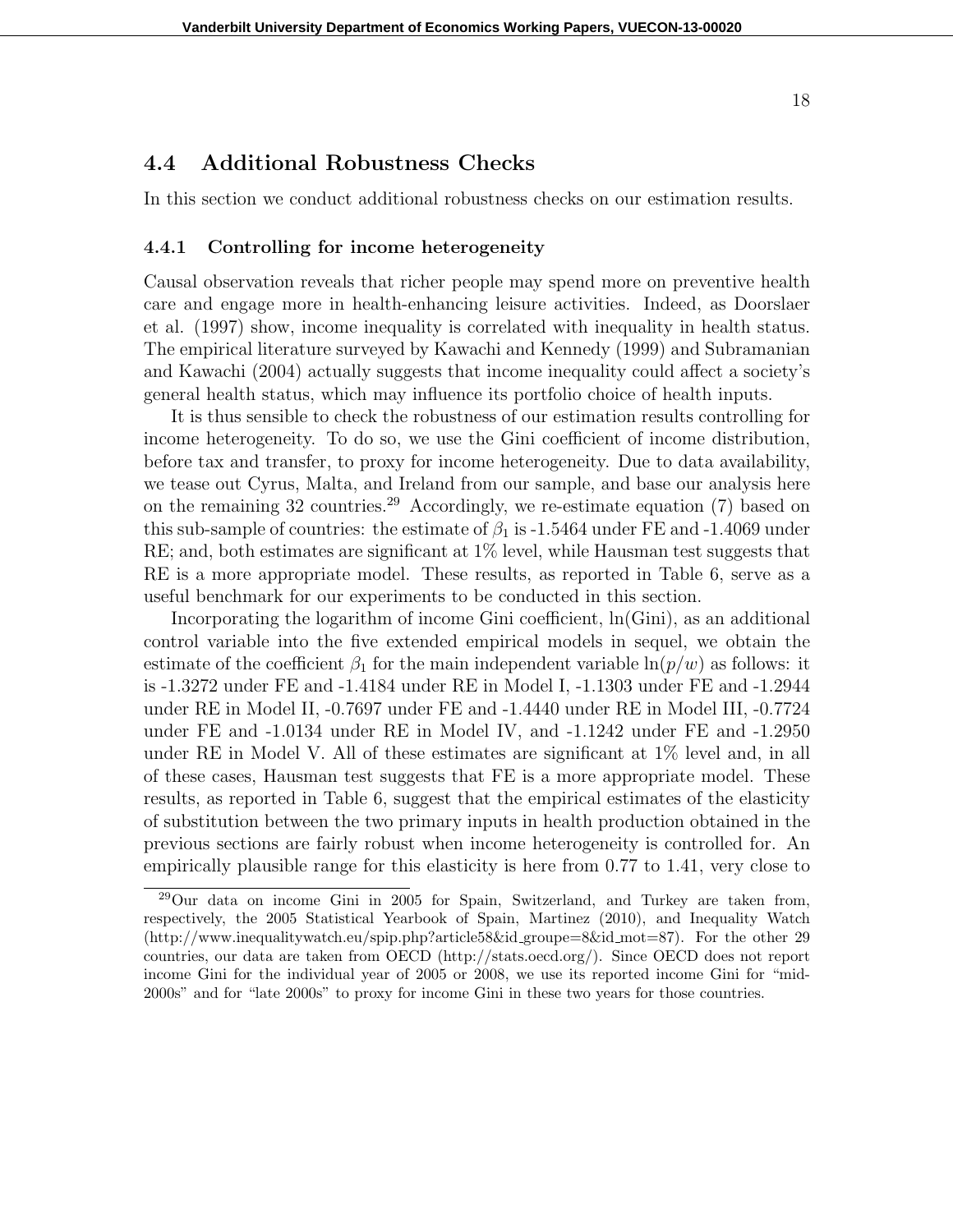the one obtained before.<sup>30</sup>

#### **4.4.2 Alternative sample selection and data construction methods**

Our sample of countries includes the US as well as the 34 other countries for which we can construct a complete set of data that are needed for estimation of the empirical models derived from our structural framework. However, it is sometimes argued that the US may be an outlier on health care expenditure (e.g., Comanor et al. 2006, Pearson 2009). It is thus interesting to see how our estimation results may change when we tease out the US from the sample. In addition, and as is consistent with the structural model, our measurement of data is on the basis of per working age person. Yet, in many developed countries, it is not unusual for the elderly to spend a significant fraction of national health expenditure (e.g., Anderson and Hussey 2000). Therefore, it is also interesting to see what our estimation results may look like when the measurement of data is on per capita basis.

We report in Table 7 our findings from these two sets of robustness checks. Note that, while the table reports the estimation results under both FE and RE, in order to conserve space, only those results obtained from the benchmark model and one extended model, Model V, are reported in the table.

With the sample excluding the US, F-test and LM test reveal the existence of both FE and RE. Hausman test accepts RE in the benchmark model, but FE in the extended model (Model V), to be a more appropriate specification. In the former case the estimate of  $\beta_1$  is -1.3082, while in the latter case it is -1.0391, both close to the estimates obtained using the full sample. It is clear that dropping the US out of the sample does not affect our estimation results significantly.

We reach a similar conclusion with the data measured on per capita basis: F-test and LM test suggest again the existence of both FE and RE; and, again, Hausman test accepts RE in the benchmark model, but FE in Model V, to be a more appropriate specification. In the former case the estimate of  $\beta_1$  is -1.3202, while in the latter case it is -1.0117, both close to the estimates obtained when the data are measured on the basis of per working age person. It is thus clear that our estimation results do not change significantly under the alternative measure of data.

 $30$ It is conceivable that the elasticity of substitution between the two health inputs may differ across individuals at different income levels, since, for example, wealthier people may have more discretion in the portfolio choice of health inputs. To help capture some of such effect, we have also considered alternative specifications by adding an interaction term,  $\ln(p/w) \times \ln(Gini)$ , into the various extended empirical models, but find that the estimated elasticity of substitution between the two health inputs are fairly similar to those reported in Table 6. These additional results are not reported here in order to conserve space, but are available upon request from the authors .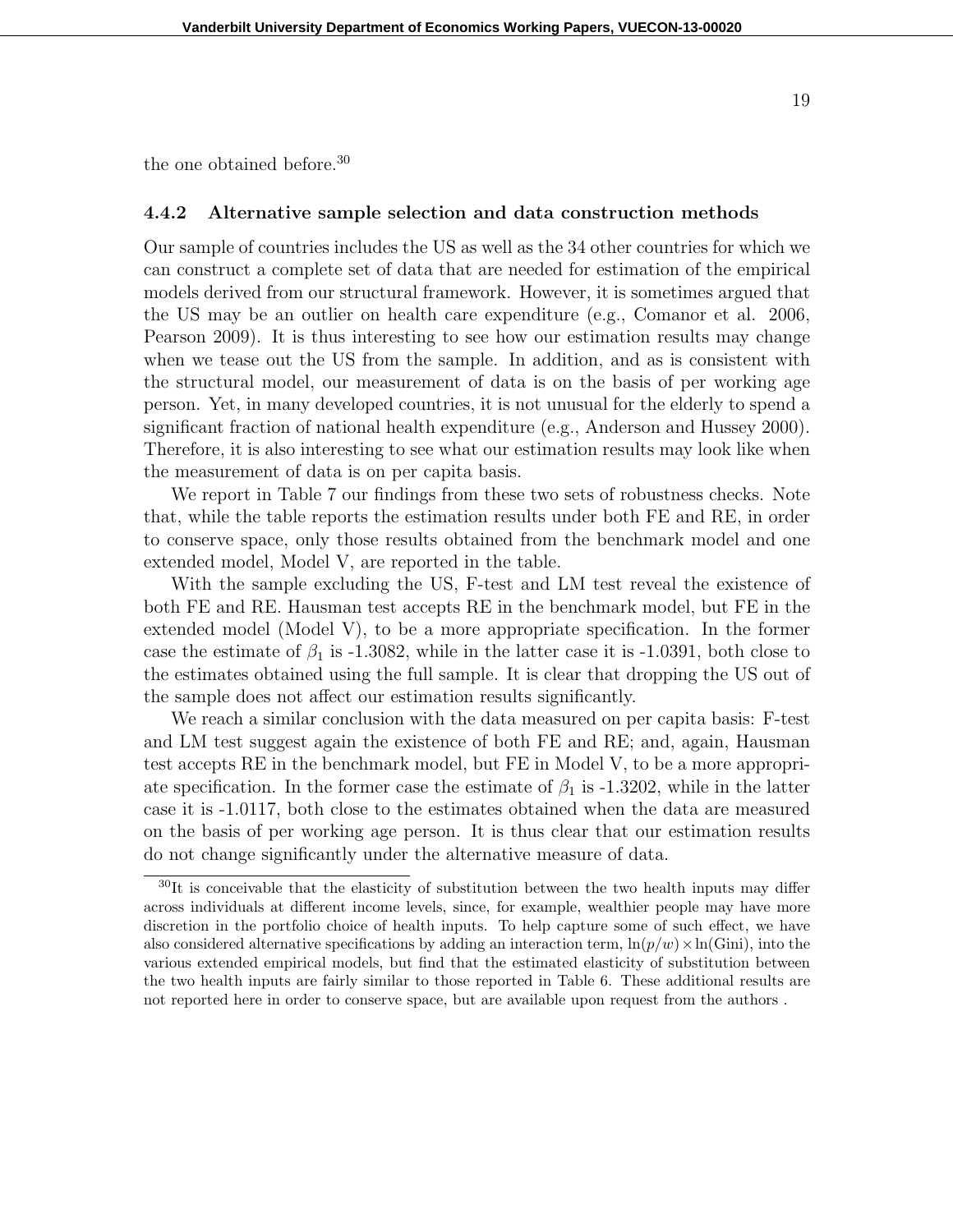We have done more sensitivity or robustness checks than can be reported here, and found that our basic estimation results are generally quite robust. These results pinpoint the elasticity of substitution between health-related consumption and health-enhancing leisure time to being around, and most likely, modestly above, unit.

## **5 Some Implications**

We can now use our empirical results to do some preliminary assessments on how increasing health-enhancing leisure time may help reduce health care expenditure. For the purpose of exposition, we set the elasticity of substitution between healthrelated consumption and health-enhancing leisure time to 1.35, as is consistent with our empirical estimations obtained in the previous sections. Our "back-of-envelope" calculation suggests that, even some moderate increase in health-enhancing leisure time may lead to a substantial reduction in national health expenditure, providing a hopeful resolution to the nation's looming fiscal uncertainty while at the same time maintaining national health status.

Take the year of 2008 as one example. In that year, working age Americans had on average 4614 leisure hours, which amounts to 79% of annual discretionary time. Had they had just one extra hour of health-enhancing leisure activity per day, their health-enhancing leisure time would have increased by *at least* 7.9%. This would have allowed a reduction in health care consumption by *at least*  $10.7\%$   $(1.35 \times 7.9\%)$ ,<sup>31</sup> or, health care consumption per working age American would have decreased by *at least* \$1070 (constant 2005 international \$), from \$9997 to \$8927. Given the relative price of health care consumption of 1*.*15 for the US in that year, this is equivalent to a \$1230 reduction in health expenditure per working age American, or, a \$251 billion reduction in US national health expenditure.

This highlights the potential dual benefits of some recent national initiatives that urge Americans to move towards health-enhancing leisure activities, such as "sports, exercise, and recreation", and away from sedentary leisure activities, such as "couch potato": Such move shall not only help maintain Americans' health status, as already emphasized by those national campaigns, but also help reduce national health expenditure and thus provide one feasible resolution to the nation's looming

 $31A$  series of medical studies investigate the economic costs of inactivity and obesity based on micro data. Among others, Colditz (1999) assesses such costs of inactivity and obesity as resultant directly from treatment of morbidity and indirectly from lost productivity and forgone earnings due to premature mortality, and finds that the total costs account for about 9.4% of US national health expenditures. A subsequent study by Finkelstein et al. (2003) finds a similar figure, at 9.1%. See, also, Wang and Brown (2004).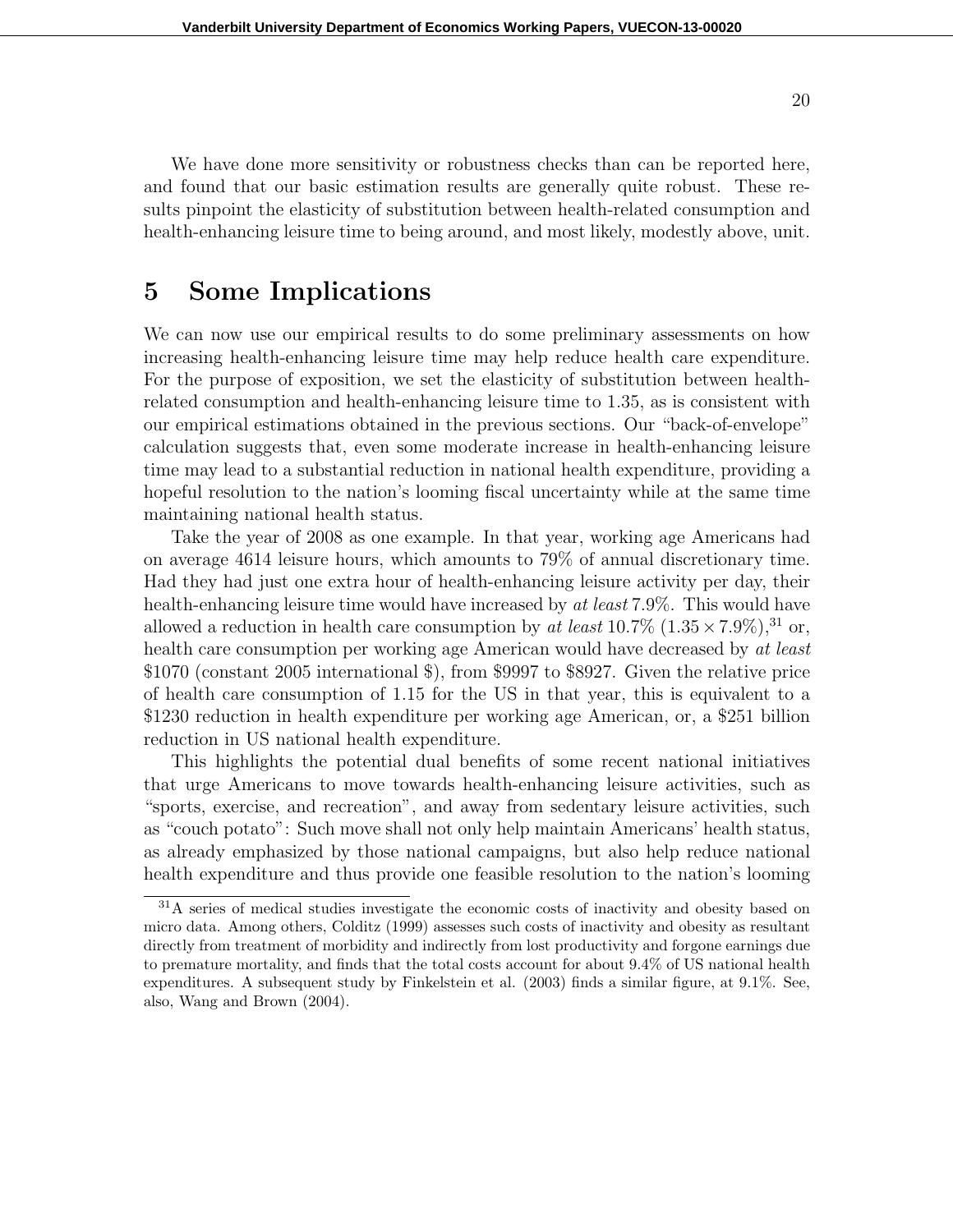fiscal uncertainty. While little attention has been paid so far to the latter benefit, this benefit can be quantitatively significant too, in light of our empirical investigation reported in the previous sections and the fact that an average American spends much more than one hour per day in sedentary activities. For example, according to American Time Use Survey (ATUS), in 2008, Americans on average spent 2.77 hours per day watching TV (80.9% of them watched TV everyday and these Americans on average watched about 3.43 hours per day). Had they devoted these 2.77 hours of TV watching time to health-enhancing activities, their health care consumption would have decreased by  $29.5\%$  ( $1.35 \times 2.77 \times 7.9\%$ ), which amounts to a \$695 billion (constant 2005 international \$) reduction in national health expenditure.

To put this into a fiscal perspective, in 2008, US fiscal deficit accounted for 5.29% of its GDP, which amounts to \$693 billion (constant 2005 international \$). This is about the same amount of national health expenditure that could have been saved, and thus, the fiscal deficit could have been eliminated in its entirety, had Americans devoted their TV watching time in that year to health-enhancing activities. We thus conclude that, substituting health-enhancing leisure time for medical care is not only important for maintaining national health status, but an effective way to "bend the cost curve" to stop the seemingly inexorable rising trend in national health expenditure. It represents one feasible resolution to the long run fiscal uncertainty.

## **6 Conclusion**

The United States is currently facing two pressing national issues: (1) How to improve its national health status which remains the lowest (even though its national health expenditure is the highest) among comparably rich countries; (2) How to avoid a long run fiscal collapse in the face of its rapidly rising government debt and looming fiscal uncertainty. We have pointed out a natural bridge between these two seemingly distinct issues. The key to this connection is leisure time. We have shown that increasing health-enhancing leisure time may substantially reduce national health expenditure while at the same time enhancing national health status, and as so, it may also provide a resolution to the long run fiscal uncertainty.

In arriving at this conclusion, we have developed a general equilibrium model of macro-health that allows for a role of health-enhancing leisure time, in addition to medical care, in endogenous health accumulation. A key equilibrium condition that arises from our structural model highlights a natural link between macroeconomic environment and optimal health investment portfolio. Fitting this condition to a cross-country panel data set, we have estimated the elasticity of substitution between the time and goods inputs in health production. This in turn has allowed us to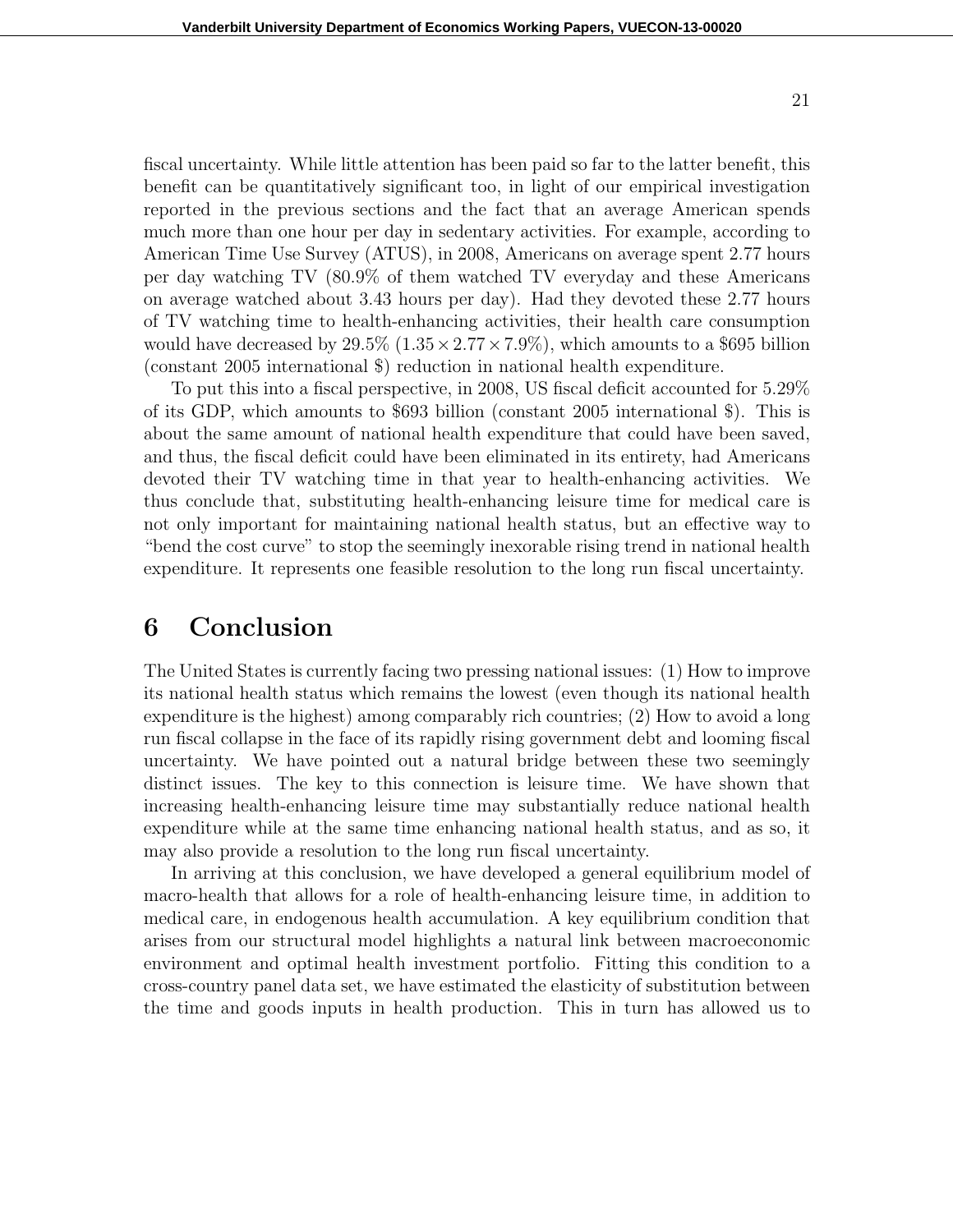quantify the effect of increasing health-enhancing leisure time on reducing national health expenditure. The effect has been found to be quantitatively large.

As significant as it already gets, the effect analyzed here captures only the direct effect coming out of the trade-off between health-enhancing leisure time and medical care in forming a health investment portfolio. Our analysis in this paper abstracts from potential indirect effects that substituting leisure time for medical care may bring with it, such as time saved from reduced visits to doctor's office. Taking into account these indirect effects is likely to make our results even more significant.

Our general equilibrium framework and structural estimation results presented in this paper should also provide a useful guidance to a growing macro-health literature with endogenous health accumulation, in which a health production function is a core ingredient. Our study demonstrates the importance of the time input in health production, a channel to which little attention has been paid by the existing macrohealth literature.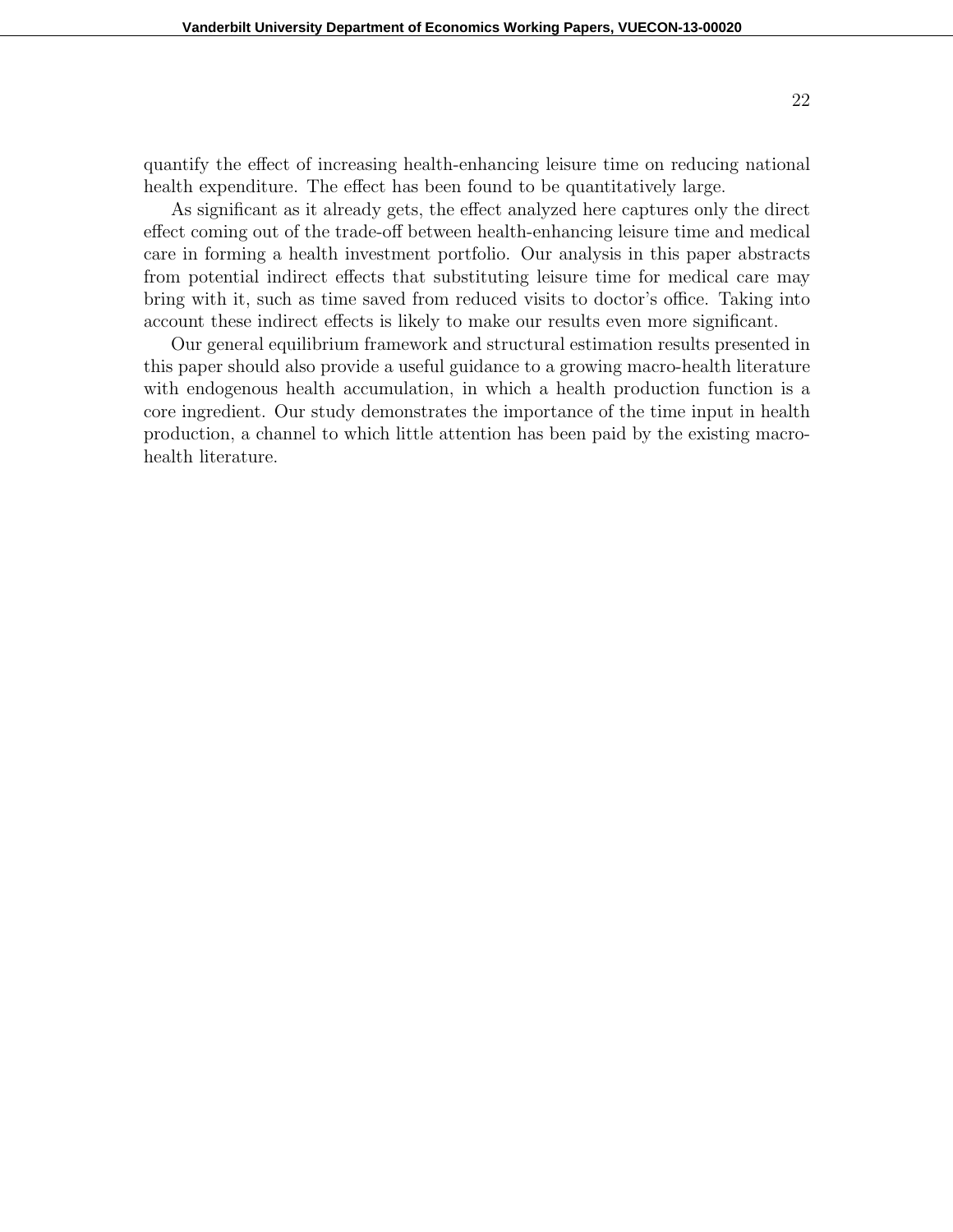## **7 Appendix A**

The core ingredient of our macro-health model described in the main text concerns the production side of health. In this appendix, we present our full-fledged general equilibrium model, which includes also the consumption side of health. An identical estimation equation arises from this GE framework, with an added flexibility that the relative price of health-related consumption goods can now be measured not only in terms of the general price level of the economy, as in the main text, but also in units of non-medical consumption goods. This allows us to construct model-consistent measures of the relative price and quantity of health care using more direct and disaggregate information from the consumption side. Nevertheless, as we will show below, the estimation results coming out of this GE framework are strikingly similar to those obtained in the main text.

### **7.1 The General Equilibrium Model**

Our model economy consists of a large number of identical agents, each endowed with one unit of discretionary time in every period, and a large number of perfectly competitive firms. A representative agent chooses the consumption of non-medical and medical commodities, accumulation of physical and health capitals, and time allocation between paid work and leisure, to maximize an expected lifetime utility,

$$
\sum_{t=0}^{\infty} \beta^t \pi(h^t) U(c_t, h_t),
$$

subject to a budget constraint,

$$
c_t + p_t^m m_t + k_{t+1} = w_t n_t + (r_t + 1 - \delta_k) k_t + \Pi_t,
$$

a law of motion for health capital,

$$
h_{t+1} = (1 - \delta_h)h_t + H(m_t, l_t),
$$

and a time constraint,

$$
1 = n_t + l_t,\tag{9}
$$

for  $t = 0, 1, 2, \ldots$ , where  $c_t$  and  $m_t$  denote respectively non-medical and medical consumptions,  $k_{t+1}$  and  $h_{t+1}$  denote respectively physical and health capitals,  $n_t$  and  $l_t$  denote respectively times spent on paid work and leisure,  $p_t^m$  denotes the relative price of medical commodity,  $w_t$  and  $r_t$  denote respectively the wage rate on paid work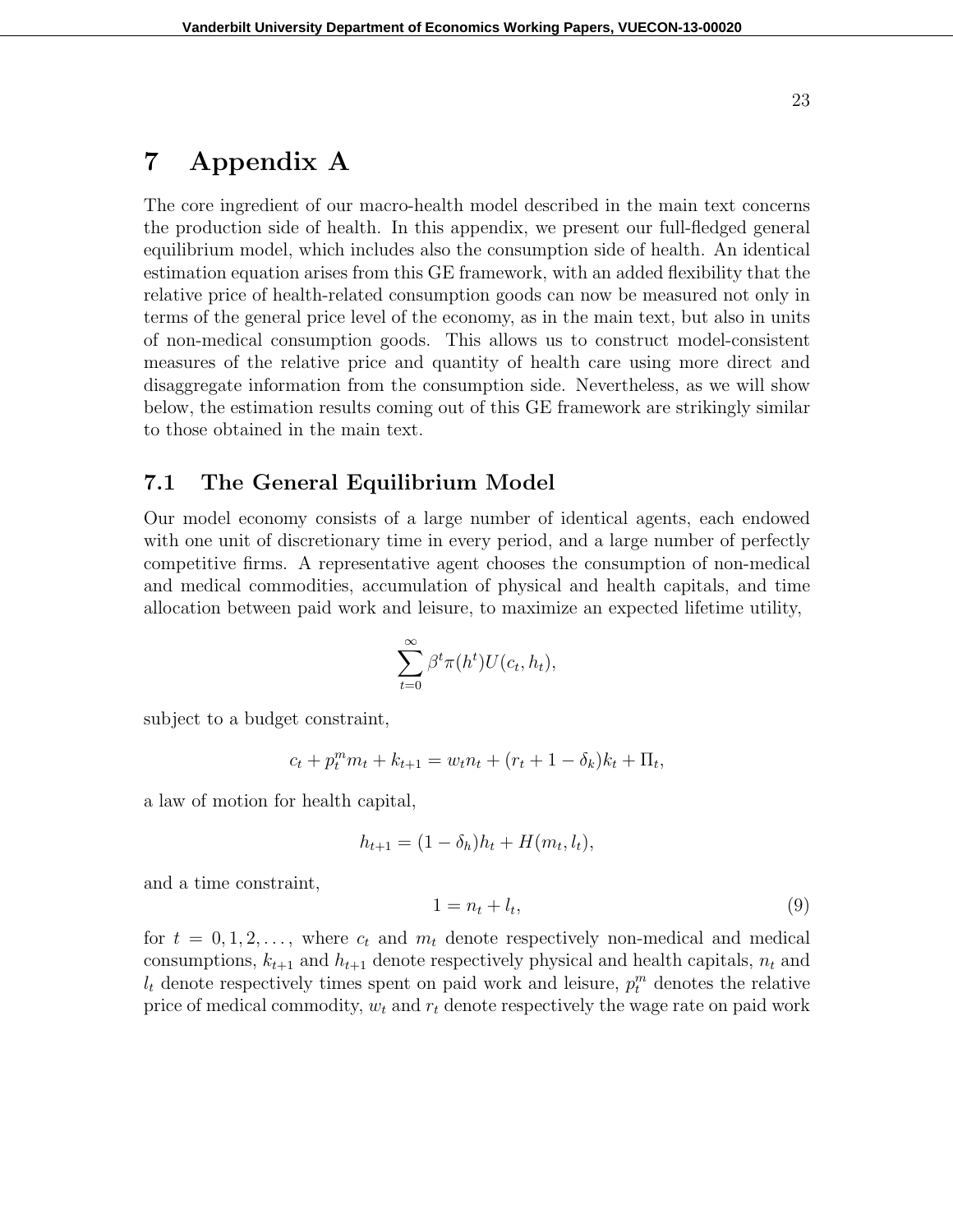and the rental rate on physical capital,  $\delta_k$  and  $\delta_h$  denote respectively the depreciation rates of physical and health capitals, and  $\Pi_t$  denotes firms' profit paid to the agent. The agent takes all prices and the initial stocks of physical and health capitals (*k*<sup>0</sup> and  $h_0$ ) as given. The two functions *U* and *H* are twice-differentiable, quasi-concave, and monotonically increasing in their respective two arguments.

The notation  $\pi(h^t)$  denotes the probability that the agent will survive up to date *t*. This survival probability is a monotonically increasing function of the history of the agent's health status  $h^t \equiv (h_0, h_1, ... h_t)$ . This is to capture the notion that better health can enhance the agent's life expectancy (Hall and Jones 2007). The agent values health not only because being healthier would allow her to live longer. Being healthier at any given date *t* would also make the agent feel better and even increase her marginal utility of non-medical consumption on that date, giving her some instantaneous satisfaction. This is why we have assumed that health stock *h<sup>t</sup>* directly enters into period-*t* utility function. This is also meant to capture the socalled "consumption motive" for health investment emphasized by Grossman (1972).

A representative firm hires physical capital  $k_t^d$  and labor  $n_t^d$  to produce output  $g_t$ according to a Cobb-Douglas production function,

$$
g_t = (k_t^d)^\alpha (n_t^d)^{1-\alpha}.
$$
\n<sup>(10)</sup>

The firm's profit in period *t* is then given by

$$
\Pi_t = (k_t^d)^\alpha (n_t^d)^{1-\alpha} - r_t k_t^d - w_t n_t^d.
$$

A competitive equilibrium consists of an allocation  $\{c_t, m_t, n_t, l_t, k_{t+1}, h_{t+1}\}\$ for the agents, and an allocation  ${k_t^d, n_t^d}$  for the firms, along with factor prices  ${w_t, r_t}$ , for all  $t \geq 0$ , such that: (i) Given factor prices and the relative price of healthrelated consumption  $p_t^m$ , the allocation  $\{c_t, m_t, n_t, l_t, k_{t+1}, h_{t+1}\}$  solves an agent's utility optimization problem for the given initial condition; (ii) Given factor prices, the allocation  $\{k_t^d, n_t^d\}$  maximizes a firm's period-*t* profit; (iii) Markets clear, i.e.,  $c_t + p_t^m m_t + k_{t+1} - (1 - \delta_k) k_t = g_t, k_t = k_t^d, n_t = n_t^d.$ 

Combining first order conditions for the utility and profit maximization problems, we can derive the following optimization condition,

$$
\frac{\partial H/\partial m_t}{\partial H/\partial l_t} = \frac{p_t^m}{w_t},\tag{11}
$$

which is identical to the optimal allocation condition (1) obtained in the main text, and from which the same estimation equation as (3) arises when the health production function  $H$  takes the CES form specified in  $(2)$ .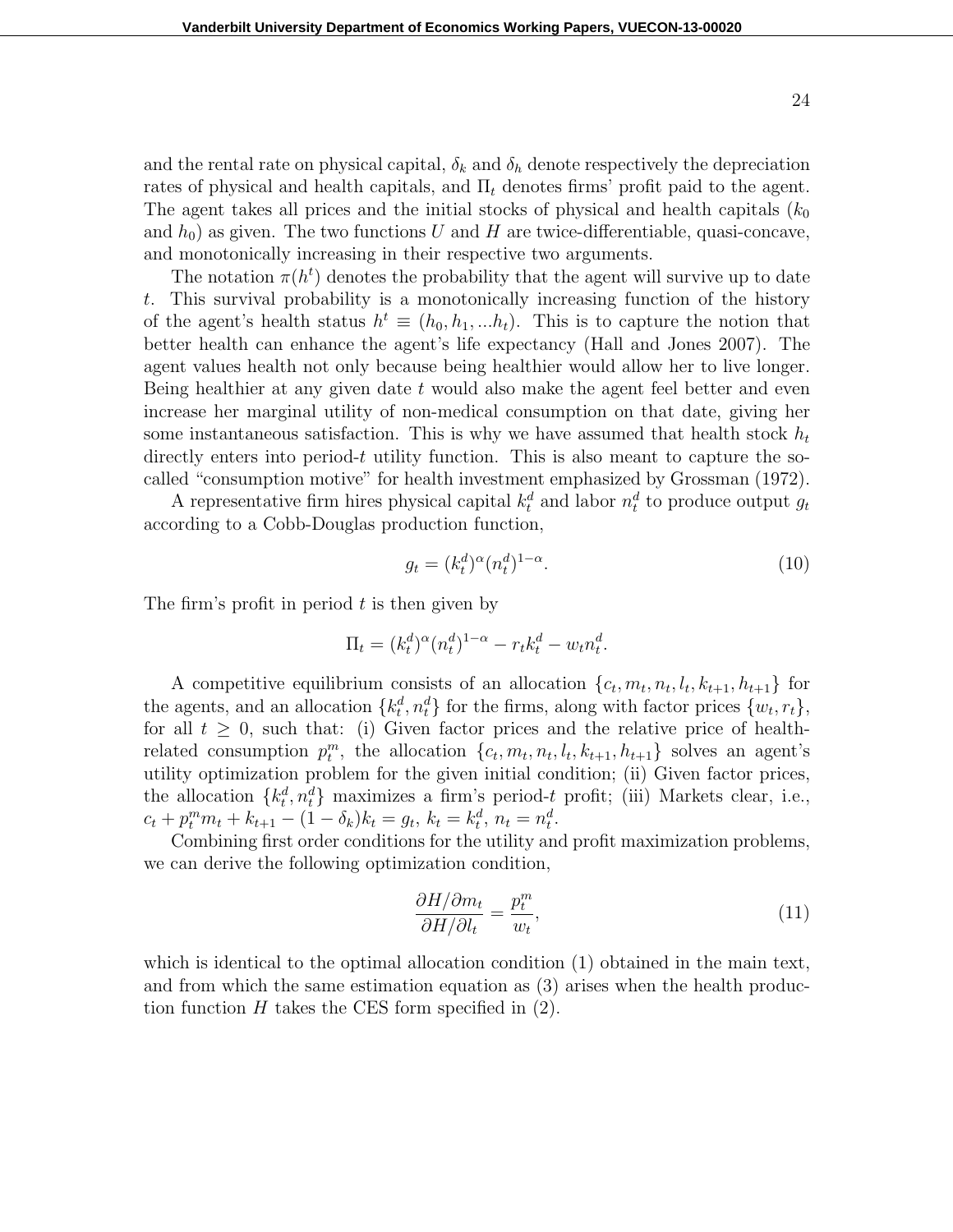## **7.2 Data Construction**

As can be seen from the previous section, in our general equilibrium setting, the relative price of health care can be measured not only in units of aggregate output, as in the main text, but also in units of non-medical goods. This allows us to construct model-consistent measures of the relative price and quantity of health care using more direct and disaggregate information from the consumption side. We describe below such construction in some detail.

#### **7.2.1 Measurement of the relative price of health-related consumption**

We construct the relative price of health care in 2005 and 2008 using the PPPadjusted price index for real expenditure in individual consumption category reported in Table A2 of the OECD 2005 and 2008 PPP Benchmark Results. The construction takes three steps:

- 1. Column 19 of Table A2 reports PPP-adjusted price level of health care (let's denote it by  $p^h$ ) and column 2 of the table reports PPP-adjusted price level of total individual consumption (let's denote it by  $p^{tc}$ ). Dividing column 19 by column 2, we obtain the relative price of health care in terms of total individual consumption. Let's denote it by  $p_{htc} \equiv p^h/p^{tc}$ .
- 2. The PPP-based price level of total individual consumption is constructed by weighting the PPP-adjusted price levels of health care and non-medical goods by their respective shares in total nominal consumption expenditure. Denoting by  $p^c$  the PPP-adjusted price level of non-medical goods, and by  $\tilde{m}$  and  $\tilde{c}$ nominal medical and non-medical expenditures, respectively, we have

$$
p^{tc} = \frac{\tilde{m}}{\tilde{m} + \tilde{c}} p^h + \frac{\tilde{c}}{\tilde{m} + \tilde{c}} p^c.
$$
 (12)

We construct the share of health expenditure in total consumption spending  $(\tilde{m}/(\tilde{m}+\tilde{c}))$  as follows. First, we obtain nominal GDP (let's denote it by  $\tilde{q}$ ) and nominal total consumption expenditure  $(\tilde{m} + \tilde{c})$  from OECD Stat.<sup>32</sup> Dividing the latter by the former gives us  $(\tilde{m} + \tilde{c})/\tilde{g}$ . We next obtain nominal medical expenditure-GDP ratio  $(\tilde{m}/\tilde{g})$  from OECD Health data 2012. The share of health expenditure in total consumption is then  $\tilde{m}/\tilde{q}$  divided by  $(\tilde{m} + \tilde{c})/\tilde{q}$ .

<sup>&</sup>lt;sup>32</sup>The data on GDP are GDP (expenditure approach) from OECD stat (http://stats.oecd.org), transaction B1 GE. The data on actual individual consumption are transaction P 41. Both of which are measured in terms of national currency, current price, and in million dollars.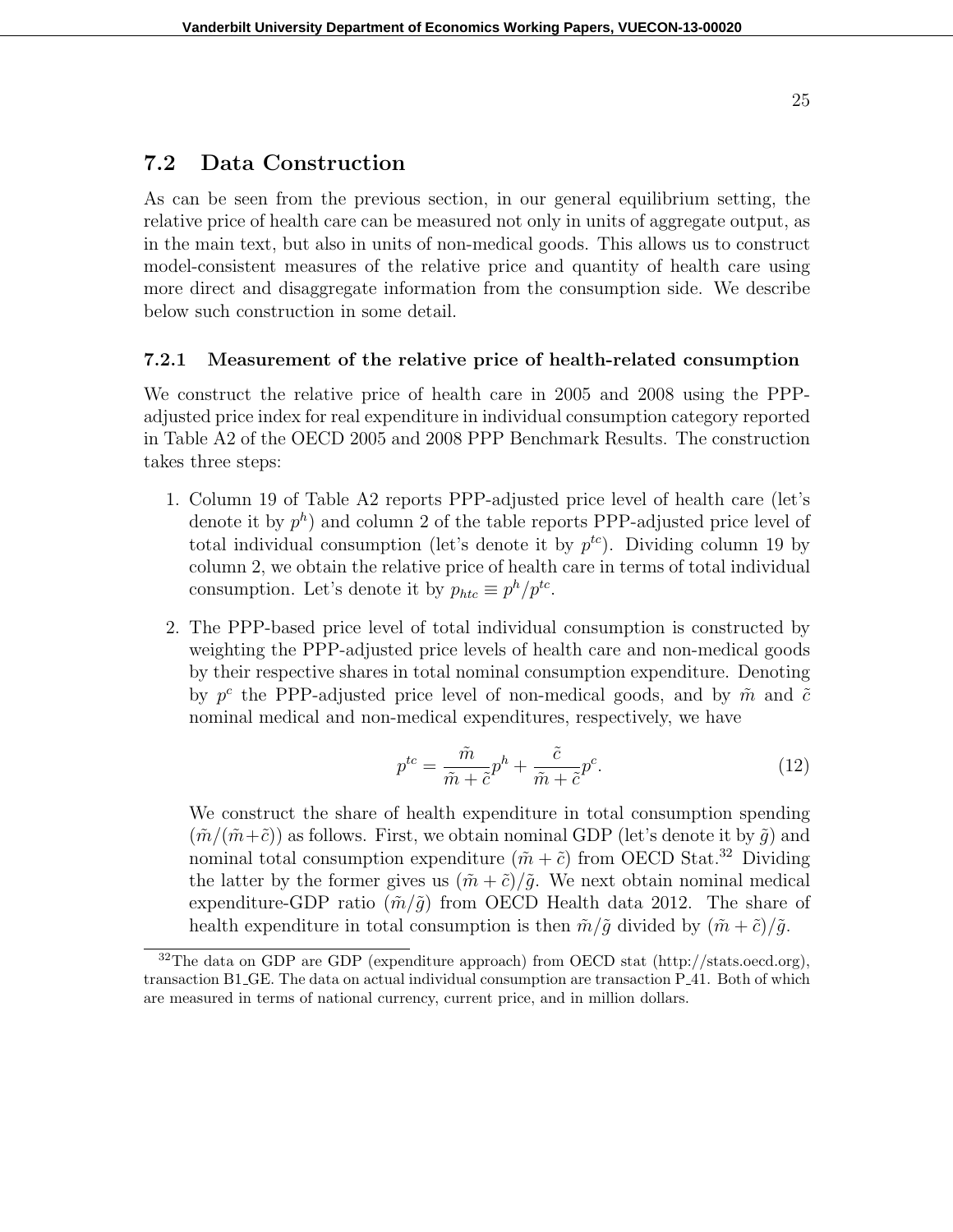3. Noting the relative price of health care in terms of non-medical consumption is given by  $p^m = p^h/p^c$ , we can use (12) to construct  $p^m$  as follows:

$$
p^m = \frac{\frac{\tilde{c}}{\tilde{m}+\tilde{c}}}{\frac{1}{p^{htc}} - \frac{\tilde{m}}{\tilde{m}+\tilde{c}}},
$$

where  $p^{htc}$  is obtained from the first step above, and  $\tilde{m}/(\tilde{m} + \tilde{c})$  and  $\tilde{c}/(\tilde{m} + \tilde{c})$ are obtained from the second step above.

The second and third columns in Table 8 report the relative price of health care so constructed, for the 35 countries in our sample, for both the year of 2005 and the year of 2008. It is worth noting that this relative price of health care is higher in the US than in most of the countries in our sample.

#### **7.2.2 Measurement of health-related consumption**

We construct the quantity measure of health care  $(m_t)$  based on data from World Bank and OECD, in a way that is consistent with the construction of the relative price of health care  $(p^m)$  described above. This construction also takes three steps:

- 1. Data on actual individual consumption (PPP-based constant 2005 international \$) are obtained from item 'transaction P 41' in OECD National Accounts of GDP (expenditure approach). This produces the measure 'VPVOB' in OECD Stat, which we denote by  $C_t$ .<sup>33</sup>
- 2. Multiplying *C<sup>t</sup>* constructed above by the share of medical expenditure in total actual individual consumption  $(\tilde{m}_t/(\tilde{m}_t + \tilde{c}_t))$  constructed in Section 7.2.1, we obtain PPP-based real health expenditure.
- 3. Total quantity of health-related consumption is given by the PPP-based real health expenditure constructed above divided by the relative price of healthrelated consumption  $(p_t^m)$  constructed in Section 7.2.1. This divided by working age population (data are taken from World Bank) gives rise to health-related consumption per working age person (*mt*).

Table 8 reports the quantity of health care per working age person so constructed: the fourth and fifth columns of the table report the constructed data for 2005 and 2008, respectively. The data confirm, once again, that the US consumes the largest quantity of health care among all countries in our sample.

<sup>33</sup>OECD does not report data on actual individual consumption for Malta and Cyprus. For these two countries, we use data on household final consumption reported in World Bank's WDI (PPP-adjusted constant 2005 international \$) to proxy actual individual consumption.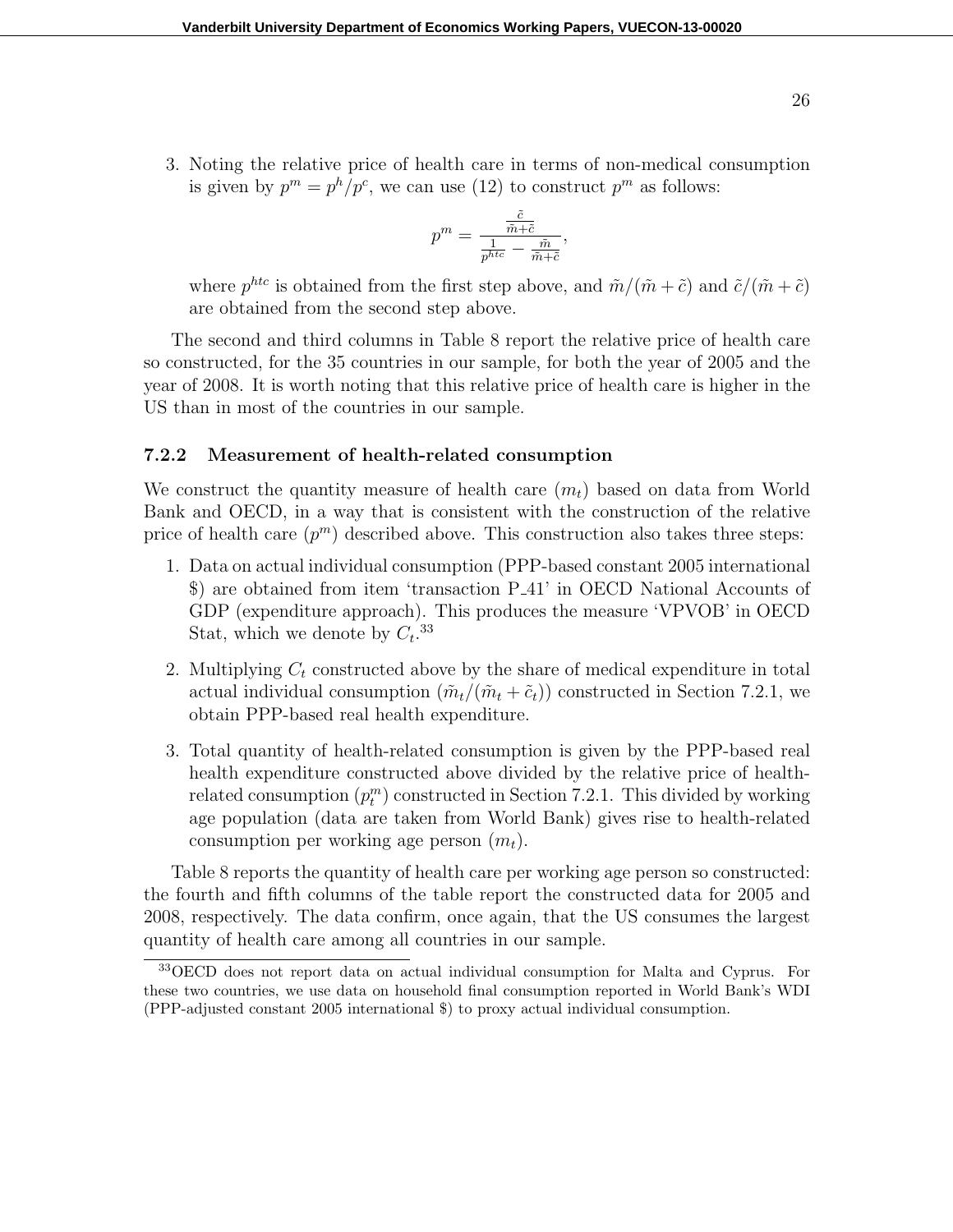### **7.3 Empirical Results**

Table 9 reports empirical results coming out of the benchmark estimation equation (7). Since F-test for FE ( $F = 24.65$  with  $p = 0.000$ ) and Breusch-Pagan Lagrange Multiplier (LM) test for RE ( $\chi^2 = 27.70$  and  $p = 0.000$ ) suggest that FE and RE are both present, we estimate the equation under both FE and RE and we report the results in the second and third columns of the table.<sup>34</sup> The estimated elasticity of substitution between health-related consumption and leisure time in health production is 0.97 and 1.1556, respectively. To check the robustness of the RE estimation, we obtain both MLE and bootstrap estimations under the RE specification. The estimated elasticity of substitution between health-related consumption and leisure time in health production is 1.1579 using the MLE approach and 1.1556 using the bootstrap approach, as shown in the fourth and fifth columns of the table. All of these estimations are statistically significant at the  $1\%$  level.<sup>35</sup>

Table 10 reports estimation results coming out of various versions of the extended empirical equation (8). Since F-test and LM test indicate the empirical significance of both FE and RE, the table reports estimations under both FE and RE specifications for each extended empirical model. As can be seen from the table, in all cases, the estimation of the elasticity of substitution between health care and leisure time is statistically significant at the 1% level and close to what is reported in the main text. Hausman test suggests FE as a more appropriate specification for Models I, III, IV, and V, but RE as a more appropriate specification for Model II, and the estimated elasticity of substitution between health care and leisure time in each of these cases is 0.9149, 0.8386, 0.7460, 0.8695, and 1.0471.<sup>36</sup>

Table 11 reports estimation results under both FE and RE specifications when we further control income heterogeneity in the benchmark model and Models I-V. As the table shows, in all cases, the estimation of the elasticity of substitution between health care and leisure time is statistically significant at the 1% level and the estimates are similarly clustered around unit as reported in the main text. Hausman test suggests FE as a more appropriate specification for Models I, II, III, and V, but

<sup>&</sup>lt;sup>34</sup>Hausman test accepts FE as a more appropriate specification at 5% significance level ( $Prob$ )  $\chi^2 = 0.0338$ ).

<sup>35</sup>Our estimation results do not change significantly when we drop Malta and Cyprus out of the sample (see Footnote 33): the estimated elasticity of substitution between health-related consumption and leisure time in health production is 0.9648 under the FE specification and 1.1423 under the RE specification, compared to 0.9706 and 1.1556 when the full sample of all the 35 countries is employed in the estimation.

<sup>&</sup>lt;sup>36</sup>Similarly as in the main text, there is a potential multicollinearity problem in Model IV, the model in which ln(life) is included as a regressor in addition to  $\ln(p^m/w)$ , as the correlation between ln(life) and  $\ln(p^m/w)$  is -0.6418.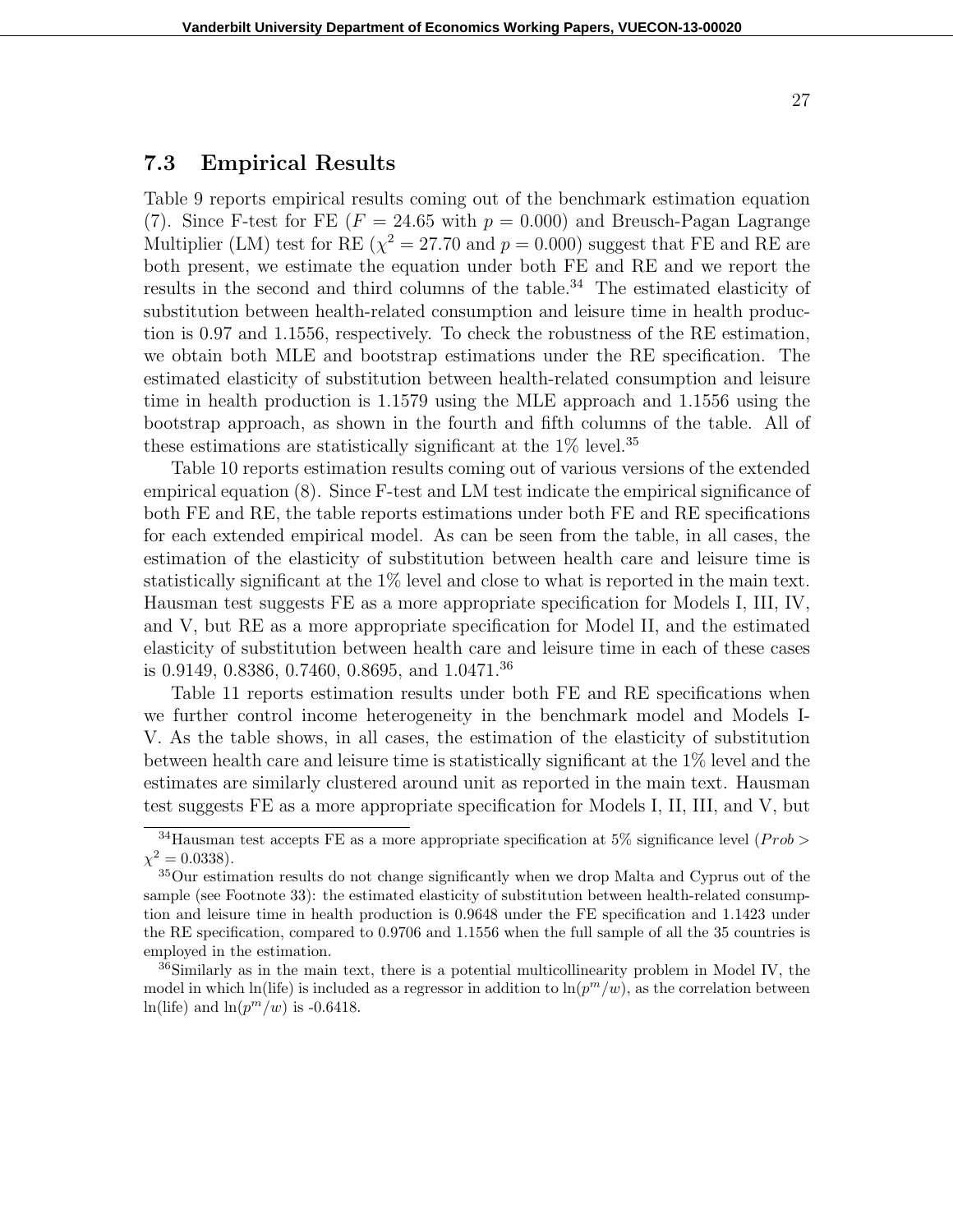RE as a more appropriate specification for the benchmark model as well as Model IV, and the estimated elasticity of substitution between health care and leisure time in each of these cases is 0.8637, 0.8501, 0.7123, 0.8273, 1.1530, and 0.8873.

We have also obtained similar empirical results as in the main text when the US is dropped out of our sample, and when data are measured on per capita basis. To conserve space, Table 12 reports only the estimation results for the benchmark model and Model V (under both FE and RE specifications). As can be seen from the table, in all cases, the estimation of the elasticity of substitution between health care and leisure time is statistically significant at the 1% level and the estimates are tightly clustered around unit. Hausman test suggests FE as a more appropriate specification for the benchmark model, and the estimated elasticity of substitution between health care and leisure time is 0.9701 for the case that the US is dropped out of our sample and 0.9649 for the case in which data are measured on per capita basis. For Model V, Hausman test suggests RE as a more appropriate specification, and the estimated elasticity of substitution between health care and leisure time is 1.0194 for the case that the US is dropped out of our sample and 1.0094 for the case in which data are measured on per capita basis.

To summarize the results reported in this appendix, our general-equilibrium based estimation of the elasticity of substitution between health care and leisure time is similarly and somewhat even more closely centered around unit, compared to what is reported in the main text.

## **8 Appendix B**

In the general equilibrium model presented in Appendix A, total time endowment is distributed between paid work and leisure time, the latter of which is in its entirety health enhancing. In actuality, some leisure activities such as "couch potato" may not be health enhancing. In this appendix, we extend the model to divide leisure time into health-enhancing leisure time (e.g., time spent in exercising, socializing, relaxing, etc.) and health-neutral leisure time, and consider a health production function that uses this (narrowly defined) health-enhancing leisure time and health-related consumption as inputs. We show, under an empirically justifiable assumption, that this extended theoretical model produces the same empirical estimation equations as (7) and (8), where  $\beta_1$  measures also the elasticity of substitution between the narrowly defined health-enhancing leisure time and health-related consumption. This is to say that, both our econometric models and estimation results reported above would remain unchanged in the extended model.

To put this into notation, let's denote by  $l<sup>g</sup>$  health-enhancing leisure time and  $l<sup>n</sup>$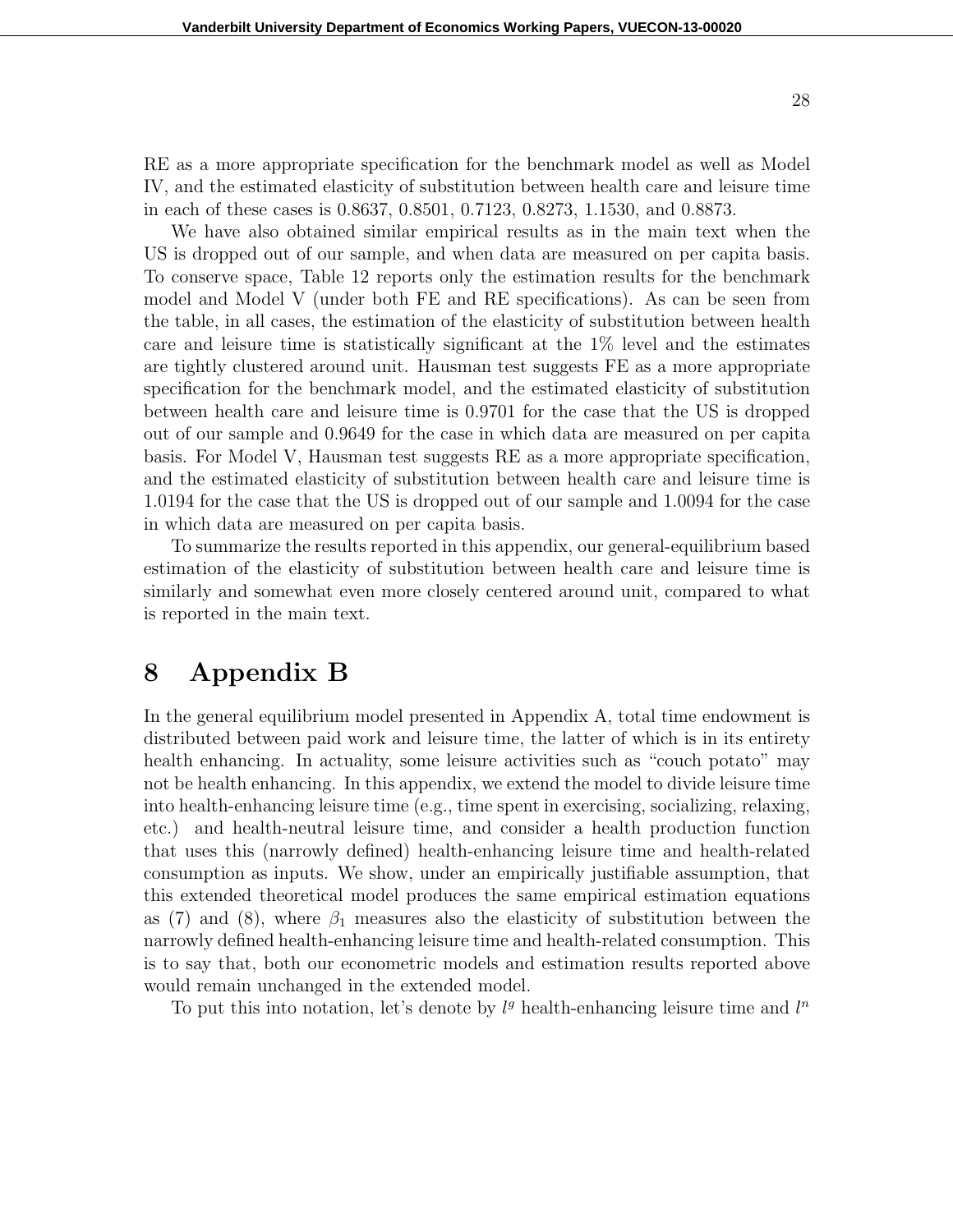health-neutral leisure time, and assume that the former enters into health production function but not utility function, while the latter enters into utility function but not health production function.<sup>37</sup> The utility-maximization problem for a representative agent is then given by

$$
\max \sum_{t=0}^{\infty} \beta^t \pi(h^t) U(c_t, l_t^n, h_t),
$$

subject to

$$
c_t + p_t^m m_t + k_{t+1} = w_t n_t + (r_t + 1 - \delta_k) k_t + \Pi_t,
$$
  
\n
$$
h_{t+1} = (1 - \delta_h) h_t + H(m_t, l_t^g),
$$
  
\n
$$
1 = n_t + l_t^g + l_t^n.
$$

The first-order conditions for this utility-maximization problem are

$$
\frac{\partial U}{\partial c_t} = \beta \frac{\pi (h^{t+1})}{\pi (h^t)} \frac{\partial U}{\partial c_{t+1}} \left( r_{t+1} + 1 - \delta_k \right), \tag{13}
$$

$$
\frac{\partial H/\partial l_t^g}{\partial H/\partial m_t} p_t^m = \frac{\partial U/\partial l_t^n}{\partial U/\partial c_t},\tag{14}
$$

$$
\frac{\partial H/\partial m_t}{\partial H/\partial l_t^g} = \frac{p_t^m}{w_t},\tag{15}
$$

$$
\frac{\partial U}{\partial c_t} = \beta \frac{\partial H/\partial m_t}{p_t^m} \frac{\pi(h^{t+1})}{\pi(h^t)} \cdot \left\{ \frac{\partial U}{\partial h_{t+1}} + \frac{\partial \pi(h^{t+1})}{\partial h_{t+1}} \gamma \pi(h^{t+1}) U_{t+1} + \frac{\partial U/\partial c_{t+1}}{\partial H/\partial m_{t+1}} p_{t+1}^m (1 - \delta_h) \right\} (16)
$$

where (13) is a combination of the Euler equation for physical capital accumulation and the intertemporal trade-off condition for non-medical consumption, (14) is the intratemporal trade-off condition equating the return on health-enhancing leisure time to that on health-neutral leisure time, (15) is the intratemporal trade-off condition governing an optimal health investment portfolio, and (16) is the Euler equation for health capital accumulation.

Assuming the health production function *H* takes the CES form specified in (2), we can write (15) for country *i* at date *t* as

$$
\left(\frac{m_{it}}{l_{it}^g}\right)^{\xi-1} = \frac{1-\theta}{\theta} \frac{p_{it}^m}{w_{it}},\tag{17}
$$

<sup>&</sup>lt;sup>37</sup>If  $l<sup>g</sup>$  also enters into utility function, in the same way as does  $l<sup>n</sup>$ , then an agent would strictly prefer  $l<sup>g</sup>$  to  $l<sup>n</sup>$ , and the model would collapse into the one presented in Appendix A.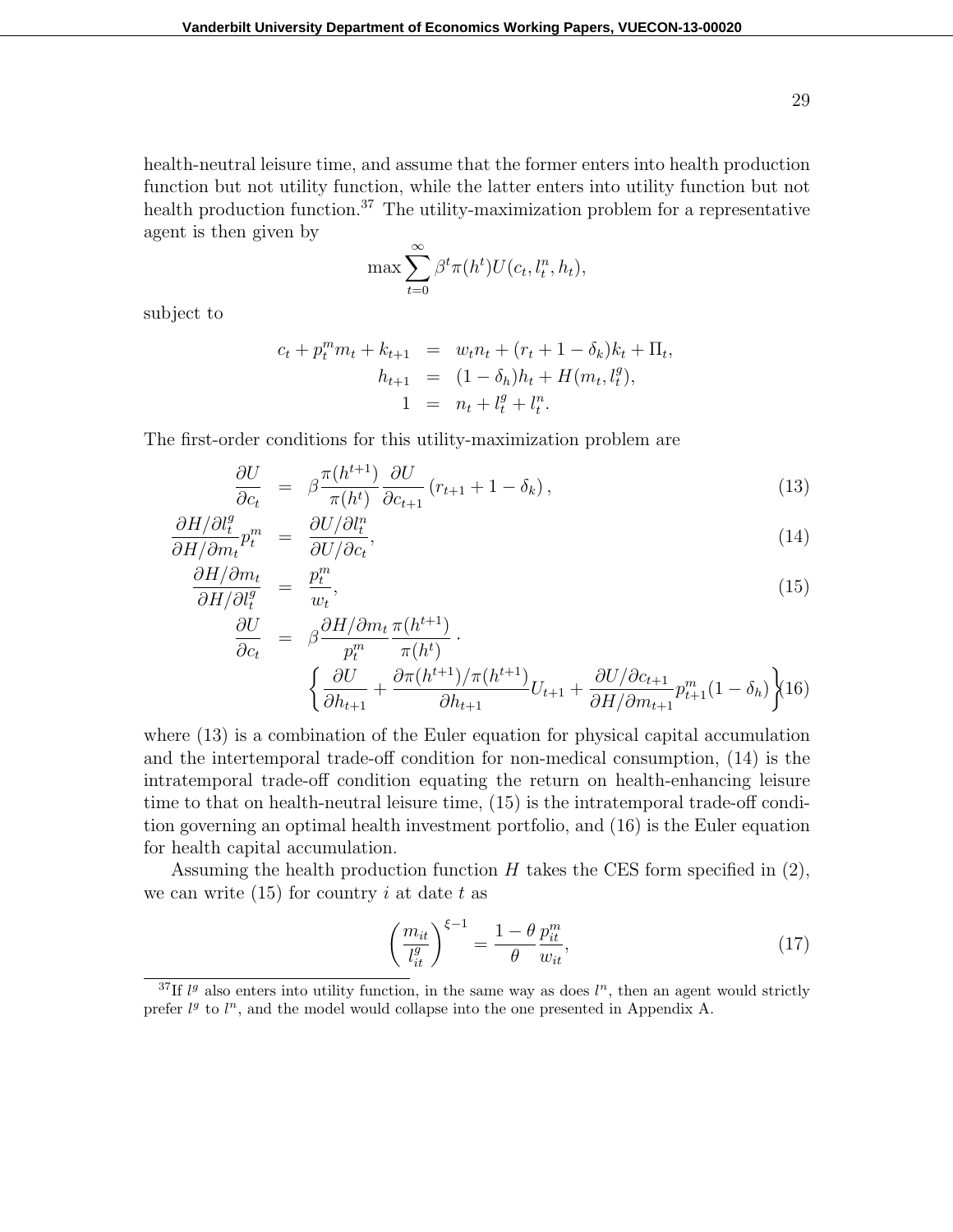where  $1/(1 - \xi)$  corresponds to the elasticity of substitution between health-related consumption and health-enhancing leisure time. Under the assumption that healthenhancing leisure time accounts for a stable fraction of total leisure time for each given country (i.e.,  $l_{it}^{g} = \psi_i l_{it}$  for some  $\psi_i > 0$ ),<sup>38</sup> equation (17) reduces to

$$
\left(\frac{m_{it}}{\psi_i l_{it}}\right)^{\xi-1} = \frac{1-\theta}{\theta} \frac{p_{it}^m}{w_{it}}
$$

*.*

Taking logarithm on both sides, we have

$$
\ln \frac{m_{it}}{l_{it}} = \frac{1}{\xi - 1} \ln \frac{1 - \theta}{\theta} + \frac{1}{\xi - 1} \ln \frac{p_{it}^m}{w_{it}} + \ln(\psi_i),
$$

which gives rise to the empirical equation (7) or (8) in the main text.

To conclude, although we make use of the conventionally defined leisure time to help simplify presentation in the main text, both our econometric models and estimation results would remain unchanged under the more sophisticated model setting that differentiates health-enhancing leisure time from health-neutral leisure time.

<sup>38</sup>See Section 3.4, especially Footnote 15, which provides some empirical evidence that, although the fraction of leisure time that is devoted to health-enhancing activity may be influenced by country-specific factors, such as culture, social norm, and life style, it does not frequently change in a given country in such a short time period as that covered by our sample.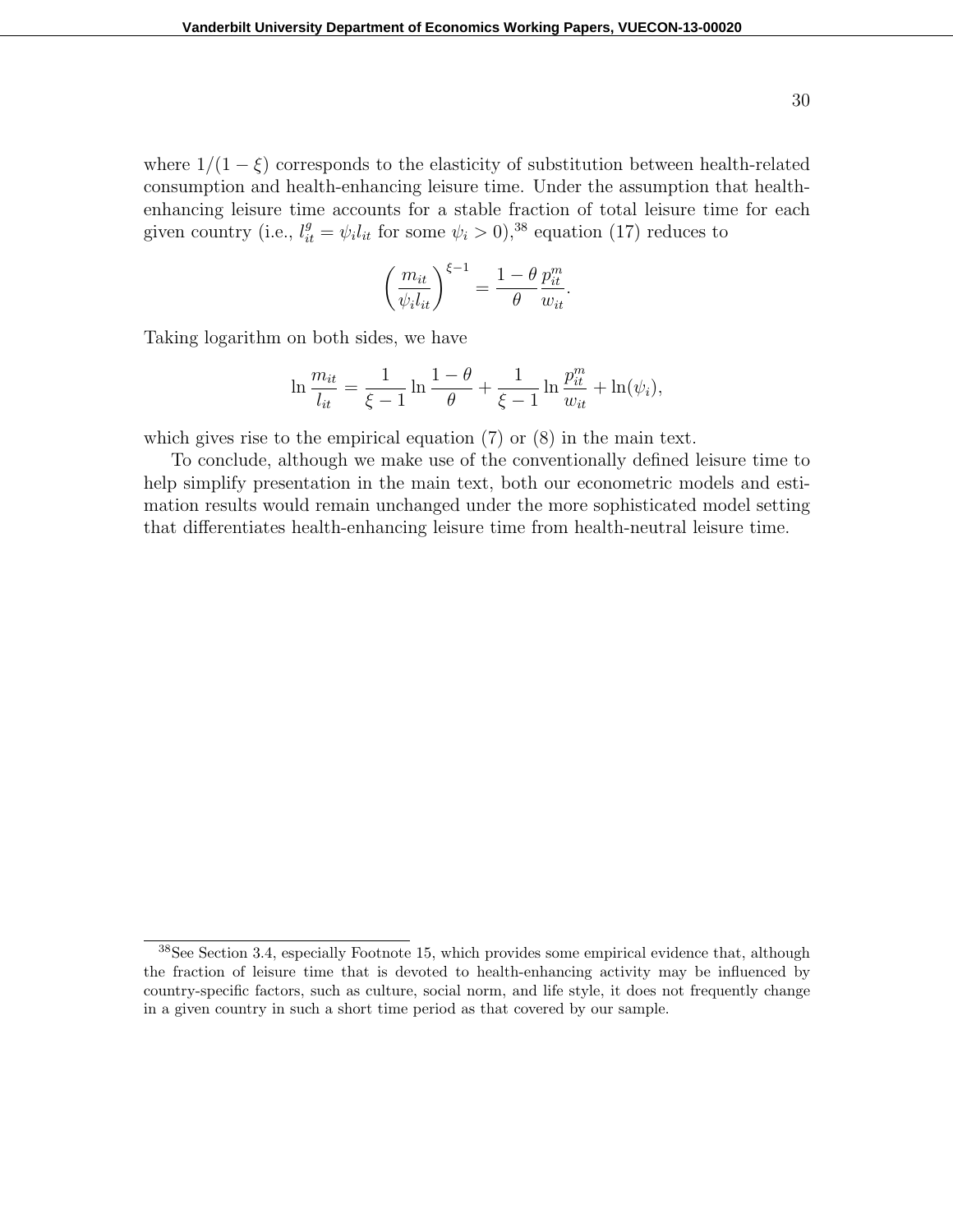## **References**

- [1] Anderson, G. F. and P. S. Hussey (2000): "Population aging: A comparison among industrialized countries," *Health Affairs* 19(3), 191–203.
- [2] Anderson, M., Dobkin, C. and T. Gross (2012): "The Effect of Health Insurance Coverage on the Use of Medical Services," *American Economic Journal: Economic Policy*, 4, 1–27.
- [3] Batty, G. D., M. J. Shipley, M. Marmot, and Smith G. Davey (2003): "Leisure Time Physical Activity and Coronary Heart Disease Mortality in Men Symptomatic or Asymptomatic for Ischemia: Evidence from the Whitehall Study," *Journal of Public Health Medicine*, 25, 190-196.
- [4] Benca, R. M., and J. Quintas (1997): "Sleep and Host Defenses: A Review," *Sleep*, 20, 1027-1037.
- [5] Bloom, D., Canning, D., and J. Sevilla (2004): "The Effect of Health on Economic Growth: A Production Function Approach," *World Development*, 32, 1–13.
- [6] Brown, David R., Wang, G., and Marc A. Safran (2005): "A Preliminary Analysis of Medical Expenditures Among Active and Sedentary US Adults With Mental Disorders," *American Journal of Health Behavior*, 29(3), 195-205.
- [7] Card, D., Dobkin, C., and N. Maestas (2008): "The Impact of Nearly Universal Insurance Coverage on Health Care Utilization: Evidence from Medicare," *American Economic Review*, 98(5), 2242-2258.
- [8] Chen, K. and A. Imrohoroglu (2012): "Debt and the U.S. Economy," unpublished mimeo.
- [9] Colditz, Graham A. (1999): "Economic Costs of Obesity and Inactivity," *Medicine and Science in Sports and Exercise*, 31(11), S663-S667.
- [10] Comanor, W.S., Frech III, H.E. and R.D. Miller, Jr. (2006): "Is The United States An Outlier in Health Care and Health Outcomes? A Preliminary Analysis," *International Journal of Health Care Finance Economics* 6, 3-23.
- [11] Congress Budget Office (CBO): *The 2012 Long-Term Budget Outlook*, Washington DC, June 2012.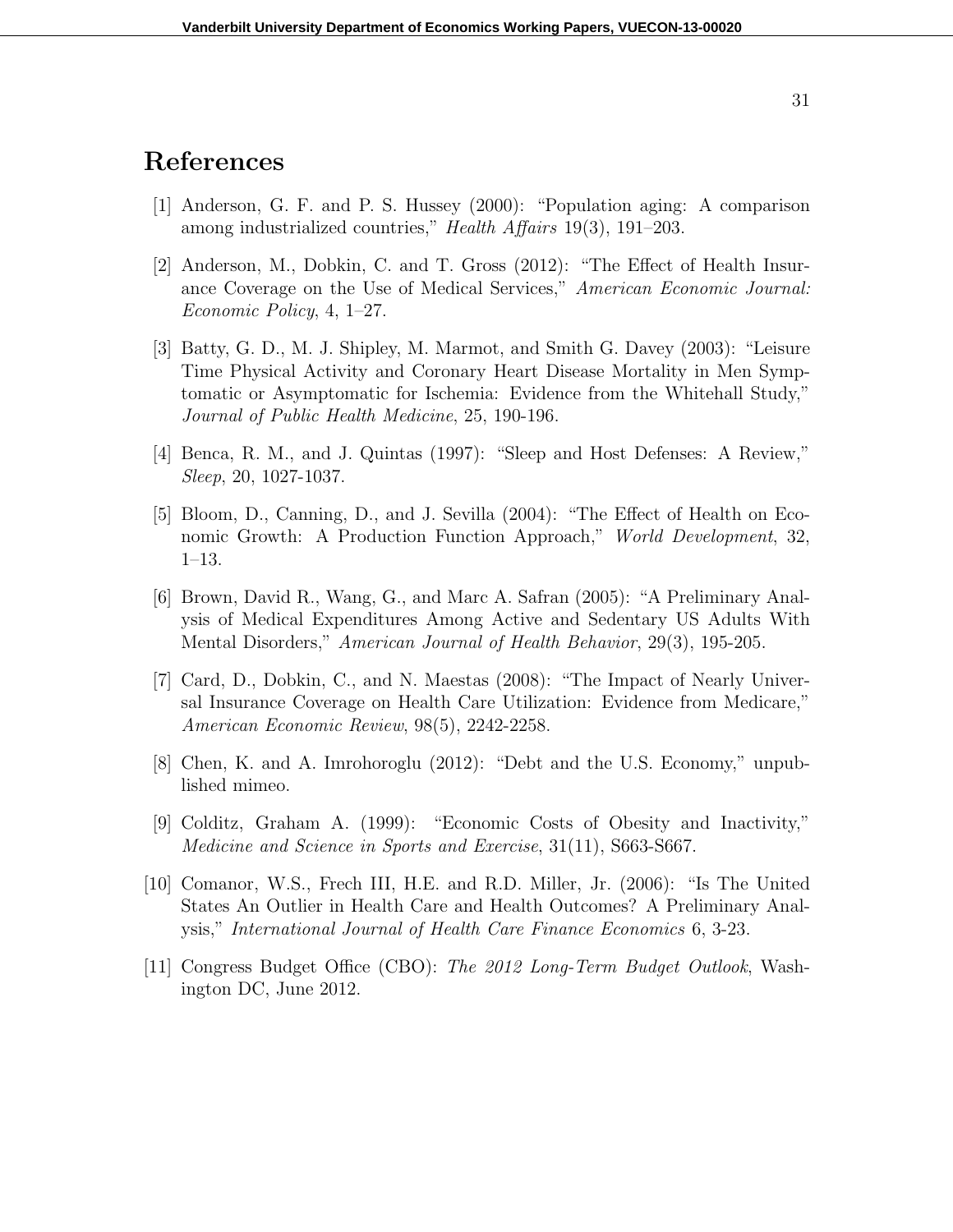- [12] Contoyannis, P. and A. M. Jones (2004): "Socio-economic Status, Health and Lifestyle," *Journal of Health Economics,* 23, 965-995.
- [13] Davig, T.E., Leeper, M., and T.B. Walker (2010): "'Unfunded Liabilities' and Uncertain Fiscal Financing," *Journal of Monetary Economics*, 57, 600-619.
- [14] Doorslaer, E., Wagstaff, A., Bleichrodt, H., Calonge, S., Gerdtham, U., Gerfin, M., Geurts, J., Gross, L., Häkkinen, U., Leu, R., O'Donnell, O., Propper, C., Puffer, F., Rodriguez, M., Sundberg, G., and O. Winkelhake (1997): "Incomerelated Inequalities in Health: Some International Comparisons," *Journal of Health Economics*, 16, 93-112.
- [15] Evans, W.R., Kotlikoff, L.J., and K. L. Phillips (2012): "Game Over: Simulating Unsustainable Fiscal Policy?" NBER Working Paper No. 17917.
- [16] Feng, Z. (2009): "Macroeconomic Consequences of Alternative Reforms to the Health Insurance System in the U.S.," University of Miami, unpublished mimeo.
- [17] Finkelstein, E.A., Fiebelkorn, I.C., and G. Wang (2003): "National Medical Spending Attributable to Over-weight and Obesity: How Much and Who's Paying?" *Health Affairs: Web Exclusive*.
- [18] Grossman, M. (1972): "On the Concept of Health Capital and the Demand for Health," *Journal of Political Economy*, 80, 223-255.
- [19] Guggenberger, P. (2010): "The Impact of a Hausman Pretest on the Asymptotic Size of a Hypothesis Test," *Econometric Theory*, *26,* 369-382.
- [20] Gump, B. B., and K. A. Matthews (2000): "Are Vacations Good for Your Health? The 9-Year Mortality Experience After the Multiple Risk Factor Intervention Trial," *Psychosomatic Medicine*, 62, 608-612.
- [21] Hagist, C. and L. Kotlikoff (2009): "Who's Going Broke? Comparing Growth in Public Healthcare Expenditure in Ten OECD Countries," unpublished mimeo.
- [22] Hall, R.E. and C.I. Jones (2007): "The Value of Life and the Rise in Health Spending," *Quarterly Journal of Economics*, 122, 39-72.
- [23] Halliday, T., H. He, and H. Zhang (2012): "Health Investment over the Lifecycle," mimeo, University of Hawaii.
- [24] House, J. S., K. R. Landis, and D. Umberson (1988): "Social Relationships and Health," *Science*, 241, 540-545.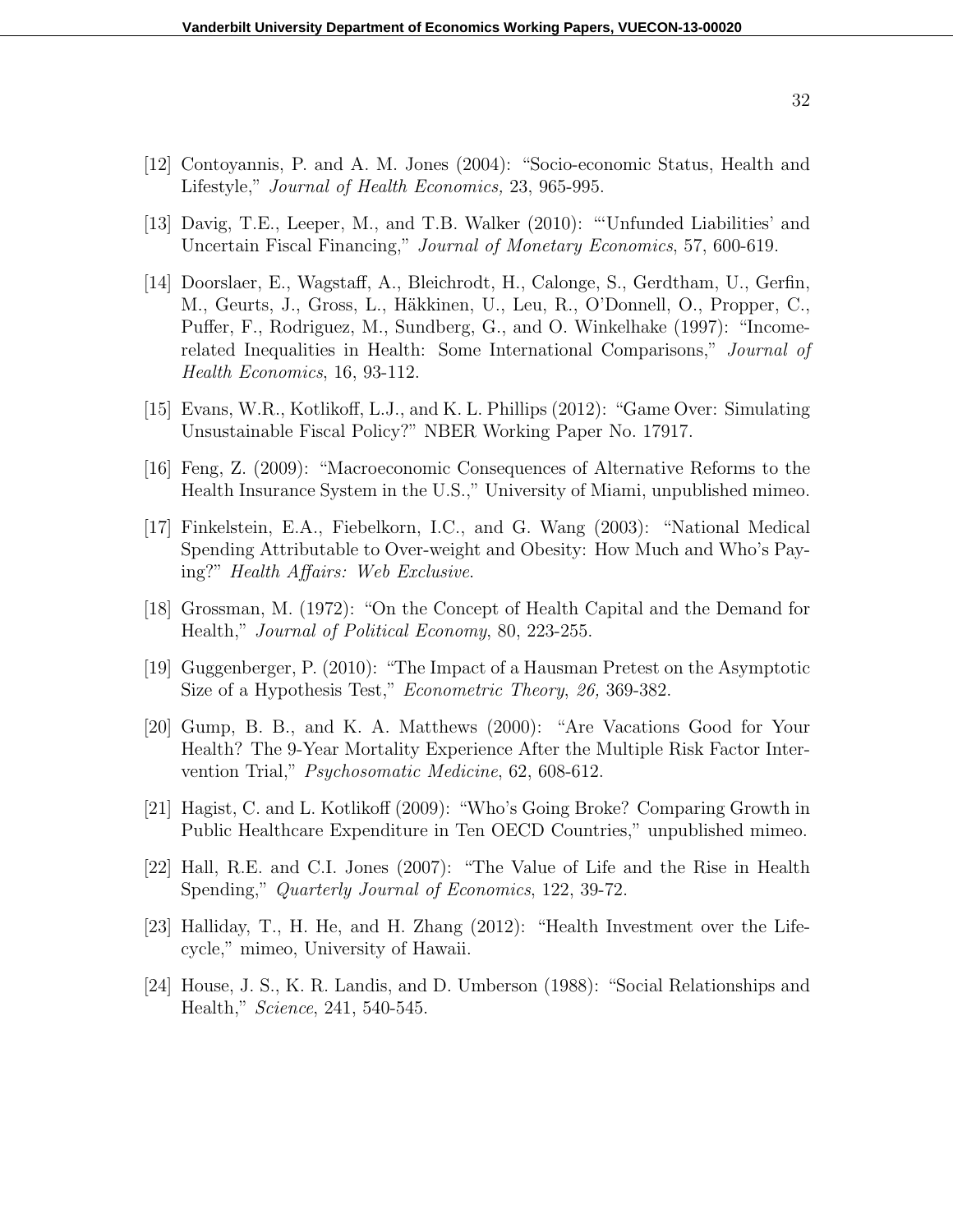- [25] Huang, K. X. D., and G.W. Huffman (2013): "A Defense of the Current US Tax Treatment of Employer-Provided Medical Insurance," *Macroeconomic Dynamics* (forthcoming).
- [26] Insler, Michael A. (2011): "The Health Consequences of Retirement," Ph.D. Job Market Paper, University of Rochester.
- [27] Jones, C. and P. Klenow (2011): "Beyond GDP? Welfare across Countries and Time," mimeo, Standford University.
- [28] Jung, J. and C. Tran (2009): "The Macroeconomics of Health Savings Accounts," unpublished mimeo.
- [29] Jung, J. and C. Tran (2010): "Medical Consumption over the Life Cycle: Facts from a U.S. Medical Expenditure Panel Survey," unpublished mimeo.
- [30] Kawachi, I., and B. Kennedy (1999): "Income Inequality and Health: Pathways and Mechanisms," *Health Services Research,* 34(1), 215-227.
- [31] Kenkel, D. (1995): "Should You Eat Breakfast? Estimates from Health Production Functions," *Health Economics* 4(1), 15-29.
- [32] Martinez, I. (2010): "Top Income Shares in Switzerland: Assessing the Evolution Between 1985 and 2007 Based on Tax Data," Master Thesis, University of Bern.
- [33] Murphy, K. and R. Topel (2006): "The Value of Health and Longevity," *Journal of Political Economy*, 114(5), 871-904.
- [34] Ohanian, L., A. Raffo, and R. Rogerson (2008): "Long-term Changes in Labor Supply and Taxes: Evidence from OECD Countries,1956–2004," *Journal of Monetary Economics* 55, 1353-1362.
- [35] Park, H.M. (2009): "Linear Regression Models for Panel Data Using SAS, Stata, LIMDEP, and SPSS," Working Paper, The University Information Technology Services (UITS), Center for Statistical and Mathematical Computing, Indiana University.
- [36] Pearson, M. (2009): "Disparities in Health Expenditure Across OECD Countries: Why Does the United States Spend So Much More Than Other Countries?" Written Statement to Senate Special Committee on Aging, OECD.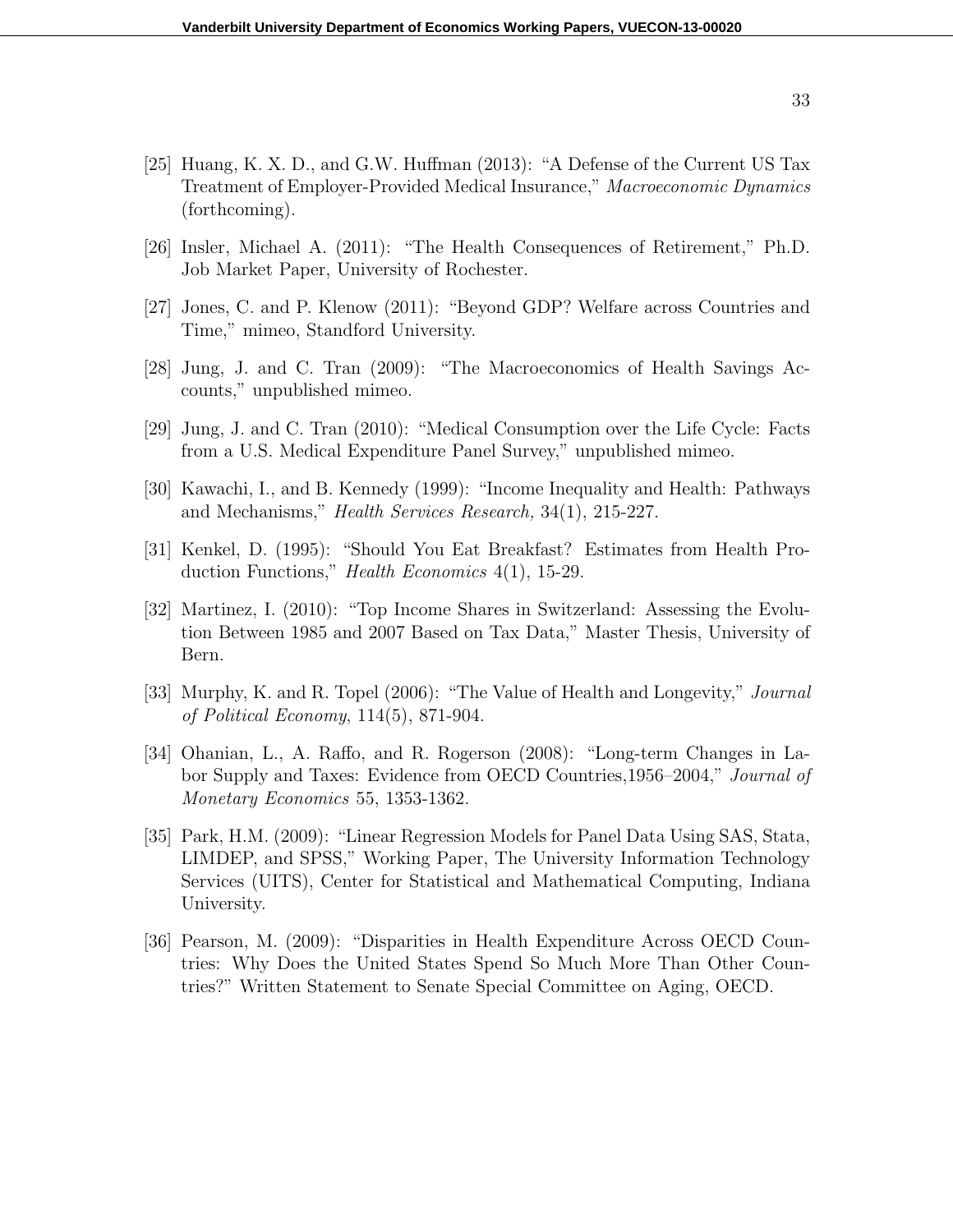- [37] Pratt, M., Macera, C.A. and G. Wang (2000): "Higher Direct Medical Costs Associated with Physical Inactivity," *The Physician and Sportsmedicine* 28, 63- 70.
- [38] Pressman, S.D., Matthews, K.A., Cohen, S., Martire, L.M., Scheier, M., Baum, A., and R. Schulz (2009): "Association of Enjoyable Life Activities with Psychological and Physical Well-Being," *Psychosomatic Medicine*, 71, 725-732.
- [39] Rogerson, R. (2006): "Understanding Differences in Hours Worked," *Review of Economic Dynamics* 9, 365-409.
- [40] Ryff, C. D., B. H. Singer, and Love G. Dienberg (2004): "Positive Health: Connecting Well-Being with Biology," *Philosophical Transactions of the Royal Society of London. Series B, Biological Sciences*, 359, 1383-1394.
- [41] Sickles, R.C., and A. Yazbeck (1998): "On the Dynamics of Demand for Leisure and the Production of Health," *Journal of Business and Economic Statistics*, 16, 187-197.
- [42] Simon, H. B. (1991): "Exercise and Human Immune Function," In: Ader R. (Ed.), *Psychoneuroimmunology*, Academic Press: San Diego, CA.
- [43] Staats, H., B. Gatersleben, and T. Hartig (1997): "Change in Mood as a Function of Environmental Design: Arousal and Pleasure on a Simulated Forest Hike," *Journal of Environmental Psychology*, 17, 283-300.
- [44] Suen, R. (2006): "Technological Advance and the Growth in Health Care Spending," unpublished mimeo.
- [45] Subramanian, S.V., and I. Kawachi (2004): "Income Inequality and Health: What Have We Learned So Far?" *Epidemiologic Reviews*, 26, 78-91.
- [46] Szabo, A., A. Mesko, A. Caputo, and E. T. Gill (1998): "Examination of Exercise Induced Feeling States in Four Modes of Exercise," *International Journal of Sport Psychology*, 29, 376-390.
- [47] Tominaga, K., J. Andow, Y. Koyama, S. Numao, E. Kurokawa, M. Ojima, and M. Nagai (1998): "Family Environment, Hobbies and Habits as Psychosocial Predictors of Survival for Surgically Treated Patients with Breast Cancer," *Japanese Journal of Clinical Oncology*, 28, 36-41.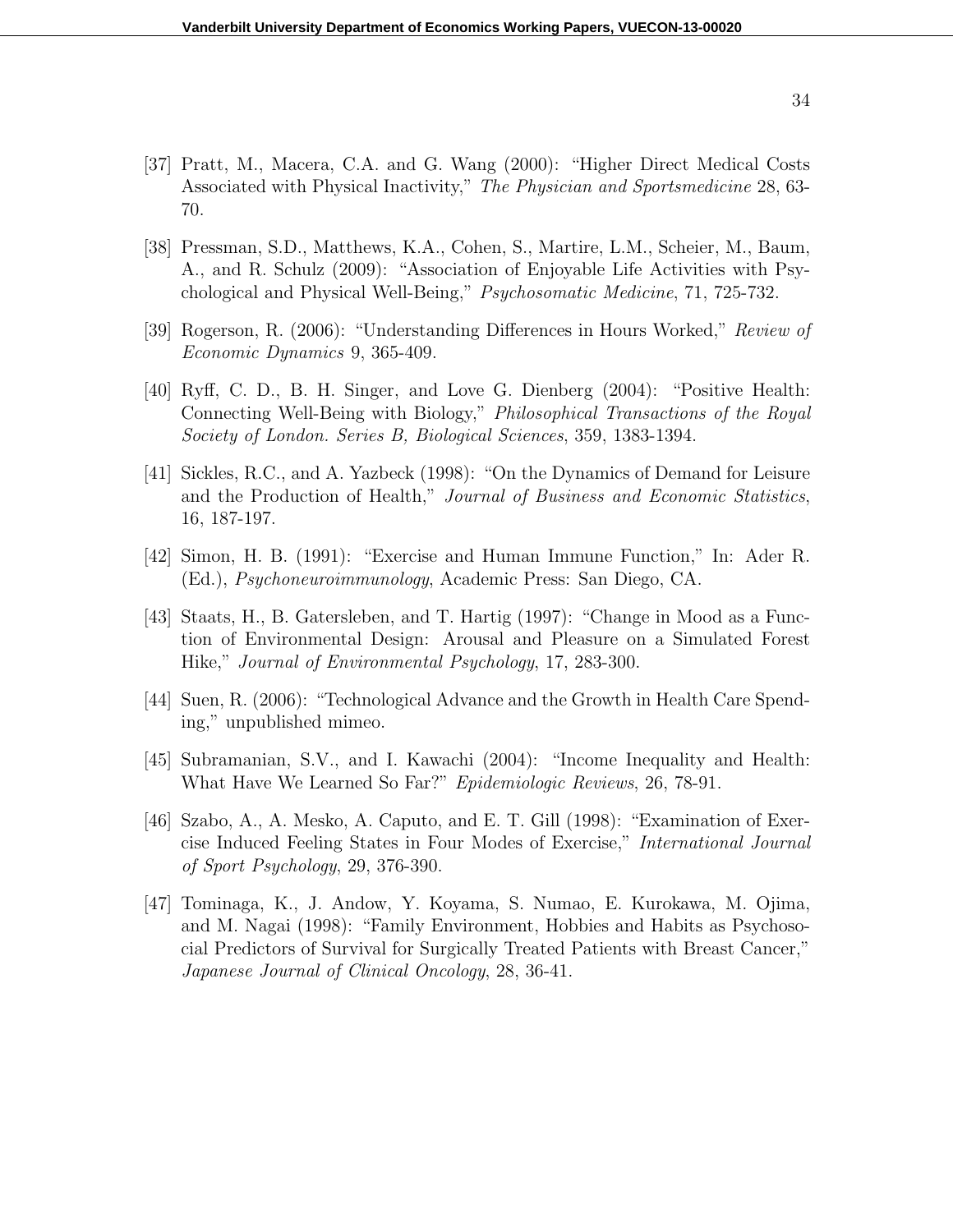- [48] Ulrich, R. S., R. F. Simons, B. D. Losito, E. Fiorito, M. A. Miles, and M. Zelson (1991): "Stress Recovery During Exposure to Natural and Urban Environments," *Journal of Environmental Psychology*, 11, 201-230.
- [49] Wang, G., and D.R. Brown (2004): "Impact of Physical Activity on Medical Expenditures Among Adults Downhearted and Blue," *American Journal of Health Behavior*, 28(3), 208-217.
- [50] Warburton, D. E. R., C. W. Nicol, and S. S. D. Bredin (2006): "Health Benefits of Physical Activity: The Evidence," *Canadian Medical Association Journal*, 174(6), 801-809.
- [51] Zhao, K. (2010): "Social Security and the Rise in Health Spending: A Macroeconomic Analysis, " Working Paper, University of Western Ontario.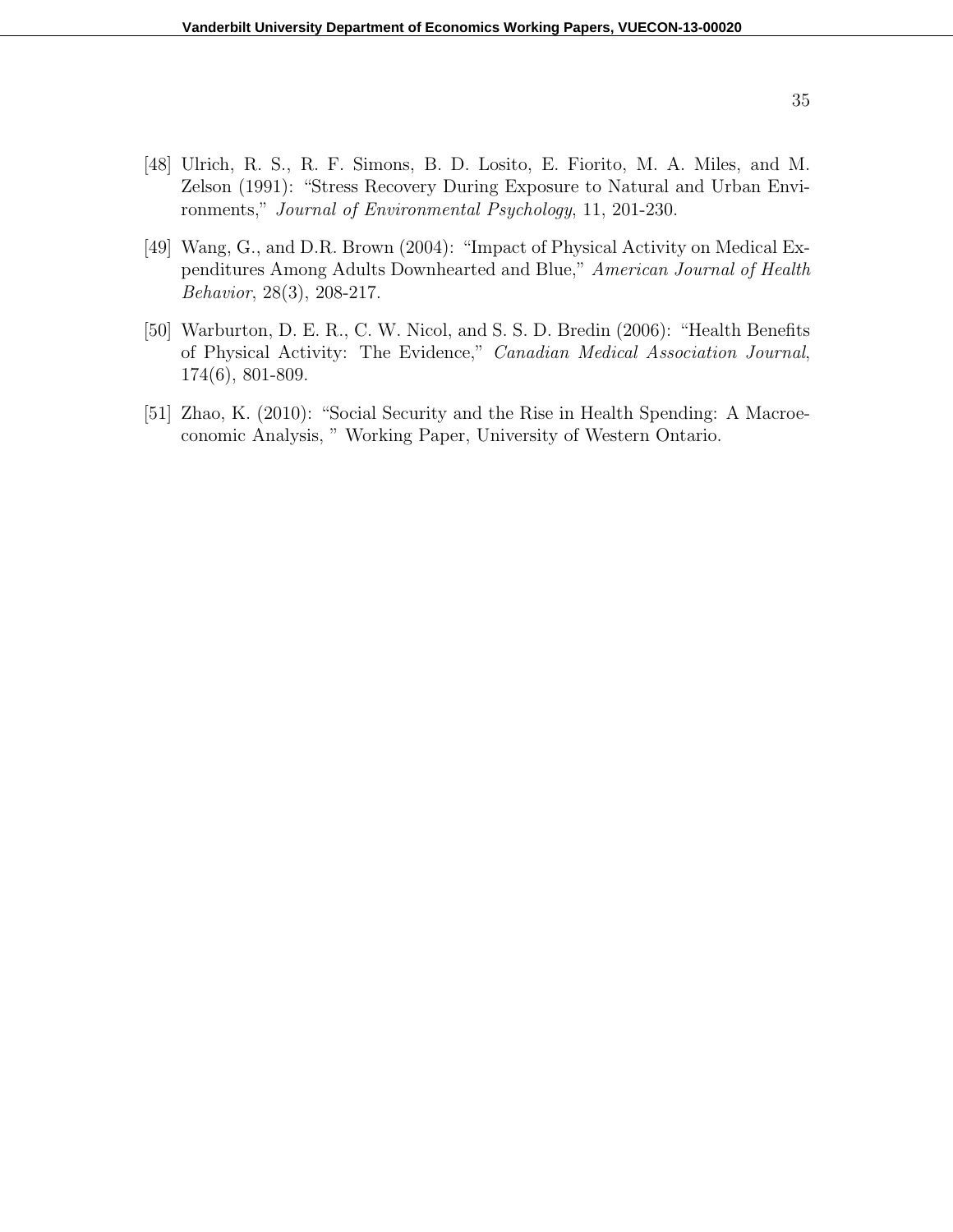|                 | $p$ (PPP)         |      | $m$ (PPP, 2005 \$) |      | $w$ (PPP, 2005 \$) |       | $\overline{l(%)}$ |      |
|-----------------|-------------------|------|--------------------|------|--------------------|-------|-------------------|------|
| Country         | $200\overline{5}$ | 2008 | 2005               | 2008 | 2005               | 2008  | 2005              | 2008 |
| Australia       | 0.96              | 0.93 | 4609               | 5417 | 30909              | 32386 | 78.0              | 77.9 |
| Austria         | 0.99              | 1.08 | 5159               | 5640 | 31737              | 34177 | 79.6              | 79.1 |
| Belgium         | 1.02              | 1.06 | 4899               | 5321 | 31288              | 32641 | 83.5              | 83.0 |
| Canada          | 1.27              | 1.15 | 3737               | 4993 | 32363              | 33060 | 78.3              | 78.0 |
| Cyprus          | 1.06              | 0.98 | 2082               | 2711 | 16536              | 17743 | 83.8              | 83.4 |
| Czech Republic  | 0.75              | 0.78 | 2769               | 3164 | 19162              | 21812 | 76.9              | 76.2 |
| Denmark         | 1.08              | 1.14 | 4404               | 5368 | 32117              | 33156 | 79.4              | 78.4 |
| Estonia         | 0.77              | 0.81 | 1583               | 2427 | 15544              | 17744 | 77.3              | 76.2 |
| Finland         | 1.18              | 1.06 | 3287               | 4471 | 29480              | 32118 | 79.9              | 79.2 |
| France          | 1.07              | 0.97 | 4726               | 6018 | 28934              | 29751 | 83.7              | 83.5 |
| Germany         | 0.95              | 0.93 | 5292               | 6425 | 29842              | 32647 | 82.6              | 82.0 |
| Greece          | 0.89              | 0.86 | 3920               | 5195 | 23155              | 25017 | 78.3              | 77.0 |
| Hungary         | 0.84              | 0.81 | 2446               | 2680 | 15799              | 16629 | 79.5              | 79.8 |
| Iceland         | 1.21              | 1.08 | 4140               | 5055 | 33724              | 35003 | 74.8              | 74.0 |
| Ireland         | 1.07              | 1.30 | 3927               | 4272 | 36420              | 37085 | 77.6              | 78.0 |
| Israel          | 1.16              | 0.93 | 2477               | 3573 | 24050              | 26309 | 79.0              | 77.8 |
| Italy           | 1.22              | 1.12 | 2983               | 4076 | 27305              | 27629 | 80.4              | 80.2 |
| Japan           | 0.82              | 0.91 | 4548               | 4863 | 29369              | 30830 | 76.8              | 76.5 |
| South Korea     | 0.57              | 0.71 | 3162               | 3367 | 20361              | 22495 | 73.2              | 74.2 |
| Luxembourg      | 1.16              | 1.15 | 6915               | 7778 | 65153              | 68007 | 73.7              | 71.9 |
| Malta           | 0.85              | 0.86 | 7005               | 3450 | 19372              | 20770 | 79.6              | 81.8 |
| Mexico          | 0.97              | 0.89 | 1179               | 1566 | 12378              | 12901 | 77.0              | 77.0 |
| Netherlands     | 0.93              | 0.95 | 5490               | 6610 | 33278              | 36224 | 82.1              | 81.4 |
| New Zealand     | 1.06              | 0.95 | 3116               | 4251 | 24376              | 24041 | 77.2              | 77.7 |
| Norway          | 1.31              | 1.38 | 4983               | 5702 | 46430              | 46791 | 81.2              | 79.9 |
| Poland          | 0.69              | 0.89 | 1766               | 1992 | 12546              | 14760 | 81.3              | 79.5 |
| Portugal        | 1.13              | 1.11 | 2756               | 3367 | 20319              | 21014 | 76.2              | 76.2 |
| Slovak Republic | 0.75              | 0.84 | 2127               | 3053 | 14498              | 18008 | 83.6              | 82.7 |
| Slovenia        | 1.02              | 0.93 | 2757               | 3751 | 21384              | 24883 | 80.8              | 79.6 |
| Spain           | 0.92              | 1.03 | 3557               | 4212 | 25501              | 26495 | 81.6              | 81.4 |
| Sweden          | $1.15\,$          | 1.08 | 3928               | 5145 | 32031              | 33486 | 79.7              | 79.1 |
| Switzerland     | 0.84              | 0.81 | 7018               | 8856 | 34837              | 37154 | 76.3              | 75.8 |
| Turkey          | 0.91              | 1.05 | 1034               | 1291 | 11124              | 11846 | 85.0              | 85.0 |
| UK              | 1.03              | 1.00 | 3958               | 4882 | 31919              | 32893 | 80.6              | 80.8 |
| <b>US</b>       | 1.16              | 1.15 | 8035               | 9997 | 40522              | 41051 | 78.9              | 79.0 |

Table 1: Cross-country comparison of relative price of health care, health-related consumption, annual wage, and fraction of leisure

**Source:** OECD, World Bank and Conference Board Total Economy Database.

Note: *p* is the relative price of health-related consumption in terms of general price level. *m* is the real annual health-related consumption per working age person. *w* is the real annualized wage per working age person. *l* is the fraction of leisure time in annual time endowment per working age person.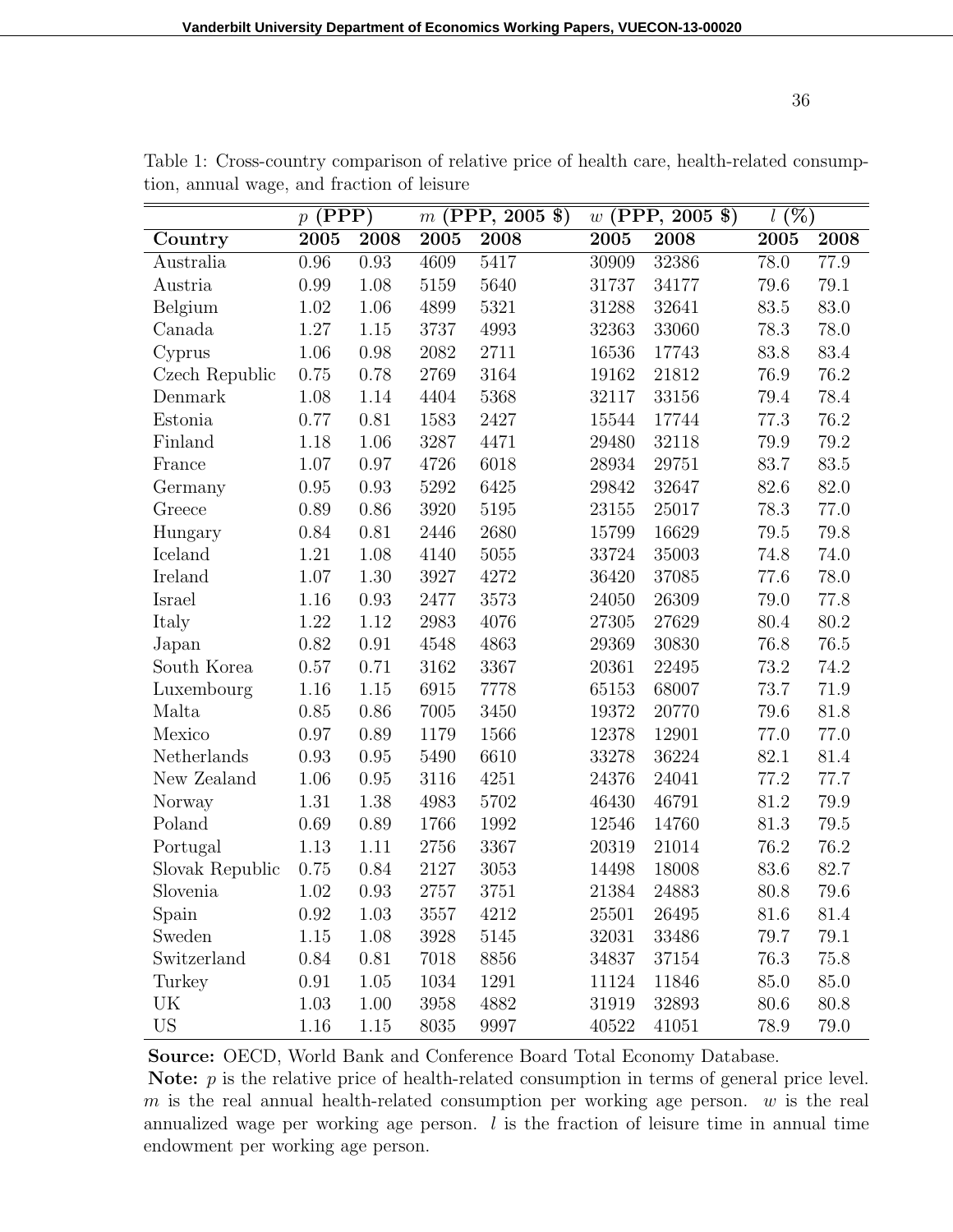| Variable (Unit)                                | Mean         | Median   | Std. Dev.    | Min     | Max          | N  |
|------------------------------------------------|--------------|----------|--------------|---------|--------------|----|
| $m/l$ (2005 international \$)                  | 5374.32      | 5080.94  | 2359.23      | 1216.93 | 12652.39     | 70 |
| $p/w$ (10 <sup>-5</sup> 2005 international \$) | 3.95         | 3.53     | 1.39         | 1.69    | 8.86         | 70 |
| public health exp. share $(\%)$                | 70.38        | 73.02    | 11.14        | 38.96   | 84.95        | 70 |
| $age \geq 65$ population $(\%)$                | 14.43        | 14.68    | 3.45         | 5.66    | 21.46        | 70 |
| total population                               | $3.41E + 07$ | 10330082 | $5.62E + 07$ | 296734  | $3.04E + 08$ | 70 |
| life expectancy (year)                         | 78.75        | 79.39    | 2.51         | 72.08   | 82.59        | 70 |

**Source:** OECD, World Bank and Conference Board Total Economy Database.

**Note:** *m/l* is the ratio of health-related consumption to leisure time which is constructed by authors.  $p/w$  is the ratio of the relative price of health-related consumption to wage constructed by authors. The data of the share of public health expenditure in total health expenditure, share of individuals aged 65 and above in total population, total population, and life expectancy are taken from World Bank.

Table 3: Correlation matrix

| Variable   | $\ln(m/l)$ | $\ln(p/w)$ | ln(pub)   | ln(age65) | ln(pop)   | ln(life) |
|------------|------------|------------|-----------|-----------|-----------|----------|
| $\ln(m/l)$ | 1.0000     |            |           |           |           |          |
| $\ln(p/w)$ | $-0.8982$  | 1.0000     |           |           |           |          |
| ln(pub)    | 0.2071     | $-0.2807$  | 1.0000    |           |           |          |
| ln(age65)  | 0.5435     | $-0.4957$  | 0.4615    | 1.0000    |           |          |
| ln(pop)    | $-0.0678$  | 0.0904     | $-0.1964$ | $-0.0450$ | 1.0000    |          |
| ln(life)   | 0.7083     | $-0.6462$  | 0.1279    | 0.4120    | $-0.0277$ | 1.0000   |

**Source:** OECD, World Bank and Conference Board Total Economy Database.

**Note:** pub is the share of public health expenditure in total health expenditure. age65 is the share of individuals aged 65 and above in total population. pop is total population. life is life expectancy at birth for total population.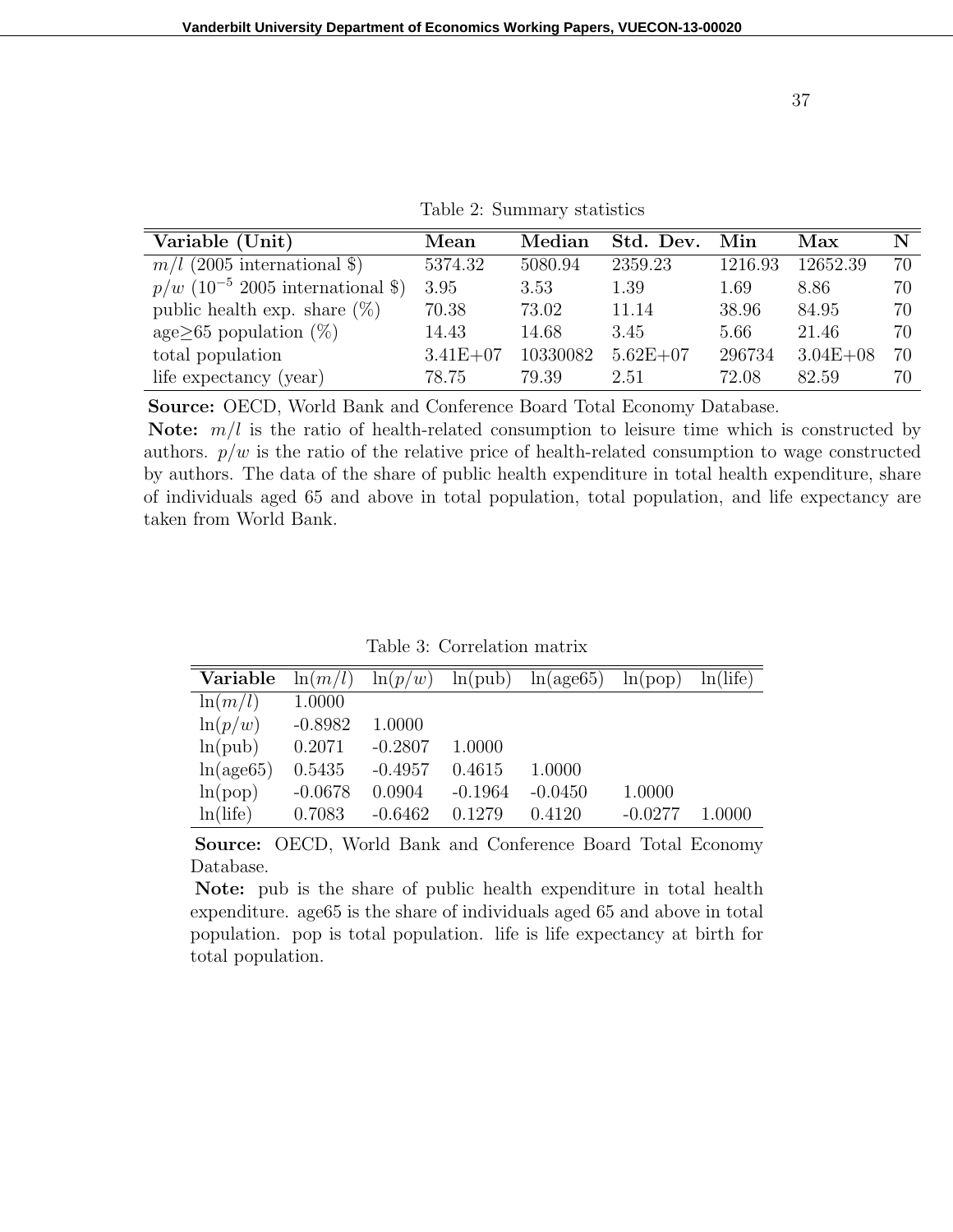38

Table 4: Estimation results for benchmark empirical model

| Variable       | FE.          | RE           | MLE          | <b>Bootstrap</b> |
|----------------|--------------|--------------|--------------|------------------|
| $\ln(m/l)$     | $-1.3322***$ | $-1.3462***$ | $-1.3463***$ | $-1.3462***$     |
|                | (0.3104)     | (0.0952)     | (0.0932)     | (.0865)          |
| $F$ -statistic | 18.41        | 200.13       | 80.21        | N/A              |
| $p > \chi^2$   | 0.000        | 0.000        | 0.000        | N/A              |
| adjusted $R^2$ | 0.9000       | N/A          | N/A          | $\rm N/A$        |

Note: N=70. Standard errors are shown in parentheses. \*\*\* significant at the 1 percent level. \*\* significant at the 5 percent level. \* significant at the 10 percent level. F-statistic and associated p-value measure overall goodness-of-fit of the model. Bold numbers are the results suggested by Hausman test.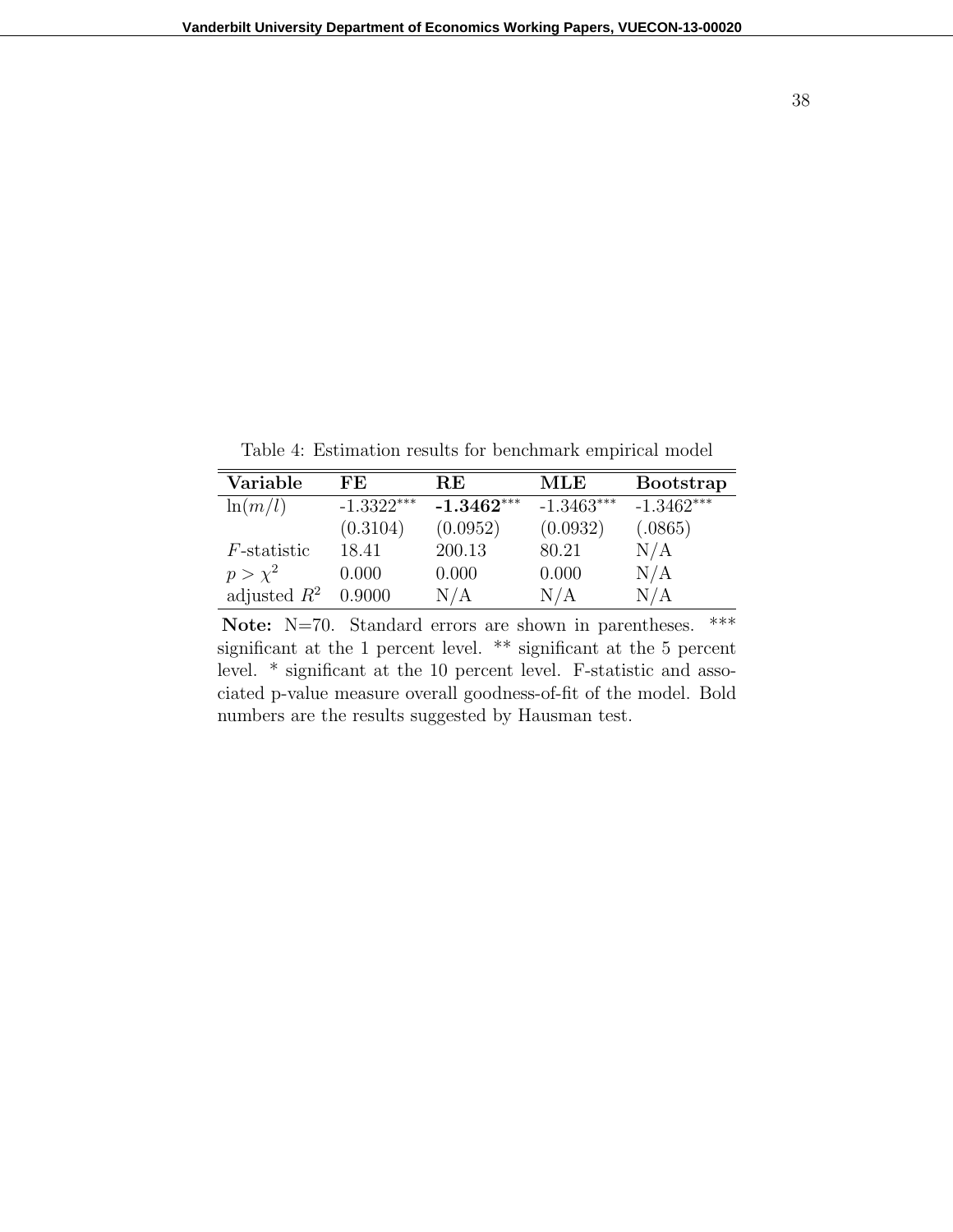| Model          | $\overline{\mathbf{I}}$ | $\mathbf{I}$            | III           | IV           | $\overline{\textbf{V}}$ |
|----------------|-------------------------|-------------------------|---------------|--------------|-------------------------|
| Variable       |                         | <b>Fixed Effect</b>     |               |              |                         |
| $\ln(p/w)$     | $-1.1573***$            | $-1.06\overline{42***}$ | $-0.9727***$  | $-0.6609**$  | $-1.0377***$            |
|                | (0.2477)                | (0.2952)                | (0.3080)      | (0.2485)     | (0.2501)                |
| ln(pub)        | $1.9729***$             |                         |               |              | $1.6722***$             |
|                | (0.4240)                |                         |               |              | (0.4463)                |
| ln(age65)      |                         | 2.7527***               |               |              | $1.5021*$               |
|                |                         | (0.9395)                |               |              | (0.8626)                |
| ln(pop)        |                         |                         | $3.4241***$   |              |                         |
|                |                         |                         | (1.1877)      |              |                         |
| ln(life)       |                         |                         |               | 17.1427***   |                         |
|                |                         |                         |               | (2.9235)     |                         |
| $F$ -statistic | 25.62                   | 15.55                   | 15.34         | 35.43        | 19.15                   |
| $p > \chi^2$   | 0.000                   | 0.000                   | 0.000         | 0.000        | 0.000                   |
| adj $R^2$      | 0.9378                  | 0.9182                  | 0.9177        | 0.9495       | 0.9414                  |
|                |                         |                         |               |              |                         |
| Variable       |                         |                         | Random effect |              |                         |
| $\ln(p/w)$     | $-1.3245***$            | $-1.2433***$            | $-1.3478***$  | $-1.0422***$ | $-1.2417***$            |
|                | (0.1099)                | (0.1099)                | (0.1009)      | (0.1264)     | (0.1169)                |
| ln(pub)        | 0.1407                  |                         |               |              | $-0.0200$               |
|                | (0.1954)                |                         |               |              | (0.2042)                |
| ln(age65)      |                         | $0.2473*$               |               |              | $0.2630*$               |
|                |                         | (0.1276)                |               |              | (0.1481)                |
| ln(pop)        |                         |                         | 0.0045        |              |                         |
|                |                         |                         | (0.0202)      |              |                         |
| ln(life)       |                         |                         |               | $4.8652***$  |                         |
|                |                         |                         |               | (1.2682)     |                         |
| $F$ -statistic | 161.82                  | 199.09                  | 179.16        | 200.65       | 176.16                  |
| $p > \chi^2$   | 0.000                   | 0.000                   | 0.000         | 0.000        | 0.000                   |

Table 5: Estimation results for extended empirical models

Note: N=70. Standard errors are shown in parentheses. \*\*\* significant at the 1 percent level. \*\* significant at the 5 percent level. \* significant at the 10 percent level. F-statistic and associated p-value measure overall goodness-of-fit of the model. Bold numbers are the results suggested by Hausman test.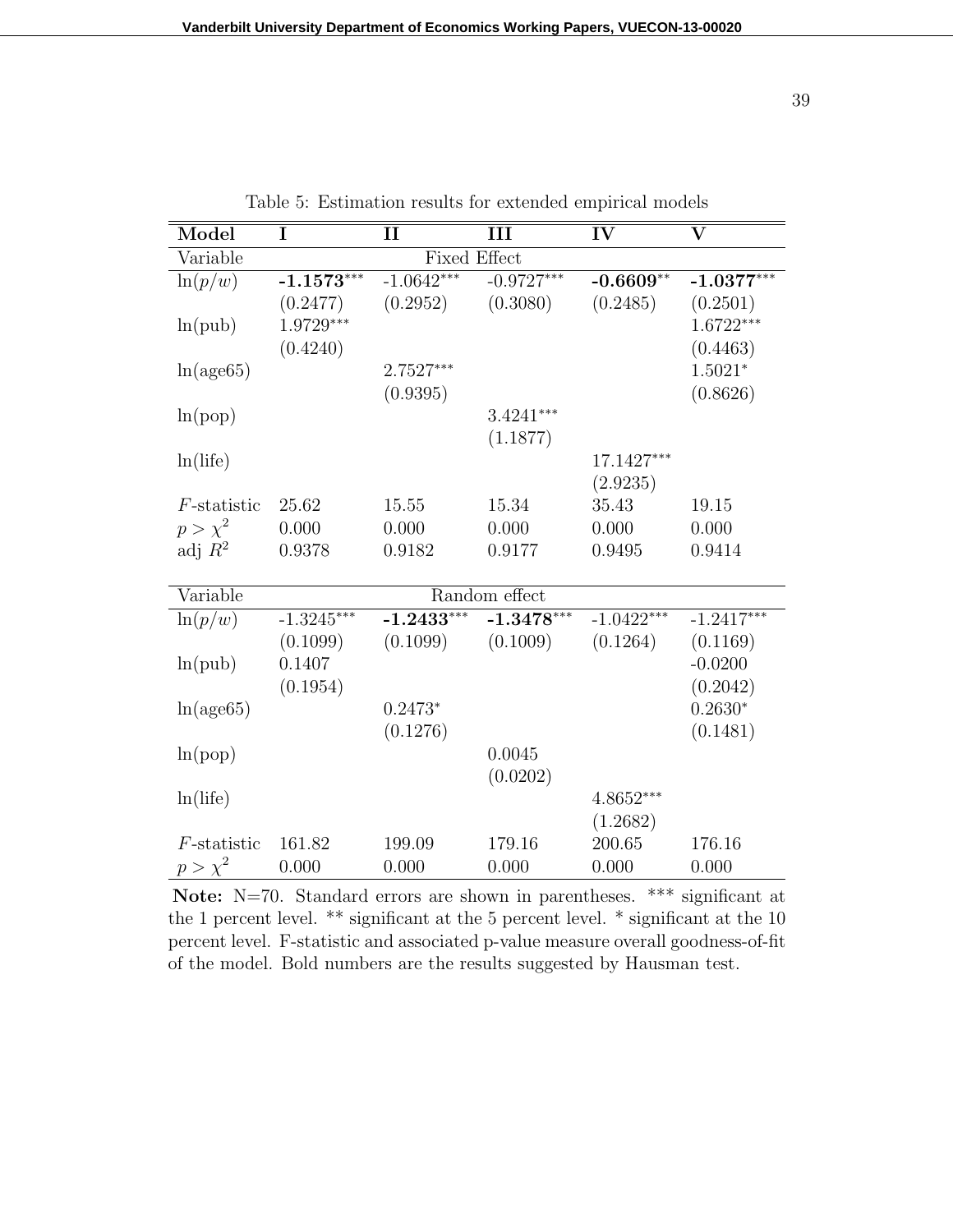| Model          | <b>Benchmark</b> | I                       | $\mathbf{I}$  | III          | $\overline{\text{IV}}$ | $\overline{\mathbf{V}}$ |
|----------------|------------------|-------------------------|---------------|--------------|------------------------|-------------------------|
| Variable       |                  |                         | Fixed effect  |              |                        |                         |
| $\ln(p/w)$     | $-1.5464***$     | $-1.\overline{3272}***$ | $-1.1303***$  | $-0.7697***$ | $-0.7724***$           | $-1.1242***$            |
|                | (0.2532)         | (0.2277)                | (0.2148)      | (0.2399)     | (0.1587)               | (0.2017)                |
| ln(pub)        |                  | $1.3749***$             |               |              |                        | $0.8032**$              |
|                |                  | (0.3835)                |               |              |                        | (0.3643)                |
| ln(age65)      |                  |                         | 2.9745***     |              |                        | $2.3190***$             |
|                |                  |                         | (0.6306)      |              |                        | (0.6628)                |
| ln(pop)        |                  |                         |               | $4.6635***$  |                        |                         |
|                |                  |                         |               | (0.9233)     |                        |                         |
| ln(life)       |                  |                         |               |              | 15.5988***             |                         |
|                |                  |                         |               |              | (1.7379)               |                         |
| ln(Gini)       |                  | $-0.5608$               | $-0.7655*$    | $-1.2492***$ | $-0.3790$              | $-0.7169*$              |
|                |                  | (0.4628)                | (0.4202)      | (0.4272)     | (0.2868)               | (0.3954)                |
| $F$ -statistic | 37.30            | 22.18                   | 29.34         | 31.82        | 73.72                  | 26.15                   |
| $p > \chi^2$   | 0.000            | 0.000                   | 0.000         | 0.000        | 0.000                  | 0.000                   |
| adj $R^2$      | 0.9430           | 0.9593                  | 0.9667        | 0.9687       | 0.9844                 | 0.9706                  |
|                |                  |                         |               |              |                        |                         |
| Variable       |                  |                         | Random effect |              |                        |                         |
| $\ln(p/w)$     | $-1.4069***$     | $-1.4184***$            | $-1.2944***$  | $-1.4440***$ | $-1.0134***$           | $-1.2950***$            |
|                | (0.0932)         | (0.1064)                | (0.1273)      | (0.1112)     | (0.1358)               | (0.1295)                |
| ln(pub)        |                  | 0.1255                  |               |              |                        | 0.0291                  |
|                |                  | (0.2005)                |               |              |                        | (0.2292)                |
| ln(age65)      |                  |                         | $0.2832*$     |              |                        | $0.2770*$               |
|                |                  |                         | (0.1454)      |              |                        | (0.1641)                |
| ln(pop)        |                  |                         |               | 0.0287       |                        |                         |
|                |                  |                         |               | (0.0244)     |                        |                         |
| ln(life)       |                  |                         |               |              | $6.4724***$            |                         |
|                |                  |                         |               |              | (1.3029)               |                         |
| ln(Gini)       |                  | 0.1544                  | $-0.1161$     | 0.0247       | $-0.1120$              | $-0.1183$               |
|                |                  | (0.3098)                | (0.3285)      | (0.3210)     | (0.2876)               | (0.3345)                |
| $F$ -statistic | 227.68           | 203.42                  | 200.46        | 185.93       | 225.07                 | 195.38                  |
| $p > \chi^2$   | 0.000            | 0.000                   | 0.000         | 0.000        | 0.000                  | 0.000                   |

Table 6: Estimation results when controlling income Gini

Note: N=64. Standard errors are shown in parentheses. \*\*\* significant at the 1 percent level. \*\* significant at the 5 percent level. \* significant at the 10 percent level. F-statistic and associated p-value measure overall goodness-of-fit of the model. Bold numbers are the results suggested by Hausman test.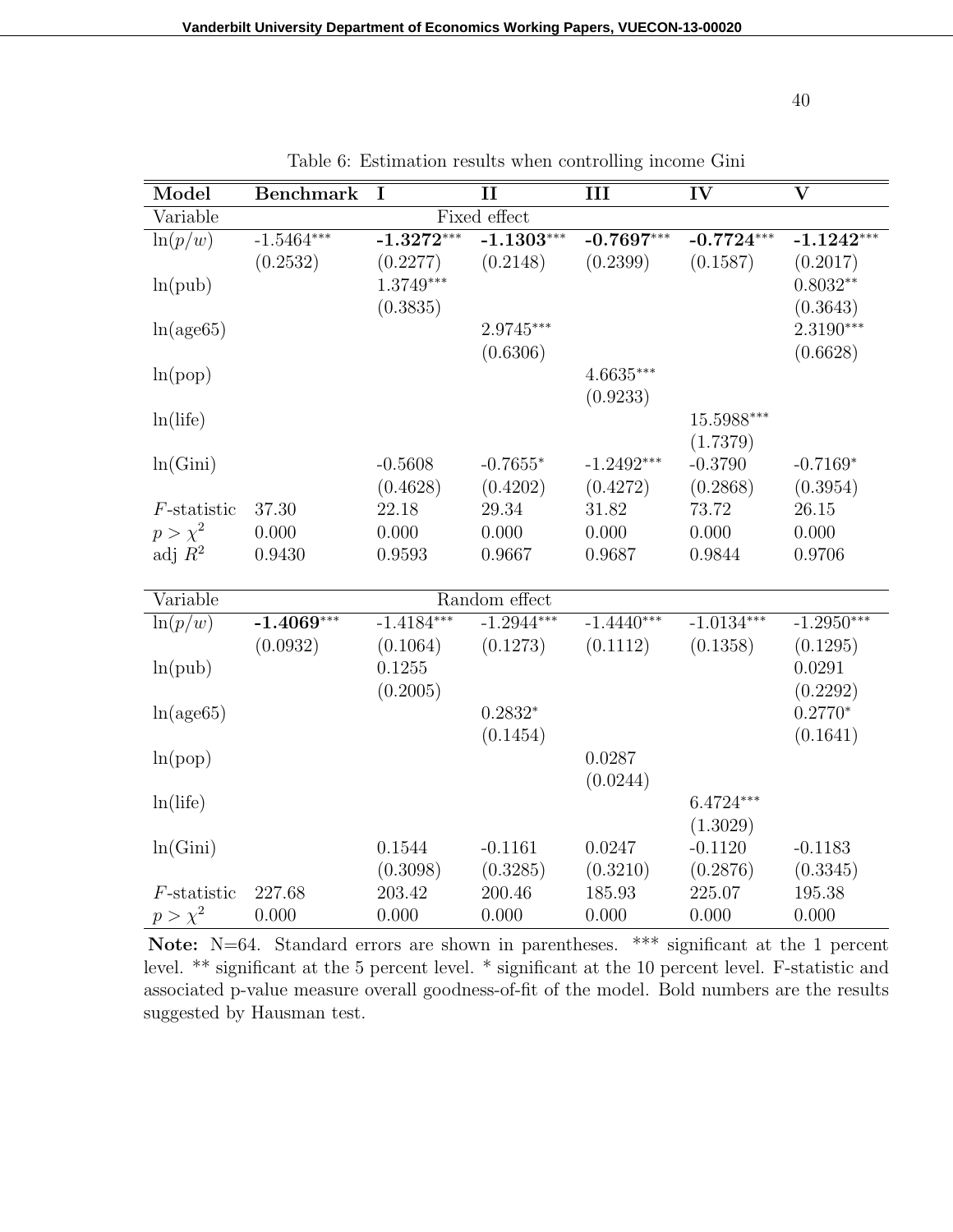| Case           | Drop US          |               | Per capita       |              |
|----------------|------------------|---------------|------------------|--------------|
| Model          | <b>Benchmark</b> | Model V       | <b>Benchmark</b> | Model V      |
| Variable       |                  | Fixed effect  |                  |              |
| $ln(p^m/w)$    | $-1.3236***$     | $-1.0391***$  | $-1.3089***$     | $-1.0117***$ |
|                | (0.3117)         | (0.2513)      | (0.3027)         | (0.2442)     |
| ln(pub)        |                  | $1.6818***$   |                  | $1.6546***$  |
|                |                  | (0.4486)      |                  | (0.4448)     |
| ln(age65)      |                  | 1.4152        |                  | 1.5248*      |
|                |                  | (0.8731)      |                  | (0.8593)     |
| $F$ -statistic | 18.03            | 18.61         | 18.70            | 19.25        |
| $p > \chi^2$   | 0.000            | 0.000         | 0.000            | 0.000        |
| adj $R^2$      | 0.8919           | 0.9365        | 0.8986           | 0.9405       |
|                |                  |               |                  |              |
| Variable       |                  | Random effect |                  |              |
| $ln(p^m/w)$    | $-1.3082***$     | $-1.1601***$  | $-1.3202***$     | $-1.2072***$ |
|                | (0.0877)         | (0.1081)      | (0.0972)         | (0.1187)     |
| ln(pub)        |                  | 0.1907        |                  | $-0.0021$    |
|                |                  | (0.2017)      |                  | (0.2078)     |
| ln(age65)      |                  | $0.2623**$    |                  | $0.2787*$    |
|                |                  | (0.1314)      |                  | (0.1516)     |
| $F$ -statistic | 222.38           | 207.04        | 184.44           | 164.92       |
| $p > \chi^2$   | 0.000            | 0.000         | 0.000            | 0.000        |
| N              | 68               | 68            | 70               | 70           |

Table 7: Robustness check

**Note:** Standard errors are shown in parentheses. \*\*\* significant at the 1 percent level. \*\* significant at the 5 percent level. \* significant at the 10 percent level. F-statistic and associated p-value measure overall goodness-of-fit of the model. Bold numbers are the results suggested by Hausman test.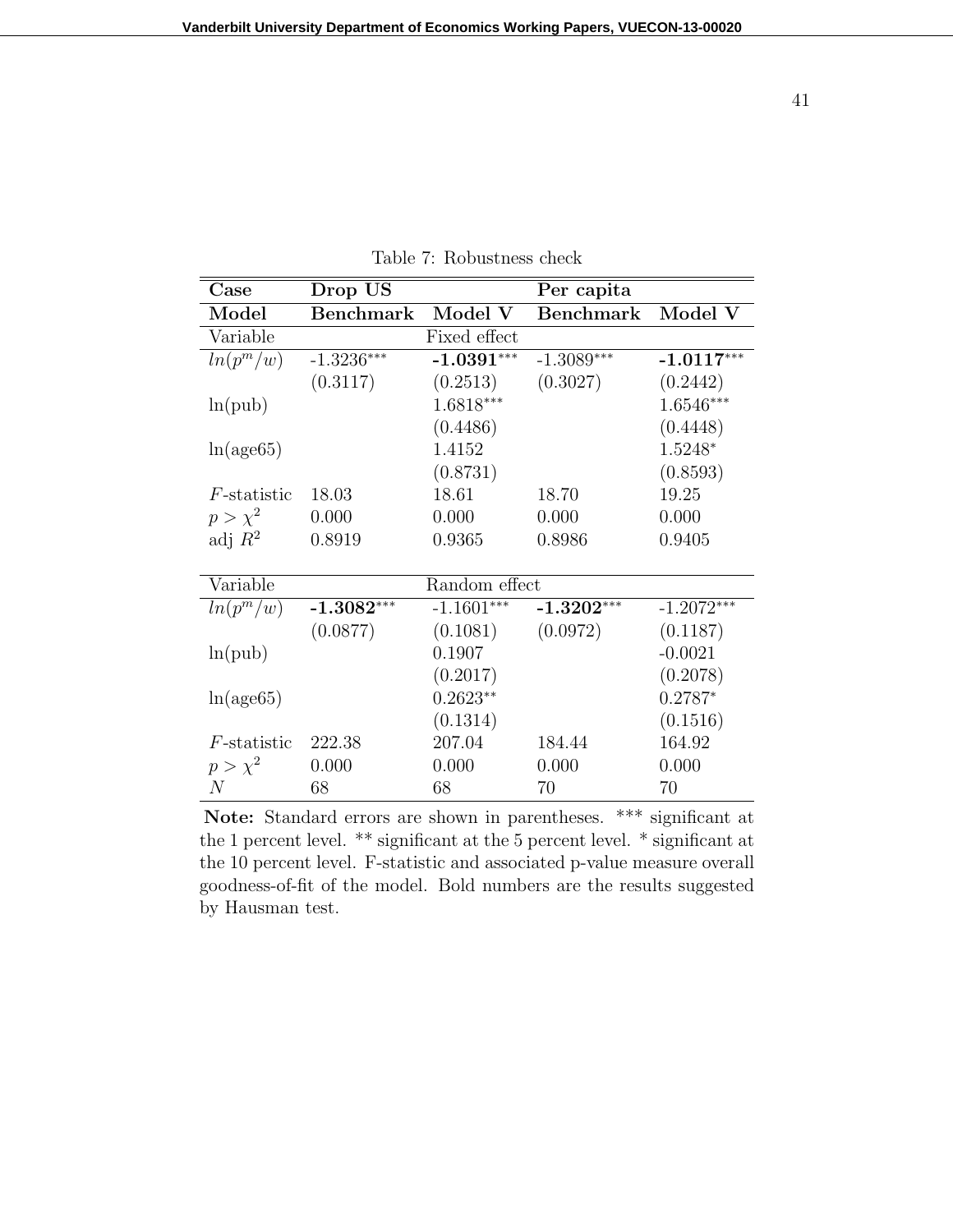|                 | $p^{\overline{m}}$ | (PPP)    | $(PPP, 2005 \$<br>m |      | $(PPP, 2005 \$<br>$\boldsymbol{w}$ |       | $\overline{l(%)}$ |          |
|-----------------|--------------------|----------|---------------------|------|------------------------------------|-------|-------------------|----------|
| Country         | 2005               | 2008     | 2005                | 2008 | 2005                               | 2008  | 2005              | 2008     |
| Australia       | 0.95               | 0.92     | 4640                | 5333 | 30909                              | 32386 | 78.0              | 77.9     |
| Austria         | 0.99               | 1.07     | 5354                | 5302 | 31737                              | 34177 | 79.6              | 79.1     |
| Belgium         | 1.02               | 1.03     | 4900                | 4887 | 31288                              | 32641 | 83.5              | 83.0     |
| Canada          | 1.30               | 1.17     | 3823                | 4770 | 32363                              | 33060 | 78.3              | 78.0     |
| Cyprus          | 1.10               | 0.93     | 1346                | 1718 | 16536                              | 17743 | 83.8              | 83.4     |
| Czech Republic  | 0.80               | 0.79     | 2835                | 3062 | 19162                              | 21812 | 76.9              | 76.2     |
| Denmark         | 1.05               | 1.09     | 4559                | 4790 | 32117                              | 33156 | 79.4              | 78.4     |
| Estonia         | 0.78               | 0.75     | 1636                | 2385 | 15544                              | 17744 | 77.3              | 76.2     |
| Finland         | 1.14               | 1.02     | 3286                | 3893 | 29480                              | 32118 | 79.9              | 79.2     |
| France          | 1.11               | 0.96     | 4738                | 5533 | 28934                              | 29751 | 83.7              | 83.5     |
| Germany         | 0.94               | 0.92     | 5520                | 6067 | 29842                              | 32647 | 82.6              | 82.0     |
| Greece          | 0.85               | 0.82     | 4161                | 4794 | 23155                              | 25017 | 78.3              | 77.0     |
| Hungary         | 0.86               | 0.80     | 2592                | 2578 | 15799                              | 16629 | 79.5              | 79.8     |
| Iceland         | 1.16               | 1.06     | 4199                | 4660 | 33724                              | 35003 | 74.8              | 74.0     |
| Ireland         | 1.03               | 1.17     | 4153                | 4132 | 36420                              | 37085 | 77.6              | 78.0     |
| Israel          | 1.17               | 0.90     | 2481                | 3298 | 24050                              | 26309 | 79.0              | 77.8     |
| Italy           | 1.23               | 1.09     | 3060                | 3465 | 27305                              | 27629 | 80.4              | 80.2     |
| Japan           | 0.79               | 0.90     | 4769                | 4511 | 29369                              | 30830 | 76.8              | $76.5\,$ |
| South Korea     | 0.52               | 0.66     | 3382                | 3258 | 20361                              | 22495 | 73.2              | 74.2     |
| Luxembourg      | 1.13               | 0.96     | 6783                | 7530 | 65153                              | 68007 | 73.7              | $71.9\,$ |
| Malta           | 0.80               | 0.80     | 2868                | 3062 | 19372                              | 20770 | 79.6              | 81.8     |
| Mexico          | 1.00               | 0.94     | 1184                | 1339 | 12378                              | 12901 | 77.0              | 77.0     |
| Netherlands     | 0.94               | 0.95     | 5643                | 6816 | 33278                              | 36224 | 82.1              | 81.4     |
| New Zealand     | 1.09               | 0.98     | 3022                | 3805 | 24376                              | 24041 | 77.2              | 77.7     |
| Norway          | 1.24               | 1.26     | 4945                | 5294 | 46430                              | 46791 | 81.2              | 79.9     |
| Poland          | 0.69               | 0.92     | 1845                | 1801 | 12546                              | 14760 | 81.3              | 79.5     |
| Portugal        | 1.09               | 1.03     | 3012                | 3208 | 20319                              | 21014 | 76.2              | 76.2     |
| Slovak Republic | 0.76               | 0.83     | 2241                | 2769 | 14498                              | 18008 | 83.6              | 82.7     |
| Slovenia        | 0.97               | $0.89\,$ | 2859                | 3565 | 21384                              | 24883 | 80.8              | 79.6     |
| Spain           | 0.92               | 0.97     | 3720                | 3934 | 25501                              | 26495 | 81.6              | 81.4     |
| Sweden          | 1.16               | 1.07     | 3920                | 4534 | 32031                              | 33486 | 79.7              | 79.1     |
| Switzerland     | 0.78               | 0.73     | 7630                | 8393 | 34837                              | 37154 | 76.3              | 75.8     |
| Turkey          | 0.88               | 1.00     | 1089                | 1147 | 11124                              | 11846 | 85.0              | 85.0     |
| UK              | 1.05               | 1.00     | 4012                | 4590 | 31919                              | 32893 | 80.6              | 80.8     |
| <b>US</b>       | 1.20               | 1.20     | 8373                | 8804 | 40522                              | 41051 | 78.9              | 79.0     |

Table 8: Cross-country comparison of relative price of health care, health-related consumption, annual wage, and fraction of leisure: GE framework

**Source:** OECD, World Bank and Conference Board Total Economy Database.

Note:  $p^m$  is the relative price of health-related consumption in terms of non-medical consumption. *m* is the real annual health-related consumption per working age person. *w* is the real annualized wage per working age person. *l* is the fraction of leisure time in annual time endowment per working age person.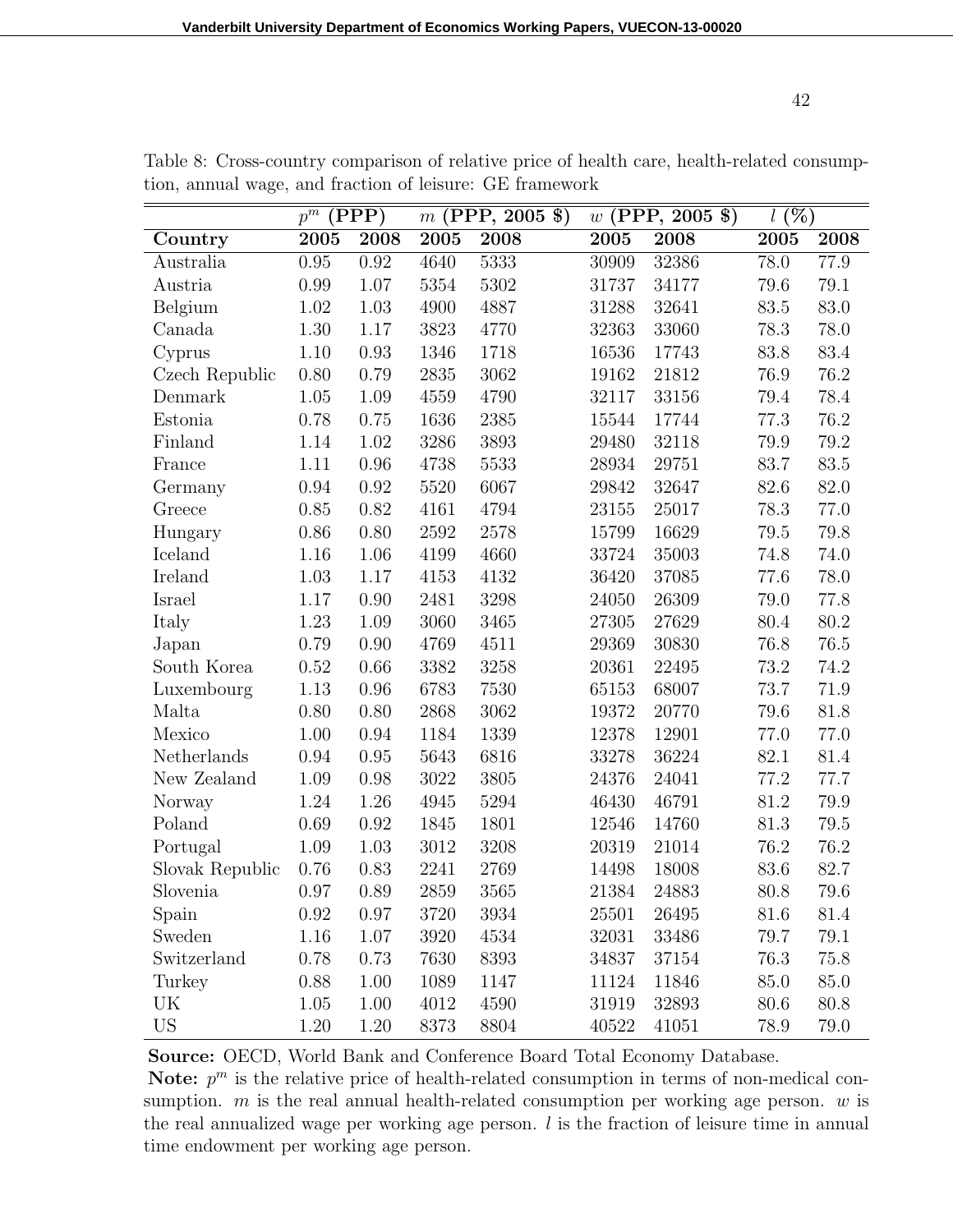Table 9: Estimation results for benchmark empirical model: GE framework

| Variable            | FF.          | RE           | MLE          | <b>Bootstrap</b>           |
|---------------------|--------------|--------------|--------------|----------------------------|
| $\ln(m/l)$          | $-0.9706***$ | $-1.1556***$ | $-1.1579***$ | $-1.15\overline{56}^{***}$ |
|                     | (0.0978)     | (0.0737)     | (0.0811)     | (0.1091)                   |
| <i>F</i> -statistic | 98.41        | 246.07       | 105.22       | N/A                        |
| $p > \chi^2$        | 0.000        | 0.000        | 0.000        | N/A                        |
| adjusted $R^2$      | 0.9872       | N/A          | N/A          | N/A                        |

Note: N=70. Standard errors are shown in parentheses. \*\*\* significant at the 1 percent level. \*\* significant at the 5 percent level. \* significant at the 10 percent level. F-statistic and associated p-value measure overall goodness-of-fit of the model. Bold numbers are the results suggested by Hausman test.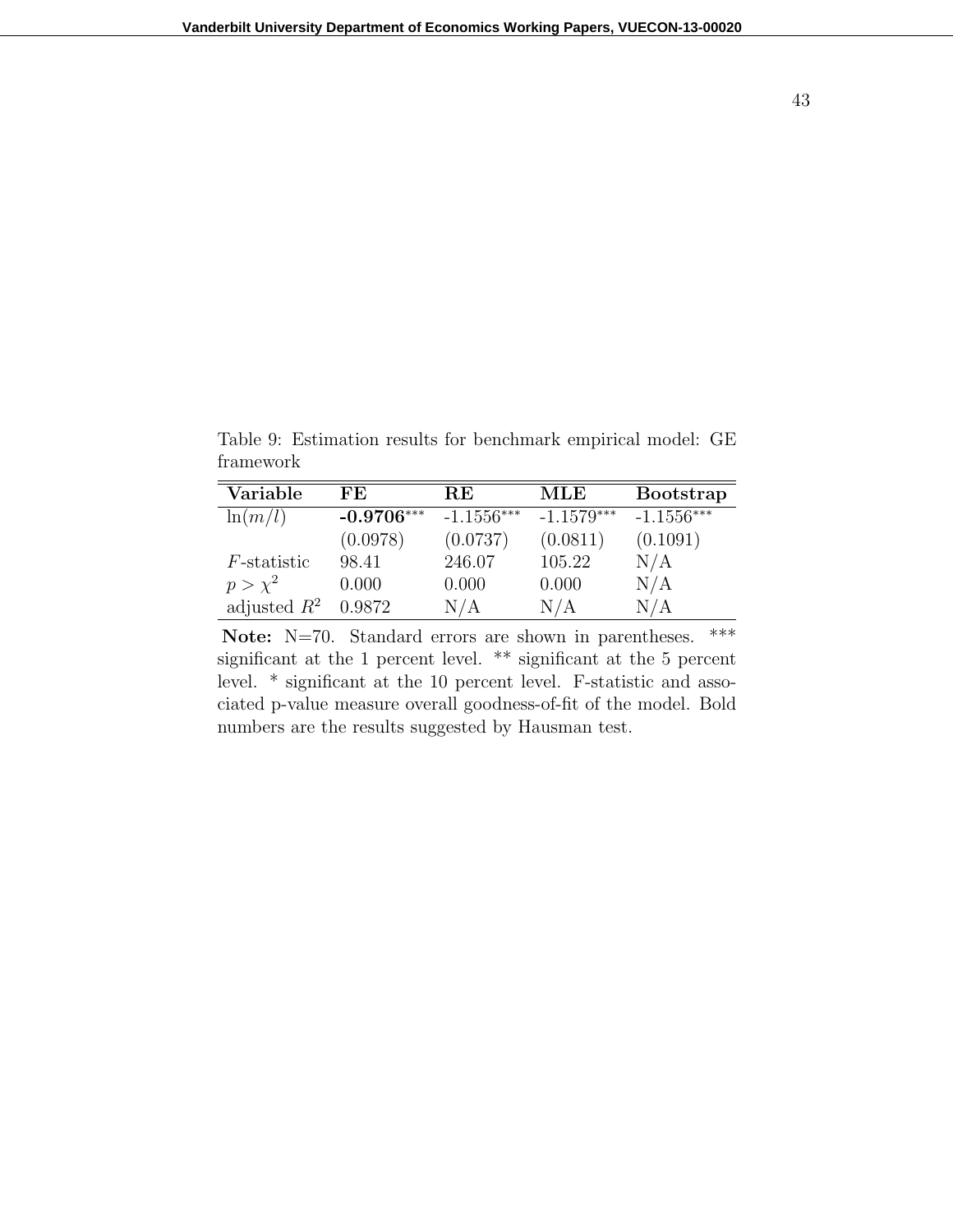| Model          | I            | $\mathbf{I}$            | III           | IV           | $\overline{\mathbf{V}}$ |  |  |  |
|----------------|--------------|-------------------------|---------------|--------------|-------------------------|--|--|--|
| Variable       | Fixed effect |                         |               |              |                         |  |  |  |
| $\ln(p/w)$     | $-0.9149***$ | $-0.8882***$            | $-0.8386***$  | $-.7460***$  | $-0.8695***$            |  |  |  |
|                | (0.0919)     | (0.0939)                | (0.1082)      | (0.0978)     | (0.0908)                |  |  |  |
| ln(pub)        | $0.5005***$  |                         |               |              | $0.3617*$               |  |  |  |
|                | (0.1825)     |                         |               |              | (0.1879)                |  |  |  |
| ln(age65)      |              | $0.9732***$             |               |              | $0.7187*$               |  |  |  |
|                |              | (0.3469)                |               |              | (0.3587)                |  |  |  |
| ln(pop)        |              |                         | 1.1241        |              |                         |  |  |  |
|                |              |                         | (0.4843)      |              |                         |  |  |  |
| ln(life)       |              |                         |               | $5.4576***$  |                         |  |  |  |
|                |              |                         |               | (1.3354)     |                         |  |  |  |
| $F$ -statistic | 62.41        | 63.09                   | 58.25         | 80.28        | 46.74                   |  |  |  |
| $p > \chi^2$   | 0.000        | 0.000                   | 0.000         | 0.000        | 0.000                   |  |  |  |
| adj $R^2$      | 0.9893       | 0.9894                  | 0.9887        | 0.9913       | 0.9902                  |  |  |  |
|                |              |                         |               |              |                         |  |  |  |
| Variable       |              |                         | Random effect |              |                         |  |  |  |
| $\ln(p/w)$     | $-1.1003***$ | $-1.04\overline{71***}$ | $-1.1670***$  | $-0.9240***$ | $-1.0334***$            |  |  |  |
|                | (0.0745)     | (0.0742)                | (0.0726)      | (0.0825)     | (0.0746)                |  |  |  |
| ln(pub)        | $0.2761*$    |                         |               |              | 0.1265                  |  |  |  |
|                | (0.1441)     |                         |               |              | (0.1453)                |  |  |  |
| ln(age65)      |              | $0.4128***$             |               |              | $0.3816***$             |  |  |  |
|                |              | (0.1198)                |               |              | (0.1295)                |  |  |  |
| ln(pop)        |              |                         | $0.0386*$     |              |                         |  |  |  |
|                |              |                         | (0.0205)      |              |                         |  |  |  |
| ln(life)       |              |                         |               | 3.9733***    |                         |  |  |  |
|                |              |                         |               | (0.9851)     |                         |  |  |  |
| $F$ -statistic | 251.75       | 293.11                  | 259.05        | 302.45       | 289.95                  |  |  |  |
| $p > \chi^2$   | 0.000        | 0.000                   | 0.000         | 0.000        | 0.000                   |  |  |  |
|                |              |                         |               |              |                         |  |  |  |

Table 10: Estimation results for extended empirical models: GE framework

Note: N=70. Standard errors are shown in parentheses. \*\*\* significant at the 1 percent level. \*\* significant at the 5 percent level. \* significant at the 10 percent level. F-statistic and associated p-value measure overall goodnessof-fit of the model. Bold numbers are the results suggested by Hausman test.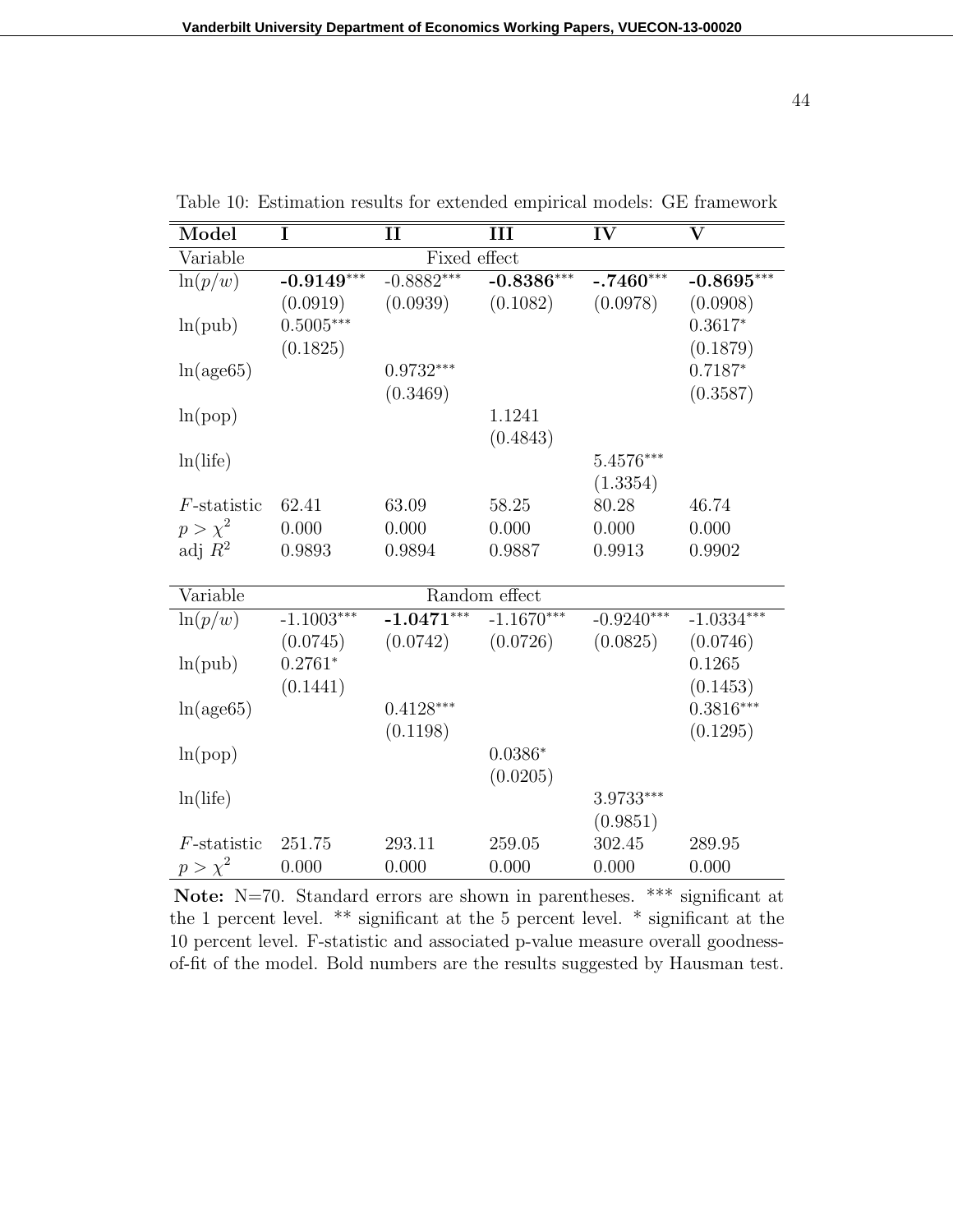| Model          | <b>Benchmark</b> | I            | $\mathbf{I}$  | III          | IV           | $\overline{\mathbf{V}}$ |
|----------------|------------------|--------------|---------------|--------------|--------------|-------------------------|
| Variable       |                  |              | Fixed effect  |              |              |                         |
| $\ln(p/w)$     | $-0.9812***$     | $-0.8637***$ | $-0.8501***$  | $-0.7123***$ | $-0.6978***$ | $-0.8273***$            |
|                | (0.1068)         | (0.0990)     | (0.1033)      | (0.1284)     | (0.1112)     | (0.0980)                |
| ln(pub)        |                  | $0.6075***$  |               |              |              | $0.4502**$              |
|                |                  | (0.1949)     |               |              |              | (0.2093)                |
| ln(age65)      |                  |              | $0.9887***$   |              |              | $0.6421*$               |
|                |                  |              | (0.3545)      |              |              | (0.3710)                |
| ln(pop)        |                  |              |               | $1.5825***$  |              |                         |
|                |                  |              |               | (0.5776)     |              |                         |
| ln(life)       |                  |              |               |              | $5.3332***$  |                         |
|                |                  |              |               |              | (1.4243)     |                         |
| ln(Gini)       |                  | $-0.3912$    | $-0.4374*$    | $-0.6195**$  | $-0.3329$    | $-0.4241*$              |
|                |                  | (0.2305)     | (0.2373)      | (0.2525)     | (0.2191)     | (0.2238)                |
| $F$ -statistic | 84.46            | 41.84        | 39.27         | 38.90        | 47.57        | 34.29                   |
| $p > \chi^2$   | 0.000            | 0.000        | 0.000         | 0.000        | 0.000        | 0.000                   |
| adj $R^2$      | 0.9861           | 0.9896       | 0.9890        | 0.9889       | 0.9906       | 0.9903                  |
|                |                  |              |               |              |              |                         |
| Variable       |                  |              | Random effect |              |              |                         |
| $\ln(p/w)$     | $-1.1530***$     | $-1.0999***$ | $-1.0070***$  | $-1.1417***$ | $-0.8873***$ | $-1.0067***$            |
|                | (0.0771)         | (0.0831)     | (0.0844)      | (0.0821)     | (0.0921)     | (0.0851)                |
| ln(pub)        |                  | 0.2245       |               |              |              | 0.0233                  |
|                |                  | (0.1653)     |               |              |              | (0.1681)                |
| ln(age65)      |                  |              | $0.4183*$     |              |              | $0.4110***$             |
|                |                  |              | (0.1264)      |              |              | (0.1376)                |
| ln(pop)        |                  |              |               | 0.0275       |              |                         |
|                |                  |              |               | (0.0241)     |              |                         |
| ln(life)       |                  |              |               |              | $4.1334***$  |                         |
|                |                  |              |               |              | (1.0089)     |                         |
| ln(Gini)       |                  | 0.1061       | $-0.2574$     | $-0.1097$    | $-0.1085$    | $-0.2553$               |
|                |                  | (0.2235)     | (0.2159)      | (0.2273)     | (0.1994)     | (0.2182)                |
| $F$ -statistic | 223.57           | 218.02       | 260.86        | 217.86       | 283.18       | 256.64                  |
| $p > \chi^2$   | 0.000            | 0.000        | 0.000         | 0.000        | 0.000        | 0.000                   |

Table 11: Estimation results when controlling income Gini: GE framework

Note: N=64. Standard errors are shown in parentheses. \*\*\* significant at the 1 percent level. \*\* significant at the 5 percent level. \* significant at the 10 percent level. F-statistic and associated p-value measure overall goodness-of-fit of the model. Bold numbers are the results suggested by Hausman test.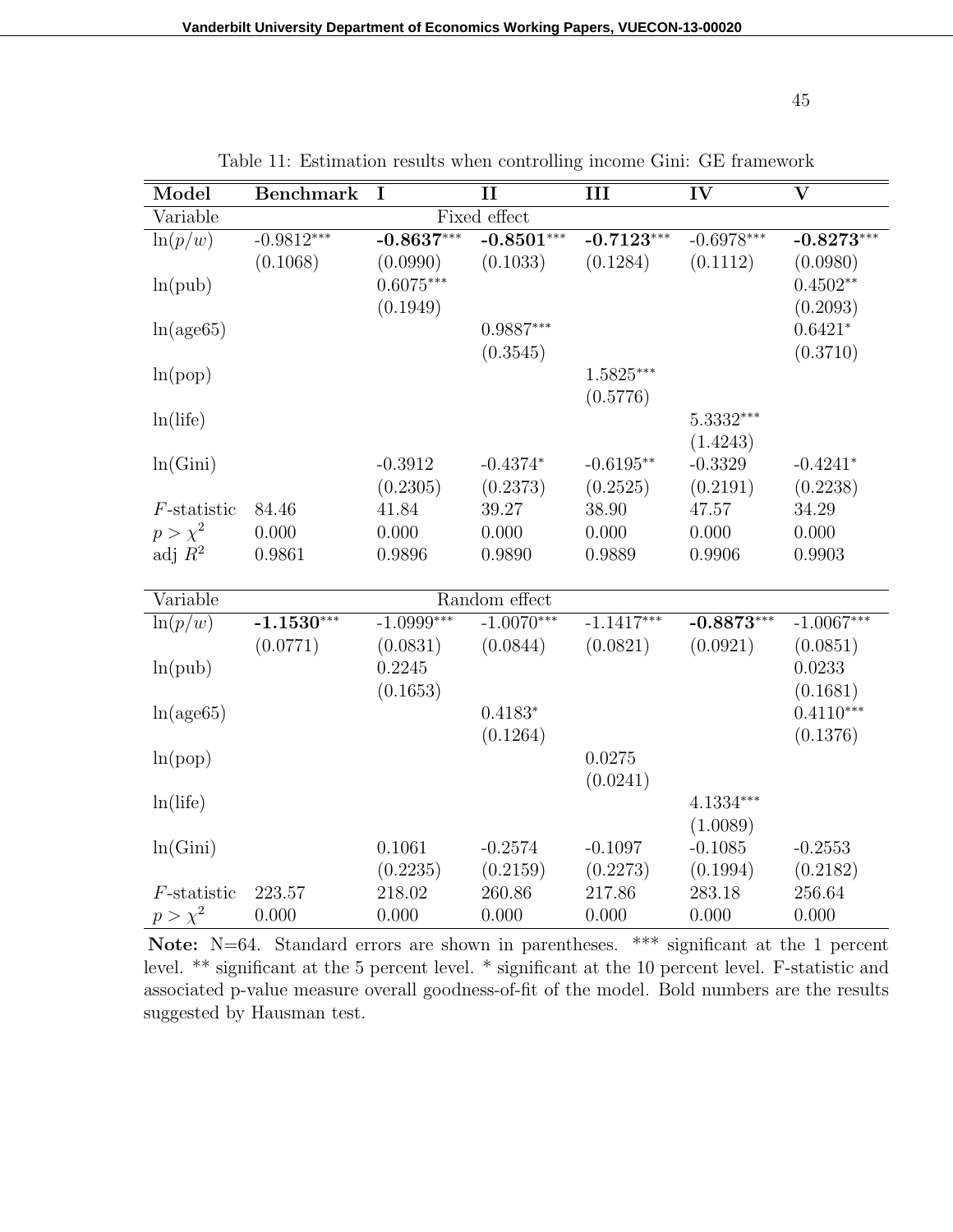| Case                      | Drop US          |              | Per capita       |              |
|---------------------------|------------------|--------------|------------------|--------------|
| Model                     | <b>Benchmark</b> | Model V      | <b>Benchmark</b> | Model V      |
| Variable<br>Fixed effect  |                  |              |                  |              |
| $ln(p^m/w)$               | $-0.9701***$     | $-0.8701***$ | $-0.9649***$     | $-0.8661***$ |
|                           | (0.0989)         | (0.0922)     | (0.0951)         | (0.0888)     |
| ln(pub)                   |                  | $0.3628*$    |                  | $0.3457*$    |
|                           |                  | (0.1908)     |                  | (0.1873)     |
| ln(age65)                 |                  | $0.7072*$    |                  | $0.7226*$    |
|                           |                  | (0.3670)     |                  | (0.3574)     |
| $F$ -statistic            | 96.11            | 45.23        | 102.87           | 48.15        |
| $p > \chi^2$              | 0.000            | 0.000        | 0.000            | 0.000        |
| adj $R^2$                 | 0.9861           | 0.9892       | 0.9871           | 0.9900       |
|                           |                  |              |                  |              |
| Variable<br>Random effect |                  |              |                  |              |
| $ln(p^m/w)$               | $-1.1622***$     | $-1.0194***$ | $-1.1288***$     | $-1.0094***$ |
|                           | (0.0693)         | (0.0675)     | (0.0727)         | (0.0730)     |
| ln(pub)                   |                  | $0.2720**$   |                  | 0.1226       |
|                           |                  | (0.1359)     |                  | (0.1442)     |
| ln(age65)                 |                  | $0.3579***$  |                  | $0.3976***$  |
|                           |                  | (0.1067)     |                  | (0.1294)     |
| $F$ -statistic            | 281.14           | 385.39       | 240.75           | 290.16       |
| $p > \chi^2$              | 0.000            | 0.000        | 0.000            | 0.000        |
| N                         | 68               | 68           | 70               | 70           |

Table 12: Robustness check: GE framework

**Note:** Standard errors are shown in parentheses. \*\*\* significant at the 1 percent level. \*\* significant at the 5 percent level. \* significant at the 10 percent level. F-statistic and associated p-value measure overall goodness-of-fit of the model. Bold numbers are the results suggested by Hausman test.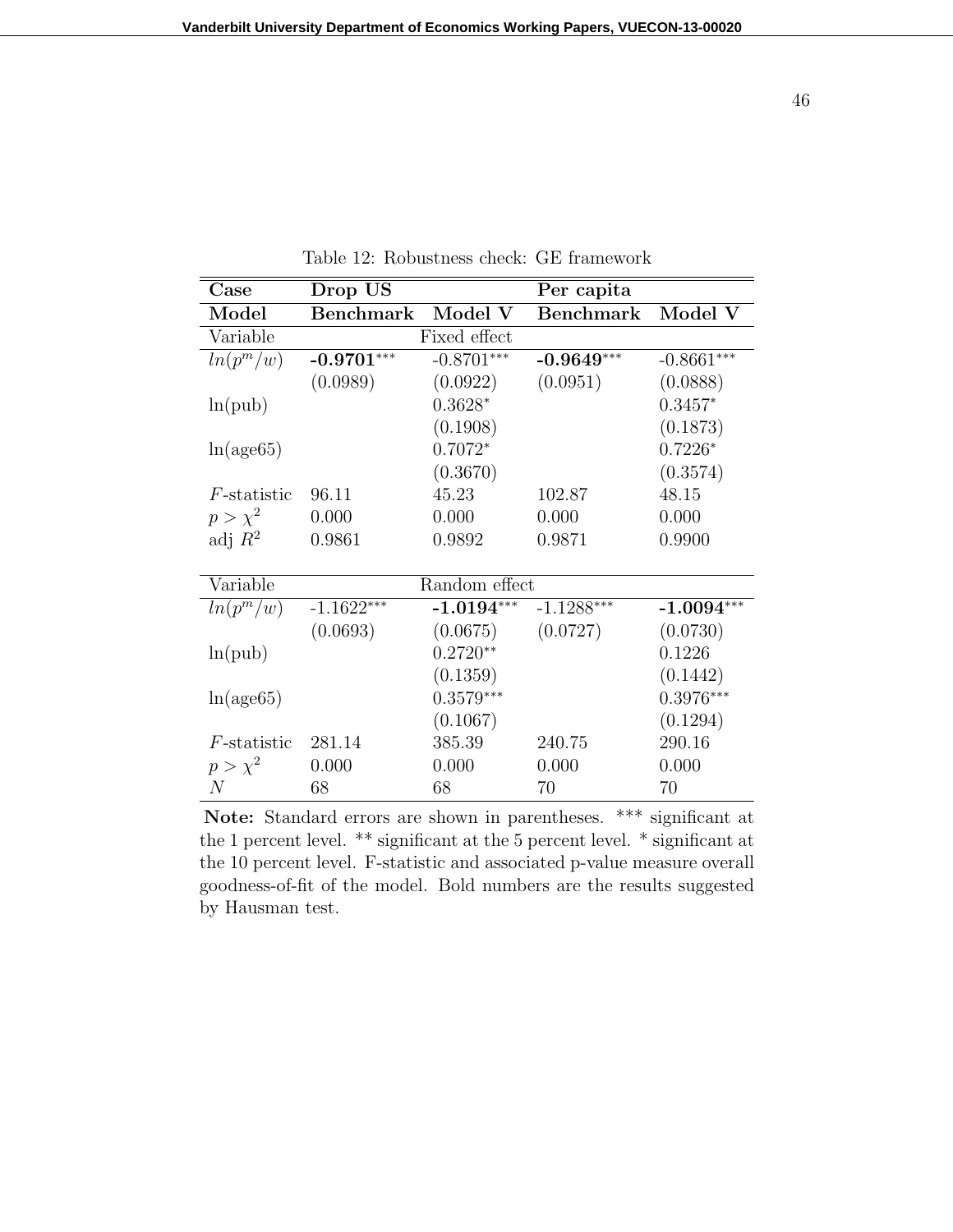



Figure 1. Total health expenditure, public health expenditure and federal government debt in the US